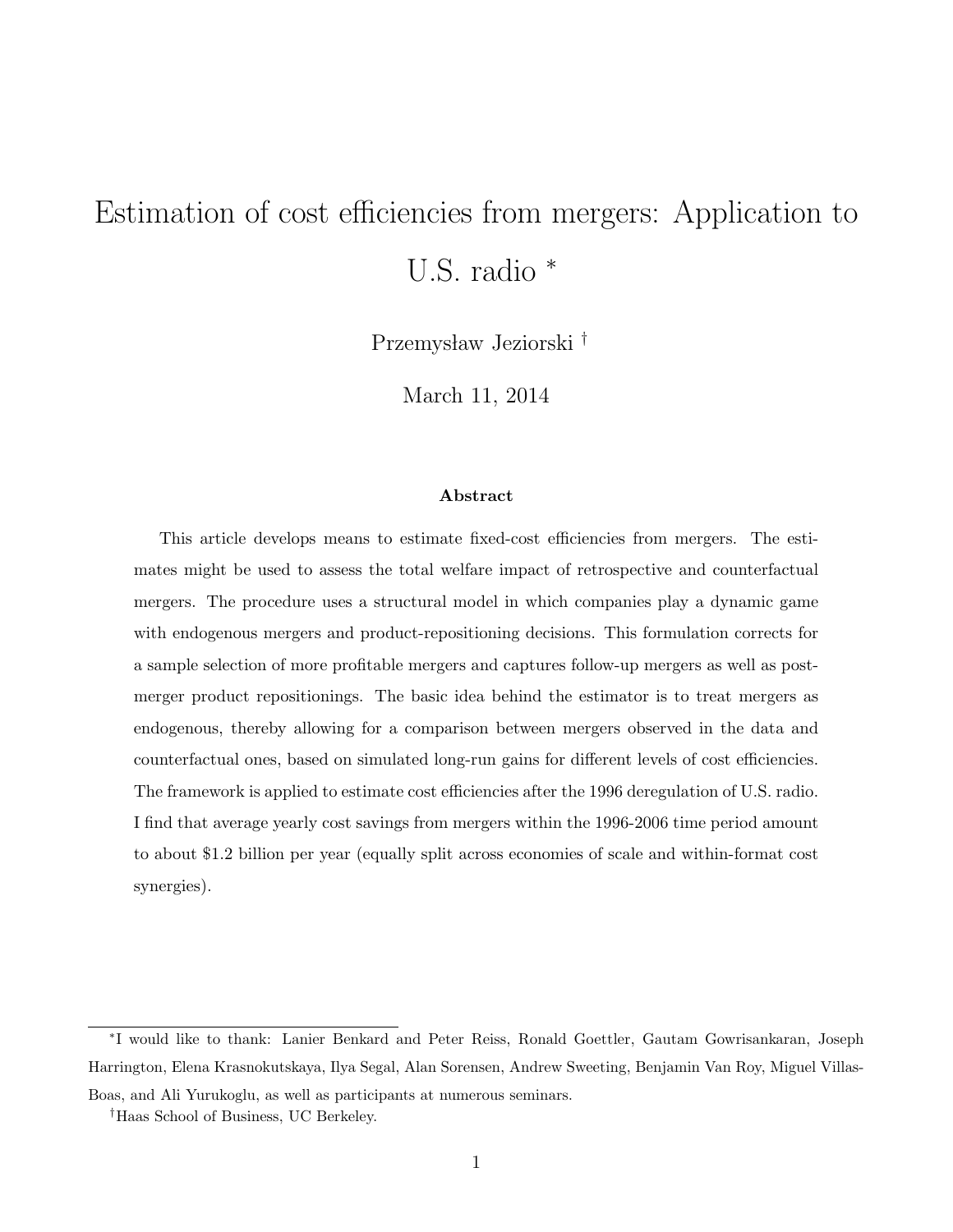## 1 Introduction

Economic theory argues that horizontal mergers<sup>[1](#page-1-0)</sup> can affect the performance of markets through increases in market power and supply-side efficiencies. When market power and supply-side efficiencies coexist, the net impact of mergers on welfare is ambiguous (see Williamson (1968)), so an antitrust regulator should empirically evaluate cost savings, in addition to measuring the decrease in competition. If the empirical estimates of cost savings are available, the regulator may compute the retrospective impact of past mergers on total surplus, as well as assess the total welfare impact of counterfactual mergers. However, the empirical literature on cost efficiencies of mergers is scarce because the reliable cost data are rarely available, and as a consequence, the natural estimator of cost efficiencies, which compares cost before and after the merger, is usually infeasible. This study provides an alternative method to assess cost efficiencies of mergers that is based on revealed preferences of firms, and is applicable when little or no cost data are obtainable. This method utilizes estimates of extra revenues generated by mergers, and provides the level of cost efficiencies that rationalizes the merger decisions in the data. In practice, I use a dynamic model with endogenous mergers to generate a set of inequalities bounding the level of cost synergies. On the one hand, when the model predicts a merger but the data do not show one, I infer that the presumed cost efficiencies are too large. On the other hand, when the model predicts no merger, but the data indicate one, I infer the presumed cost efficiencies are too small.

Implementing the proposed cost estimator requires robust long-run predictions of gains from mergers, which are obtained using a dynamic model with endogenous mergers and product characteristics. In contrast, previous empirical work analyzes mergers in a static framework and treats market structure as given (see Nevo (2000), Pinkse and Slade (2004), and Ivaldi and Verboven (2005)). Such static models are useful in addressing the short-run impacts of mergers but do not account for resulting long-run changes in the market structure. Benkard, Bodoh-Creed, and Lazarev (2008) evaluate a longer-run effect of a merger on market structure but still treat it as an exogenous one-time event. The proposed dynamic framework builds on the above methods accounting for dynamic processes such as self-selection of mergers, follow-up mergers leading to merger waves, and post-merger product repositioning.

<span id="page-1-0"></span><sup>&</sup>lt;sup>1</sup>In this article, I use the terms merger and acquisition interchangeably to mean any change of ownership of a part of or a whole company.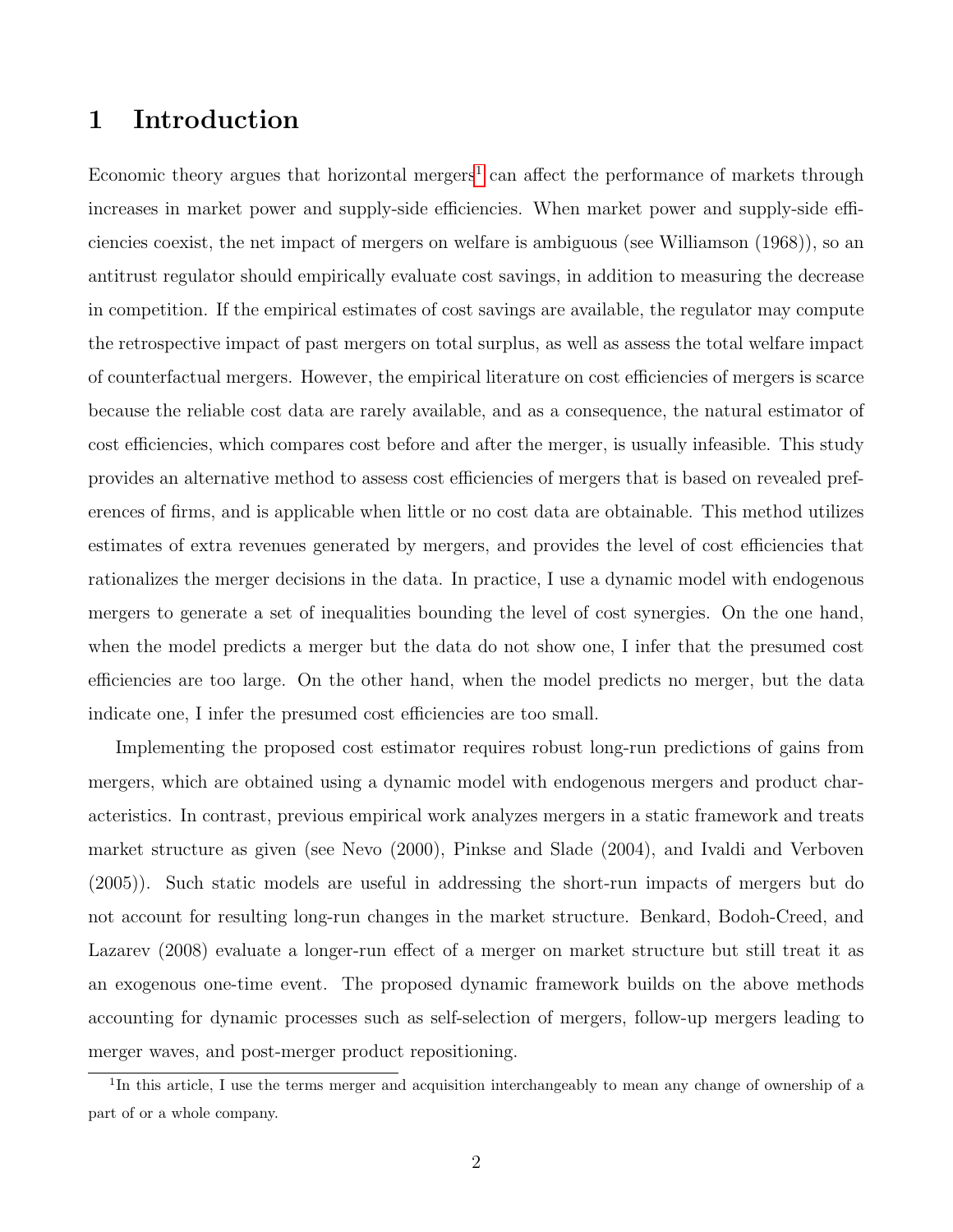Modeling and estimating models with endogenous mergers pose econometric and computational challenges. To evaluate a potential merger, both acquirer and acquiree must take into account the ownership structure and characteristics of all active products. Because the number of such variables is usually large, one has to deal with the curse of dimensionality, which increases data requirements and poses computational challenges. In this article, I overcome these issues by using a data set on thousands of mergers within one industry, and by applying recent advancements in the estimation of dynamic games (see Bajari, Benkard, and Levin (2007)). Moreover, modeling of mergers in a dynamic framework introduces several conceptual issues including simultaneous merger bids for a single product and multi-product bids by a single acquirer. This study addresses the former issue by modeling players' moves as sequential with bigger owners moving first, and the latter issue by approximating multi-product mergers with a series of highly correlated product-by-product acquisitions. The degree of correlation is estimated from the data and reflects the amount of common information used across the decisions.

I subsequently apply the model to analyze ownership consolidation in the U.S. radio industry. The Telecommunications Act of 1996 increased local-market radio station ownership caps, triggering an unprecedented merger wave that eliminated many small and independent radio owners. From 1996 to 2006, the average Herfindahl-Hirschman Index (HHI) in local radio markets grew from 0.18 to 0.26, the average number of owners in the market dropped from 16.6 to 12.4, and the average number of stations owned grew from 1.6 to 2.3. Such dramatic changes to the market structure have raised concerns about anti-competitive aspects of the deregulation (Leeper (1999), Drushel (1998), Klein (1997)). After estimating the model, I find that the main incentives to merge in the radio industry come from the cost side. Total cost-side savings amount to \$1.2 billion per year, constituting about 6% of total industry revenue. Such cost efficiencies are higher than the anti-competitive effects of these mergers, as identified by Jeziorski (2013). I can disaggregate these cost efficiencies further into economies of scale and within-format cost synergies. The economies of scale bring roughly 50% of total cost synergies, amounting to \$0.6b per year. The fact that consolidation leads to substantial cost-side efficiencies allows us to conclude that the Telecom Act enabled radio to better compete against other media, such as TV or the Internet.

The closest article to this work is Stahl (2010), who analyzes cross-market cost efficiencies from common ownership in the TV industry in the absence of market power incentives to merge.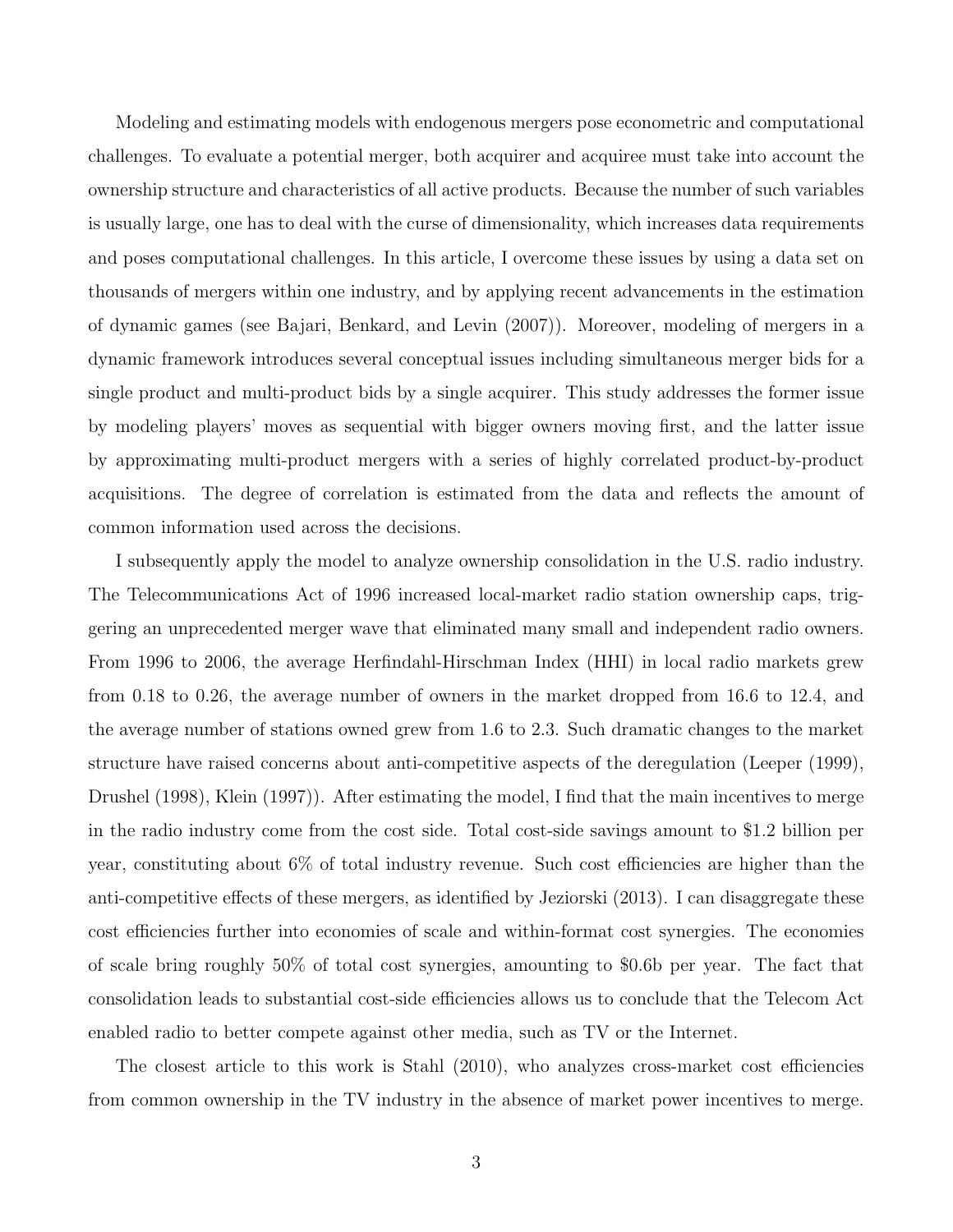Another article by O'Gorman and Smith (2008) uses a static oligopoly model to estimate the cost curve in radio, and find the fixed cost savings, when the company owns two stations, are bounded between 20% and 50% of per-station costs. (I estimate this number to be 60%.) One advantage of the approach presented in this article is that it is dynamic and controls for endogenous repositioning, which allows me to separate within-format cost synergies from economies of scale. Beyond estimating cost synergies, this study incorporates the impact of ownership concentration on product variety (see Berry and Waldfogel (2001)) by utilizing a joint model of repositioning and merger decisions. The estimation approach in this study builds on the empirical literature on demand and cost curve estimation (see Rosse (1967) and Rosse (1970)) by accounting explicitly for the demand- and supply-side incentives to merge. Finally, this study contributes to the static literature on determinants of mergers, such as Akkus and Hortacsu (2007) and Park (2011), by directly acknowledging that mergers are dynamic decisions. My model shares some similarities with Gowrisankaran (1999) and Sweeting (2011). The former contains numerical analysis of endogenous mergers with homogeneous products, while the latter evaluates the impact of music fees on endogenous product repositioning, without modeling mergers.

This article is organized as follows. Section 2 contains industry and data descriptions. Section 3 presents the model. Section 4 describes the estimations procedure. Section 5 presents the results. Section 6 concludes.

## <span id="page-3-0"></span>2 Industry and data description

Radio is an important medium in the United States, reaching about 94% of Americans aged 12 years and older. Moreover, the average consumer listens to about 20 hours of radio per week, and between the hours of 6am and 6pm, more people use radio than TV or print media (see A.Richter (2006)). Approximately 13,000 commercial radio stations broadcast in about 350 strictly defined Arbitron markets nationwide. Each station is characterized by a format that summarizes the type of programming; that is, the format includes information about type of music, the number of news and talk shows, as well as information about being inactive (DARK format). Specialized consulting companies assign and monitor the formats. The data on formats are released quarterly and reflect possible product repositioning in the form of format switching. Before 1996, this industry had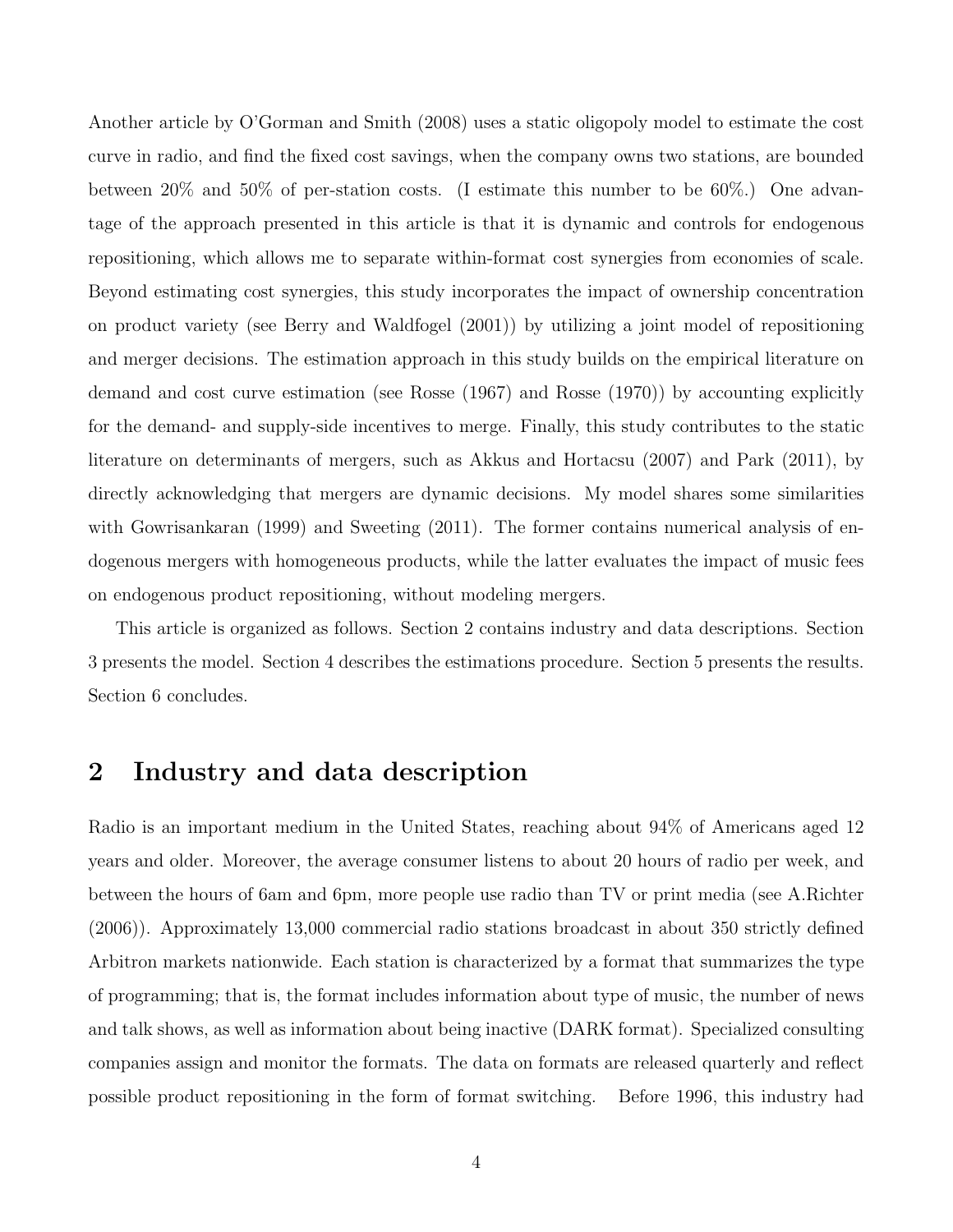<span id="page-4-0"></span>

| $\#$ of active | $45 +$ |  | 30-44 |  | $15-29$                                                               | 0-14 |  |
|----------------|--------|--|-------|--|-----------------------------------------------------------------------|------|--|
| stations       |        |  |       |  | Old cap New cap   Old cap New cap   Old cap New cap   Old cap New cap |      |  |
|                |        |  |       |  |                                                                       |      |  |

Table 1: Change in local ownership caps introduced by the 1996 Telecom Act.

<span id="page-4-1"></span>

Figure 1: Dynamics of station acquisition and format switching. Source: BIA Inc.

ownership limitations, both nationally and locally, preventing big corporations from entering the market and thereby sustaining a large degree of family-based ownership. This situation changed with the Telecom Act of 1996 which, among other things, raised the ownership caps in local markets (see Table [1\)](#page-4-0). This overhaul of the ownership restrictions triggered an unprecedented merger and product-repositioning wave that completely reshaped the radio industry. In the first week after the Act was passed, radio station owners closed nearly \$700 million in merger deals (see Bednarski (2002)). Figure [1](#page-4-1) contains the average percentage of stations that switched owners and formats. Between 1996 and 2000, more than 10% of stations switched owners, annually. After 2000, the number dropped to less than 4%. Greater ownership concentration in the 1996-2000 period was also associated with more format switching. The percentage of stations that switched formats peaked in 1998 and 2001 at 13%. In effect, the Herfindahl-Hirschman Index (HHI) in the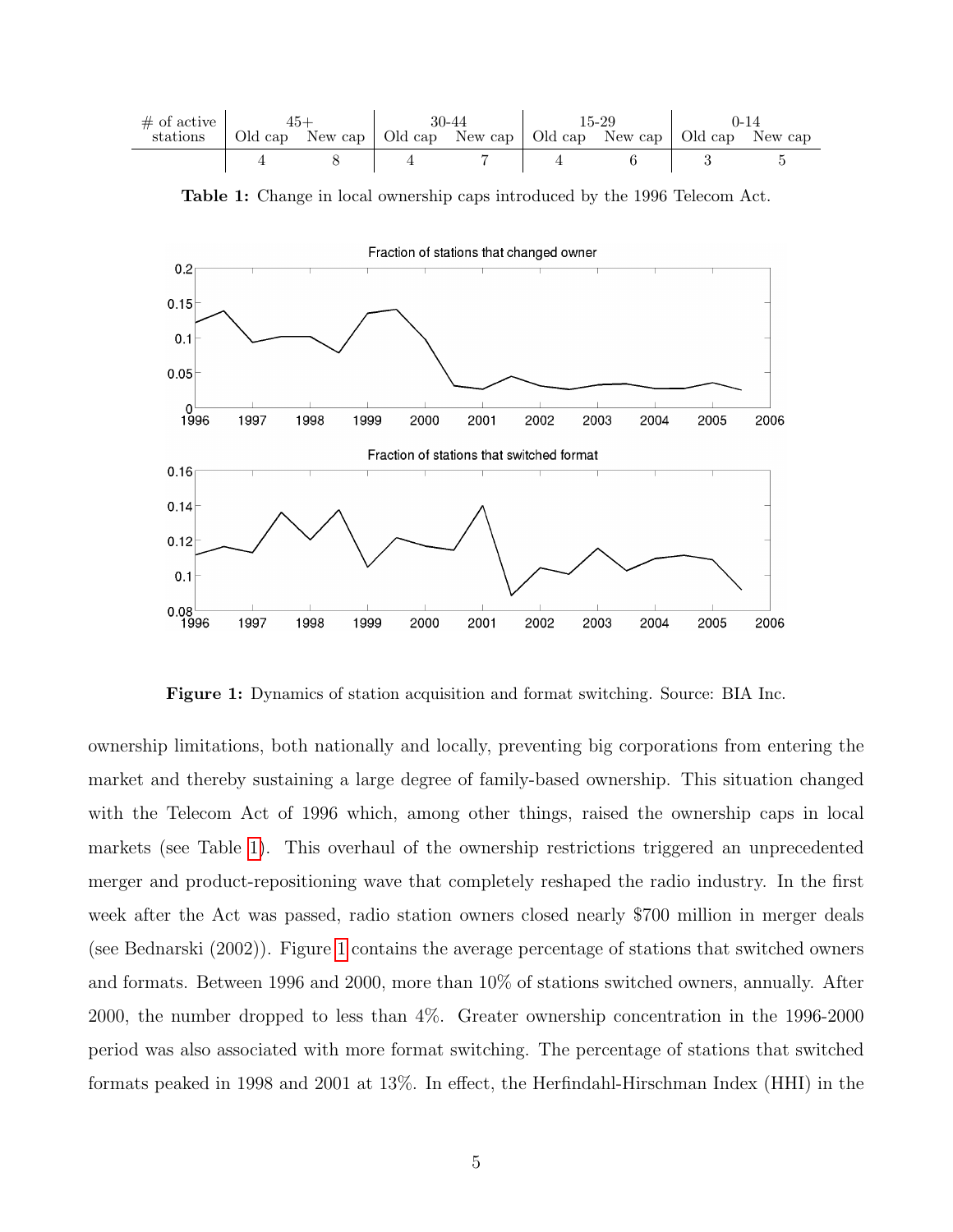listenership market grew from 0.18 in 1996 to about 0.3.

According to the Radio Advertising Bureau, radio industry revenues grew from \$11 billion in 1994 to nearly \$20 billion in 2000. In 2001, advertising budgets were cut across all media, which resulted in an 8% decline in radio revenue. However, since 2001, the industry has posted steady single-digit yearly increases in revenue and a steady, over 80%, listener share. Previous studies have examined the impact this revenue expansion on listener and advertiser surplus. In particular, Jeziorski (2013) finds that the consolidation of ownership harmed advertisers, causing deadweight loss and yearly \$223 million decrease in advertiser surplus, but benefited listeners, raising listener welfare by  $0.2\%$  $0.2\%$  $0.2\%$ .<sup>2</sup> However, relatively little research has examined the cost implications on the Act.

The 1998 and 2004 Occupational Outlook Handbooks by U.S. Department of Labor acknowledge cost efficiencies from consolidation and state that "a network can run eight radio stations from one office, producing news programming at one station and then using the programming for broadcast from other stations, thus eliminating the need for multiple news staffs. Similarly, technical workers, upper level management, and marketing and ad sales workers are pooled to work for several stations simultaneously." Specifically, the U.S. Bureau of Labor Statistics quotes the 20,000 decline in total employment in broadcasting on a 3-digit level from 1996 to 2002. Also, between 1996 and 2006, the industry displaced more than 10,000 announcers, about half of which were in radio; see an on-line appendix for more detailed description of an employment dynamics. Beyond these aggregate numbers there are numerous case studies that indicate cost efficiencies. For example, in 2009, CBS Radio Chicago combined local ad sales force units, quoting efficiencies of selling the ads together.[3](#page-5-1) Another example is the high valuation of the price of Citadel, acquired by one of dominant players Cumulus, $4$  which was estimated at 3.2 times its yearly revenue, which amounts 27 times the cash flows, using a 12% median net industry margin.

Another source of cost efficiencies was the restructuring of news production. According to a 2003 survey by the Radio Television Digital News Association, more than 95% of radio news

<span id="page-5-0"></span><sup>2</sup>Quantifying consumer surplus in dollar terms is difficult because the radio programming is provided free of charge.

<span id="page-5-2"></span><span id="page-5-1"></span> $^3\rm{source:~http://blogs.suntimes.com/media/2009/08/cbs\_radio\_chicago\_merges\_local.html}$ 

<sup>4</sup>Reported by the New York Times, "In Pandoras Valuation, a Few Sour Notes," published June 5, 2011. The full text is available from the author.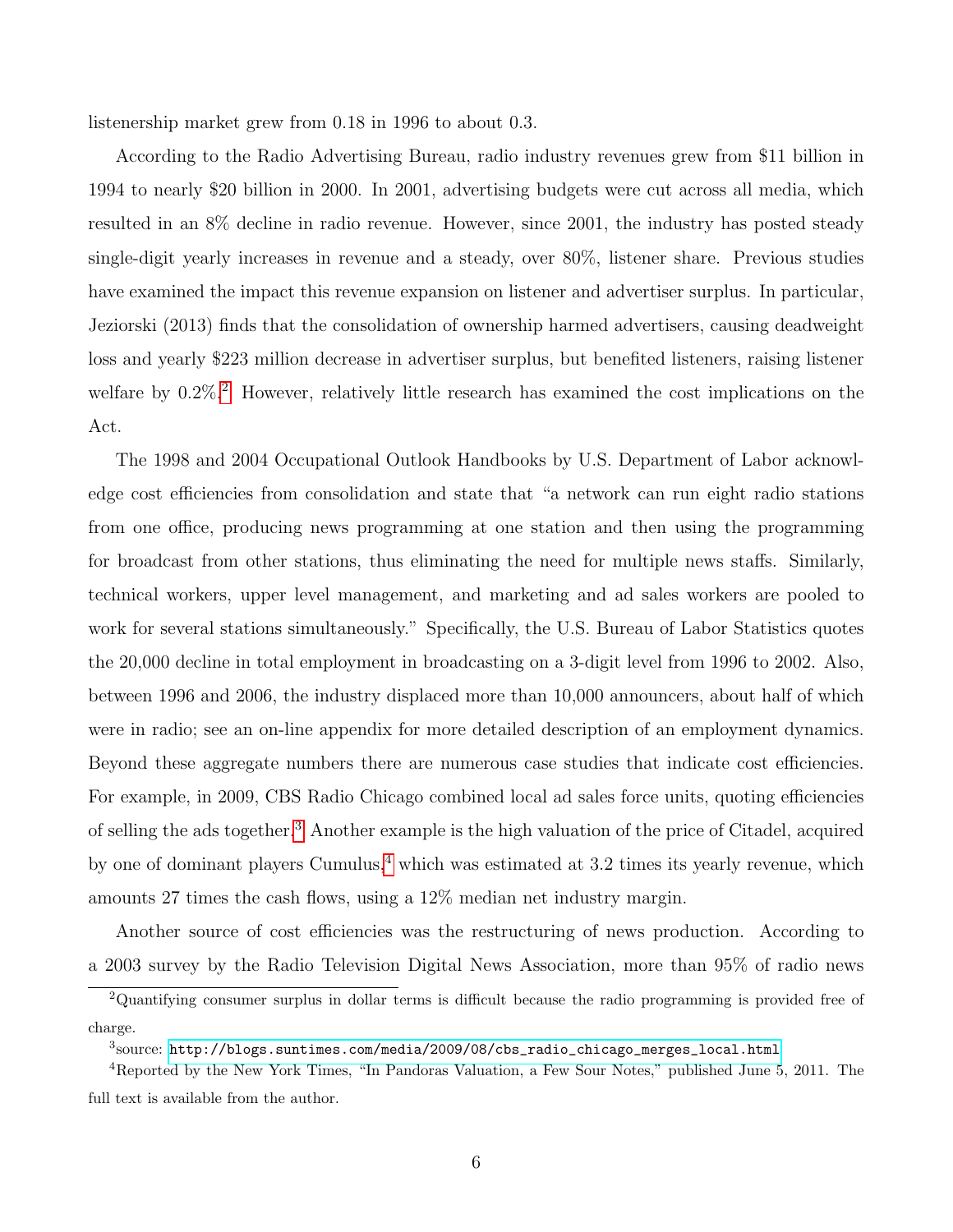departments handle the news for more than one station with an average news department producing news for three local stations. Despite the fact that newsrooms have to serve more local stations, their average full-time staff is shrinking. Namely, from 2003 to 2010, an average news room shrank from 3.5 to 2.5 full-time staff. In addition to shrinking numbers, 80% of news directors report having other responsibilities: 18% report being talk show hosts, 16% are program directors, and 11.2% do some announcing at local stations, including sports and weather.

The above evidence points to at least three types of cost efficiencies, namely, (i) within-market economies of scale, (ii) within-format cost efficiencies, and (iii) cross-market synergies. In this paper, I am able to separately identify the first two, and leave the third one for future research.

#### 2.1 Data

To analyze the supply-side effects of the consolidation in radio, I compiled a data set on stations in the 68 markets. I dropped the overlapping markets in a way following Sweeting (2011), that is, those "where more than 6% of listening was to stations based in other markets in order to avoid modeling cross-market interactions." I also dropped markets that do not have data on advertising prices. Furthermore, I drop 20 markets for which I could not compute a static equilibrium in a reasonable amount of time for some states along the simulation path.<sup>[5](#page-6-0)</sup> For the purpose of the estimation, the markets are further categorized by population size; that is, markets with population more than 2.5m (13 markets), 1m-2.5m (22 markets), 0.5m-1m (20 markets), and less than 0.5m (13 markets).

BIA Financial Network Inc. provides a database of merger transactions for all stations in the U.S. radio market. From these transactions, one can infer the ownership of each station. BIA also supplies formats of stations between 1996 and 2006. Additionally, I use the estimates of station quality that are obtained using the procedure described in the online appendix. The data contain

<span id="page-6-0"></span><sup>&</sup>lt;sup>5</sup>These computational problems might be due to existence issues or convergence to local minima in the best response function. The issue is related to the two-sidedness of the market and the fact that I impose non-negativity restriction on ad quantity, which is sometimes binding if the owner has multiple stations. I find that including some of the 20 markets for which I was able to simulate the value function does not change the results in a meaningful way. However, because of long computation time, these extra markets cannot be included in the bootstrap; thus I do not use them in the final estimation.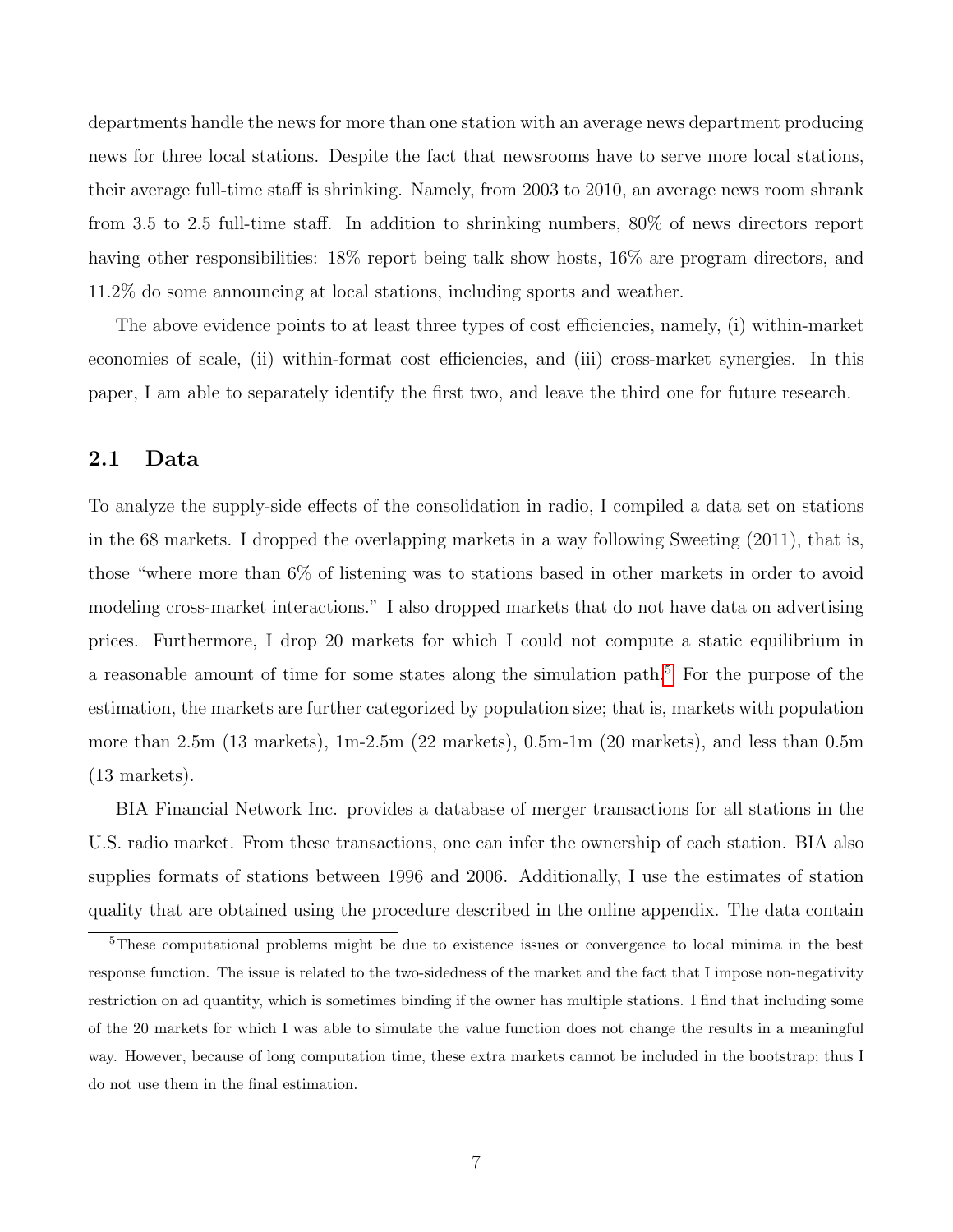the formats and market shares measured every six months and revenues measured yearly. To obtain a half-year sample, I assume the revenues are spread evenly across both half-years.

For the purpose of this paper, I interpret a merger activity observed in a BIA data set in a particular way. I treat mergers involving many markets as independent market-by-market deals. Mergers involving many stations within one market are broken down as a series of highly correlated individual decisions. As a result, the model allows an owner to acquire only a part of another company (e.g., in case a full merger violates the ownership cap). Moreover, divestitures are treated as regular sales and I do not include entry of new owners. Omitting entry is equivalent to assuming players' beliefs, when merging, are consistent with no entry of new owners. I handle entry of radio stations through repositioning from an inactive state.

Because many stations were not purchased with cash, I observe an acquisition price for about 40% of the deals. Part of the remaining 60% either spanned across multiple stations and the individual prices were not specified, or payment was made in ways other than cash (station swaps, other equity, or debt transfers). The data set contains some information about these transactions; nevertheless, extracting exact station prices from it is difficult. As a result, I use only a subset of acquisition deals to estimate a pricing equation.

In the case of radio, BIA Inc. tracked 6,685 station acquisitions in 297 markets. Recorded acquisitions do not include any transactions that were not finalized or for which the buyer or seller was missing. The data set contains 454 transactions that span across more than one market, and only 21 transactions that span across more than 10 markets. These numbers seem relatively small compared to 6,685 total transactions, and suggest that ignoring cross-market optimization might not be an issue. However, because most of the cross-market mergers are big, the transactions that span more than one market compose 48% of total transactions if weighted by 1998 revenues. On the other hand, if one takes transactions that span more than 10 markets, the number drops to 18%, suggesting the cross-market transactions, while important, primarily matter locally and might be an issue for similar or overlapping markets. To partially address this problem, I select non-overlapping markets.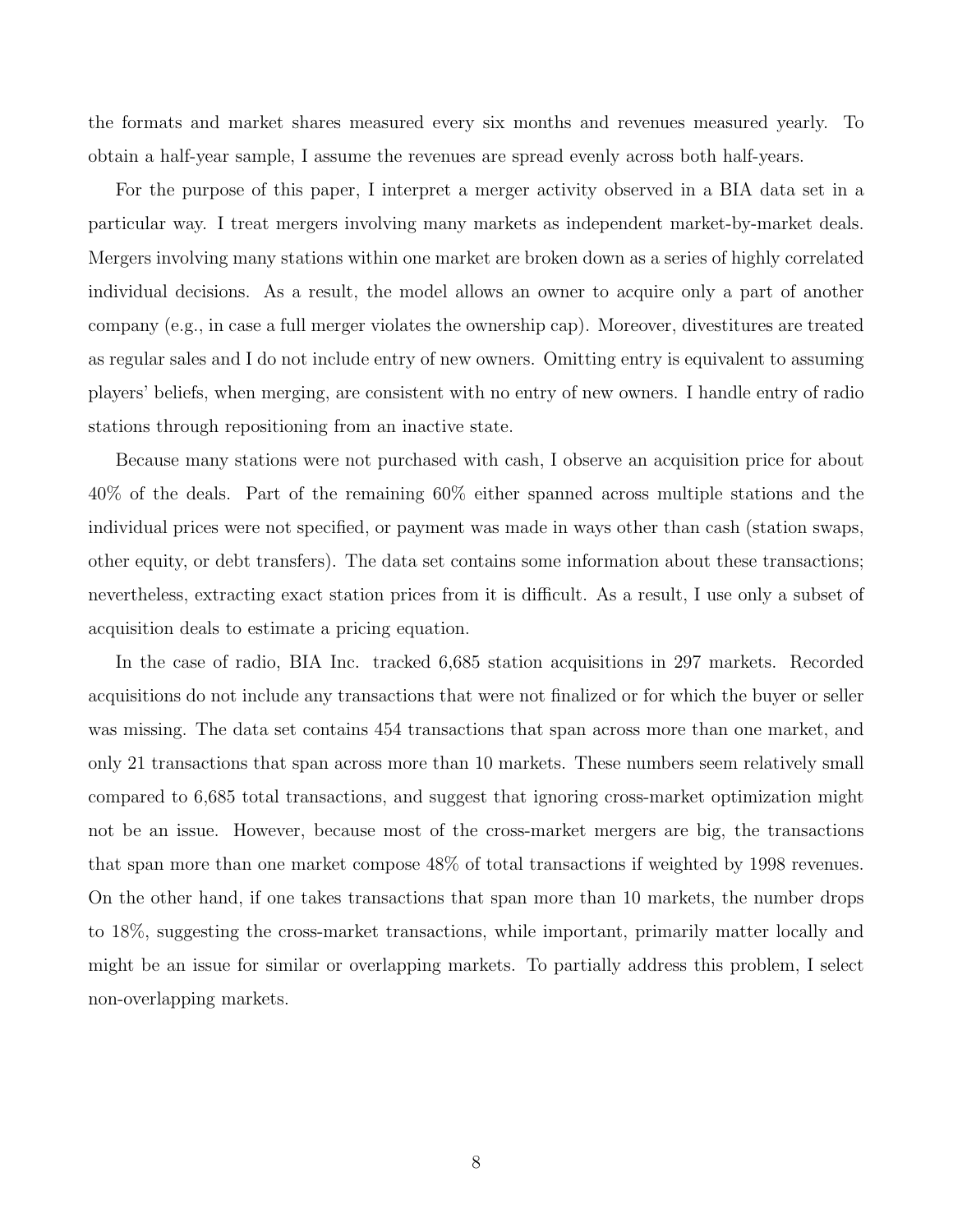## <span id="page-8-1"></span>3 Model

This section presents the dynamic oligopoly model of a radio industry in the spirit of Ericson and Pakes (1995). I model the industry as a dynamic game in which the players are companies holding portfolios of differentiated products (radio stations). The modeling effort emphasizes the actions that change the portfolio of owned stations, specifically, repositioning and acquisitions.

#### 3.1 Industry basics

The radio industry is composed of geographical markets based on stations' overlapping signal contours. Suppose that  $M$  markets exit and the payoff-relevant market characteristics at time t for market m are fully characterized by a set of demographic covariates  $d^{mt} \in \mathcal{D}$  (demand shifters). In each market m, up to  $K_m$  operating firms and up to  $J_m$  active stations are present. (To simplify the exposition, I omit the market subscripts in the rest of the paper.) The set of stations is equivalent to a set of available broadcast frequencies. The set of available frequencies rarely changes over time, and is fixed in the remainder of the paper. Each frequency has an assigned owner and might contain active or inactive radio station. Both types of stations can be traded (trades of stations are equivalent to trading frequencies), and the owner can decide to activate an inactive frequency and vice versa.

I assume each product  $j \in J$  is characterized by a triple  $s_j^t = (f_j^t, \xi_j^t, o_j^t)$ , where  $o_j^t \in K$  is the owner,  $f_j^t \in F$  is a type of broadcast content, called format, and  $\xi_j^t \in \Xi$  is a continuous measure of programming quality unobservable to the econometrician. The state of the industry at the beginning of each period is a pair  $(s^t, d^t) \in S \times \mathcal{D}$ , where  $s^t = \{s_1^t, \ldots, s_J^t\}$ .

The variable  $\xi_j^t$  contains information about the unobserved quality of programming as well as information on the strength and quality of signal. As mentioned in the data section, the latter tends to be constant over time; therefore,  $\xi_j^t$  is likely to be time-persistent. In particular, I model this time correlation as an  $AR(1)$  process. Formally,

<span id="page-8-0"></span>
$$
\xi_j^t = \rho \xi_j^{t-1} + \zeta_j^t,\tag{3.1}
$$

where  $\zeta_j^t$  are mean zero independently identically distributed random variables, with an exception that  $\zeta_j^t$  may have different variance for stations that switch formats or that switch to/from DARK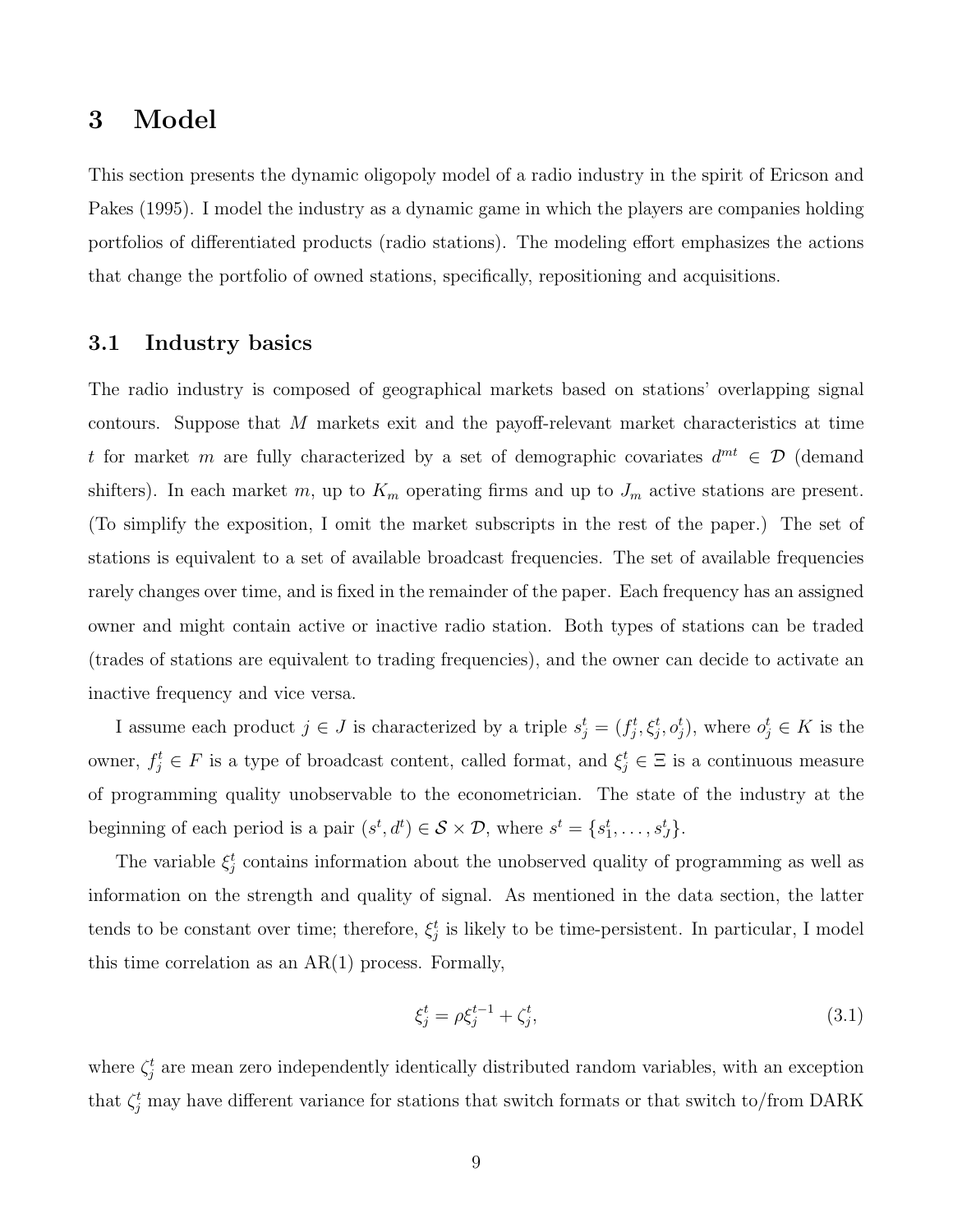format. Additionally, because radio owners' decisions are unlikely to affect demographic trends I assume  $d^t$  to be exogenous and Markov.

I do not make any distributional assumptions on  $\zeta_j^t$ ; however, I do not allow  $\xi_j^t$  to be endogenous. For this reason, the impact of mergers on station quality is beyond the scope of this paper. Statistical and economic significance of this assumption is testable; tests are conducted in Section [5.](#page-24-0)

#### 3.2 Static payoffs and costs

Conditional on the state of the industry  $(s^t, d^t)$ , each firm k gets a one-shot variable profits  $\pi_k(s^t, d^t)$ . Additionally, a firm has to pay a per-period fixed cost  $F_k^C(s^t)$  to maintain station portfolio  $\{j : o_j^t = k\}$ . Estimating the properties of  $F_k^C$ , in particular, potential cost efficiencies of owning multiple stations, is a central question of this paper. In general, a functional form of a payoff function can be fairly nonrestrictive, and Doraszelski and Satterthwaite (2010) list assumptions that ensure the existence of a pure strategy equilibrium of the dynamic game.

Variable profits of the firm in the radio market have the following general form:

$$
\pi_k(s^t, d^t) = \left(\sum_{\{j: o_j^t = k\}} p_j(s^t, d^t, \bar{q}^t) r_j(s^t, d^t, \bar{q}^t) - \text{MC}_j\right) \bar{q}_j^t.
$$

 $p_j(\cdot)$  is a price per fraction of listenership in a given market (advertising inverse demand) of one ad slot,  $r_j(\cdot)$  is a listenership market share (demand for programming), and  $\bar{q}^t = (\bar{q}_1^t, \ldots, \bar{q}_J^t)$  is an equilibrium vector of advertising quantities. Term  $MC_j$  represents a marginal cost of selling advertising given by  $MC_j = \theta_1^A[\theta^C + \eta_j]$ . Term  $\theta_1^A \theta^C$  is a mean market-level marginal cost, and  $\theta_1^A \eta_j$  is a firm-specific shock. Note that in addition to a marginal cost, selling advertising requires incurring fixed cost, because most of the agents work on incentive contracts with a lower bound on wages. Also, as mentioned in Section [2,](#page-3-0) running an ad sales department is likely to impose some fixed costs.

The station market share is computed using a logit model with random coefficients, following Berry, Levinsohn, and Pakes (1995). Let  $\iota_j = (0, \ldots, 1, \ldots, 0)$ , where 1 is placed in a position that indicates the format of station  $i$ . Denote the amount of broadcasted advertising minutes in station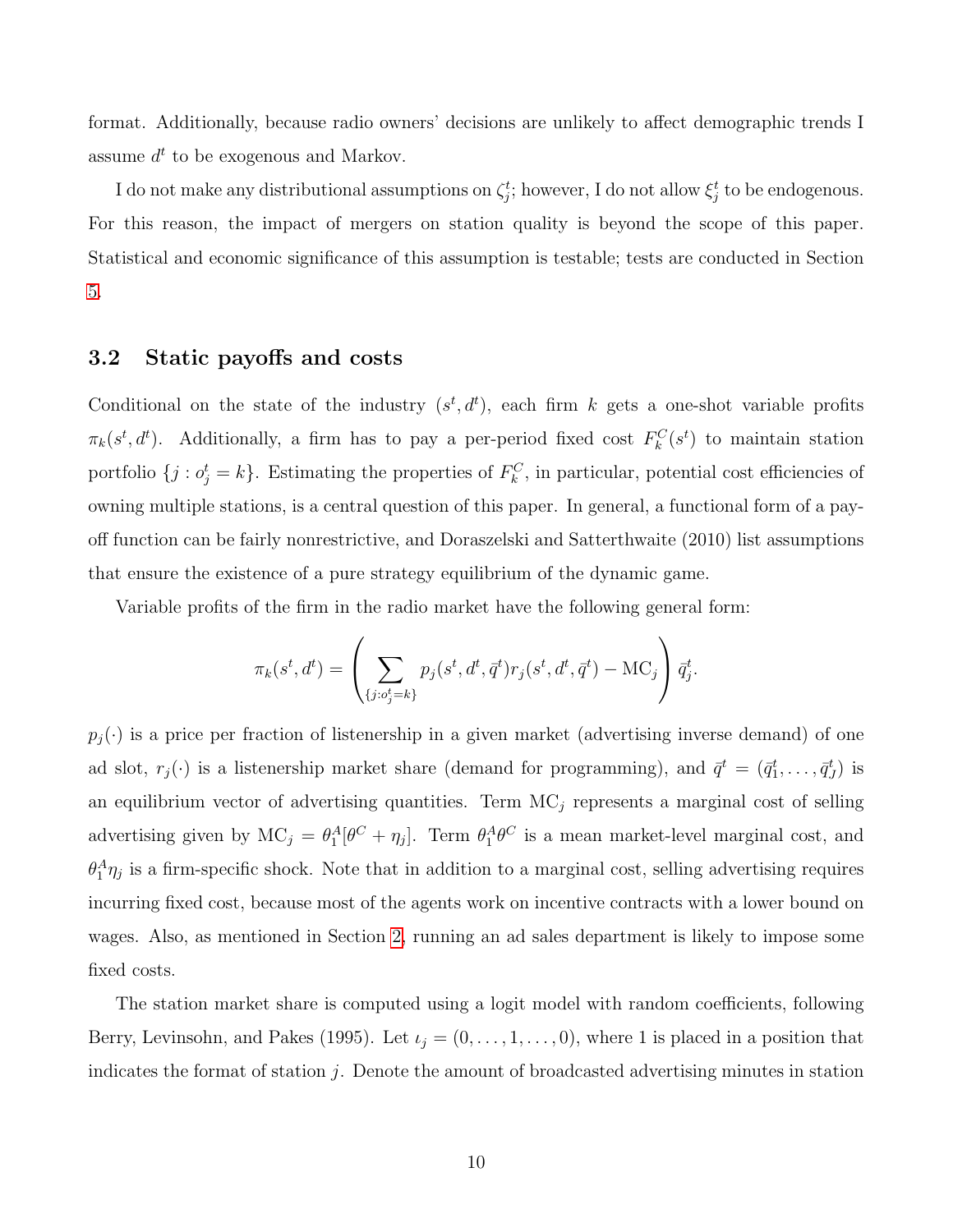j as  $q_j$ . For a given consumer i, the utility from listening to a station j is given by

$$
u_{ij} = \theta_{1i}^L \iota_j - \theta_{2i}^L q_j + \theta_3^L \text{FM}_j + \xi_j + \epsilon_{ji},
$$

where  $\theta_{1i}^L$  is a set of format fixed effects,  $\theta_{2i}$  is a disutility of advertising,  $\theta_3^L$  is an AM/FM fixed effect, and  $\epsilon_{ji}$  are idiosyncratic taste shocks that are independently and identically distributed as type-1 extreme value. I assume the random coefficients can be decomposed as

$$
\theta_{1i}^{L} = \theta_1^{L} + \Pi D_i + \nu_{1i}, \quad D_i \sim F_m(D_i|d), \quad \nu_{1i} \sim N(0, \Sigma_1)
$$

and

$$
\theta_{2i}^L = \theta_2^L + \nu_{2i}, \quad \nu_{2i} \sim N(0, \Sigma_2),
$$

where  $\Sigma_1$  is a diagonal matrix,  $F_m(D_i|d)$  is an empirical distribution of demographic characteristics,  $\nu_i$  is an unobserved taste shock, and  $\Pi$  is the matrix representing the correlation between demographic characteristics and format preferences. I assume draws for  $\nu_i$  are uncorrelated across time and markets. The market share of the station  $j$  is given by the aggregate probability of choosing station  $j$ ; that is,

<span id="page-10-0"></span>
$$
r_j(q|s,d) = \text{Prob}\big(\{(\nu_i, D_i, \epsilon_{ij}) : u_{ij} \ge u_{ij'}, \text{for } j' = 1, ..., J\} | q, s, d\big). \tag{3.2}
$$

The radio station owners are likely to have market power over advertisers. Moreover, because of heavy ad targeting, the stations with different formats are not perfect substitutes. The simplest model that captures these features is a linear inverse demand for advertising. Denote the total quantity of advertising supplied in format f as  $Q_f$ , formally,  $Q_f = \sum_{j:f_j=f} q_j$ . Then the advertising prices per fraction of the market are given by

$$
p_j(q) = \theta_1^A \left( 1 - \theta_2^A \sum_{f'=1}^F \omega_{f_j f'}^m Q_{f'} \right), \qquad (3.3)
$$

where  $\theta_1^A$  is a scaling factor for the value of advertising,  $\theta_2^A$  is a market-power indicator, and  $\omega_{ff'} \in \Omega$  are weights indicating competition closeness between formats f and f'.

Given the advertising-quantity choices of competing owners, each radio station owner  $k$  chooses  $q_j$  jointly for all stations that he owns to maximize his variable profits; formally,

$$
\max_{\{q_j: o_j^t = k\}} \sum_{\{j: o_j^t = k\}} r_j(q|s, d) p_j(q) q_j - \text{MC}_j q_j. \tag{3.4}
$$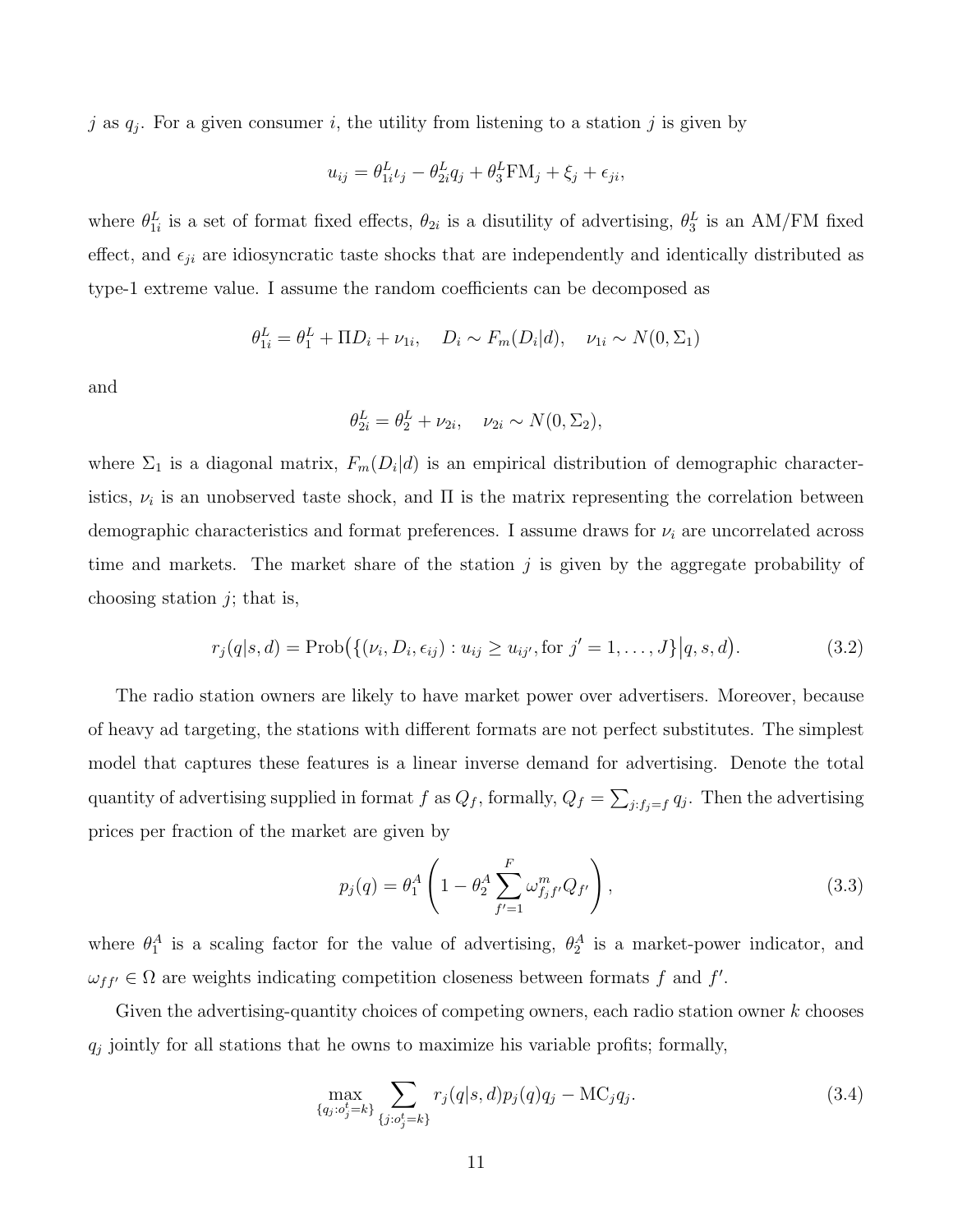The market is assumed to be in a Nash equilibrium.<sup>[6](#page-11-0)</sup> Such structure on variable profits is intended to capture payoff interactions between formats present in the data. In particular, a firm can either specialize in a particular format and extract local monopolistic rents, or spatially differentiate to cover the largest possible audience.

The details of the dynamic model are contained in the rest of this section.

#### <span id="page-11-2"></span>3.3 Acquisitions and repositioning

Firms can undertake two types of actions: station acquisitions<sup>[7](#page-11-1)</sup> and station repositioning. Each acquisition of product j by a player k is followed by a cash transfer  $P_{kj}^t$  from the buyer to the seller. For the reasons described in the data section, the merger execution costs are likely to be small, and for simplicity, I assume them to be zero. If this assumption is violated, my estimates of fixed-cost efficiencies would contain fixed costs of merging; thus the fixed-cost efficiencies could be underestimated. By contrast, repositioning costs are likely to be substantial because they involve staff turnover as well as extra marketing effort. I assume each repositioning action from  $f_j^t$  to  $f_j^{t+1}$ j incurs a cost  $F^S(f_j^t, f_j^{t+1})$ .

Firms can potentially acquire any subset of competitors' stations, as well as choose characteristics of owned and newly acquired stations. One option would be to write down the simultaneousmove game and allow for set-valued actions. However, because of certain features of the radio industry described in the remainder of this section, a sequential-move game might be more realistic. Additionally, the sequential formulation offers conceptual and computational simplicity, which is a key to the feasibility of the estimation. Below I describe the timing of the acquisitions- and repositioning-stage game and follow up with a discussion of particular assumptions.

- (A0) Acquisition stage starts. Owners receive a right to acquire according to a sequence specified by a permutation  $\sigma(s^t, d^t)$  of the active owners' index  $\{1, \ldots, K\}$ . The sequence  $\sigma$  is common knowledge.
- (A1) Owner k receives a right to move and becomes a potential buyer. The buyer observes a vector

<span id="page-11-0"></span> $6T_0$  simplify the computation of the equilibrium, when simulating the value function I ignore the random shocks to the marginal cost of advertising.

<span id="page-11-1"></span><sup>&</sup>lt;sup>7</sup>I do not deal directly with entry by acquisition. Under the assumption that cross-market cost synergies exist, entry of new owners through full acquisition of an existing owner is equivalent to relabeling of the name of the owner.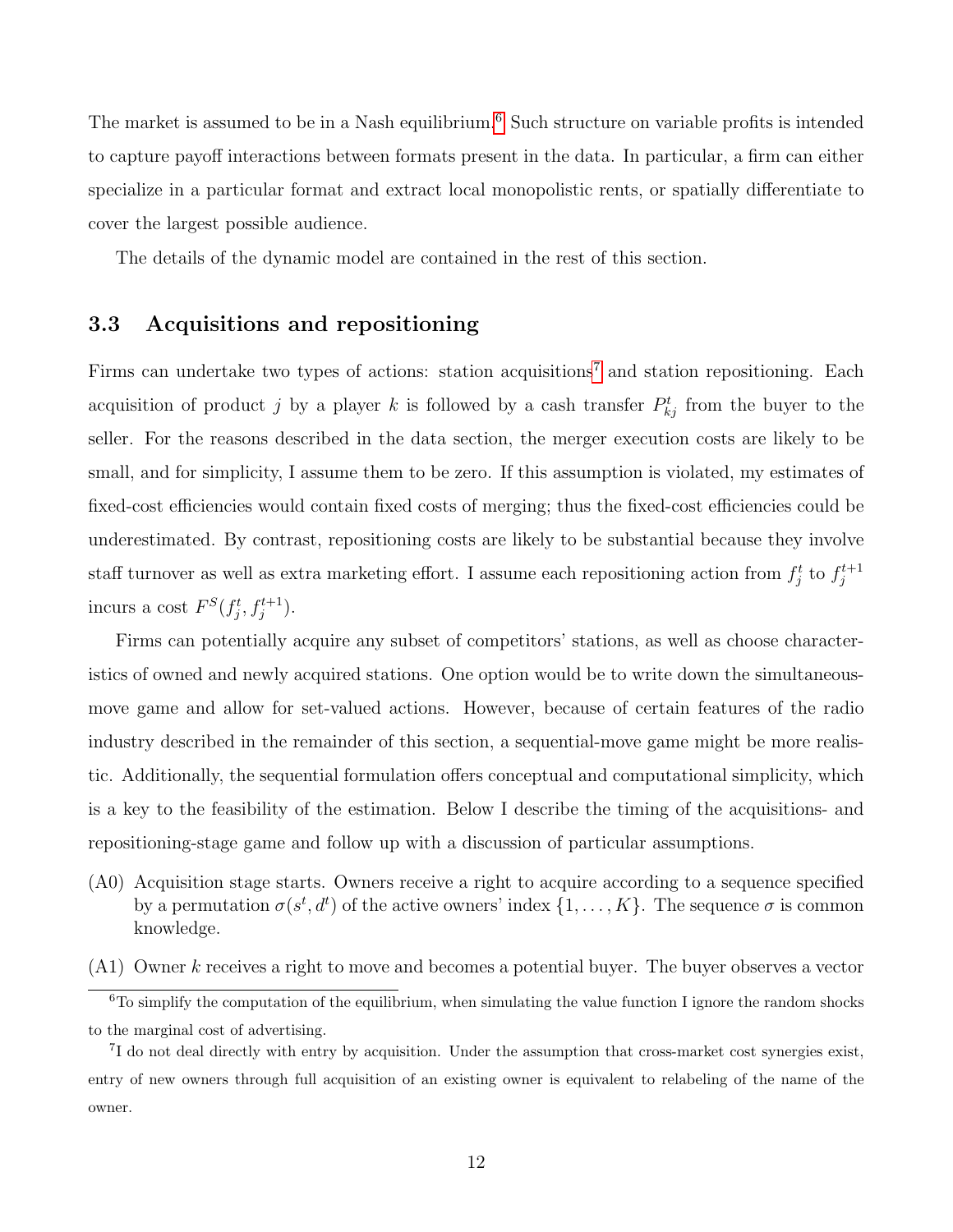of stochastic one-time additive payoff shocks  $\phi_k^t$  to integrating any competing radio station into the portfolio. The shocks  $\phi_{jk}^t \in \mathbb{R}$  to acquiring a particular station j are revealed to k sequentially according to a permutation  $\sigma^A$  of the indexes of stations owned by competitors. The acquisition process proceeds as follows:

- (i) Upon observing the shock  $\phi_{kj}^t \in \mathbb{R}$  to payoff from acquiring station j, the buyer makes a take-it-or-leave-it offer to the seller  $k' = o_j^t$ .
- (ii) The seller  $k'$  decides to accept or reject the offer. The acquisition decision is implemented and revealed to all players.
- (iii) The buyer observes the next shock  $\phi_{kj}^t$  and the game proceeds to (i) until all shocks are revealed.
- (A2) The next owner receives the right to acquire, and the game moves to (A1). If no more owners are present, the game proceeds to the repositioning stage (R0).
- (R0) The repositioning stage starts. Owners receive a right to reposition according to a sequence specified by a permutation  $\sigma(s^t, d^t)$
- (R1) Owner k receives a right to reposition. He observes a vector of stochastic one-time additive payoff shocks  $\psi_k^t$  to repositioning any station to any format. The shocks  $\psi_{jk}^t \in \mathbb{R}^F$  to repositioning a particular station  $j$  are revealed to  $k$  sequentially according to a permutation  $\sigma^R$  of the indexes of stations owned by k. The repositioning process proceeds as follows:
	- (i) Upon observing the shock  $\psi_{kj}^t \in \mathbb{R}^F$  to repositioning of station j to any format, the owner makes a repositioning decision. The decision is implemented and revealed to all players.
	- (ii) The buyer observes the next shock  $\psi_{kj}^t$  and the game proceeds to (i) until all shocks are revealed.
	- (P) The new state  $(s^{t+1}, d^{t+1})$  is drawn. Stage payoffs  $\pi(s^{t+1}, d^{t+1})$  are realized. The game proceeds to the next period.

Below I motivate each step of the game.

The game is divided into two substages: acquisition and repositioning. It is designed to capture the fact that intentions to merge have to be submitted to the Federal Communication Commission. Thus we can safely presume that firms' decisions about mergers become public fairly quickly and get implemented with a delay. In these circumstances, firms should be able to condition repositioning decisions on the intended mergers.  $8$ 

<span id="page-12-0"></span><sup>&</sup>lt;sup>8</sup>In case the station was acquired and repositioned in the same period, the sequential formulation always assigns a repositioning action to the new owner.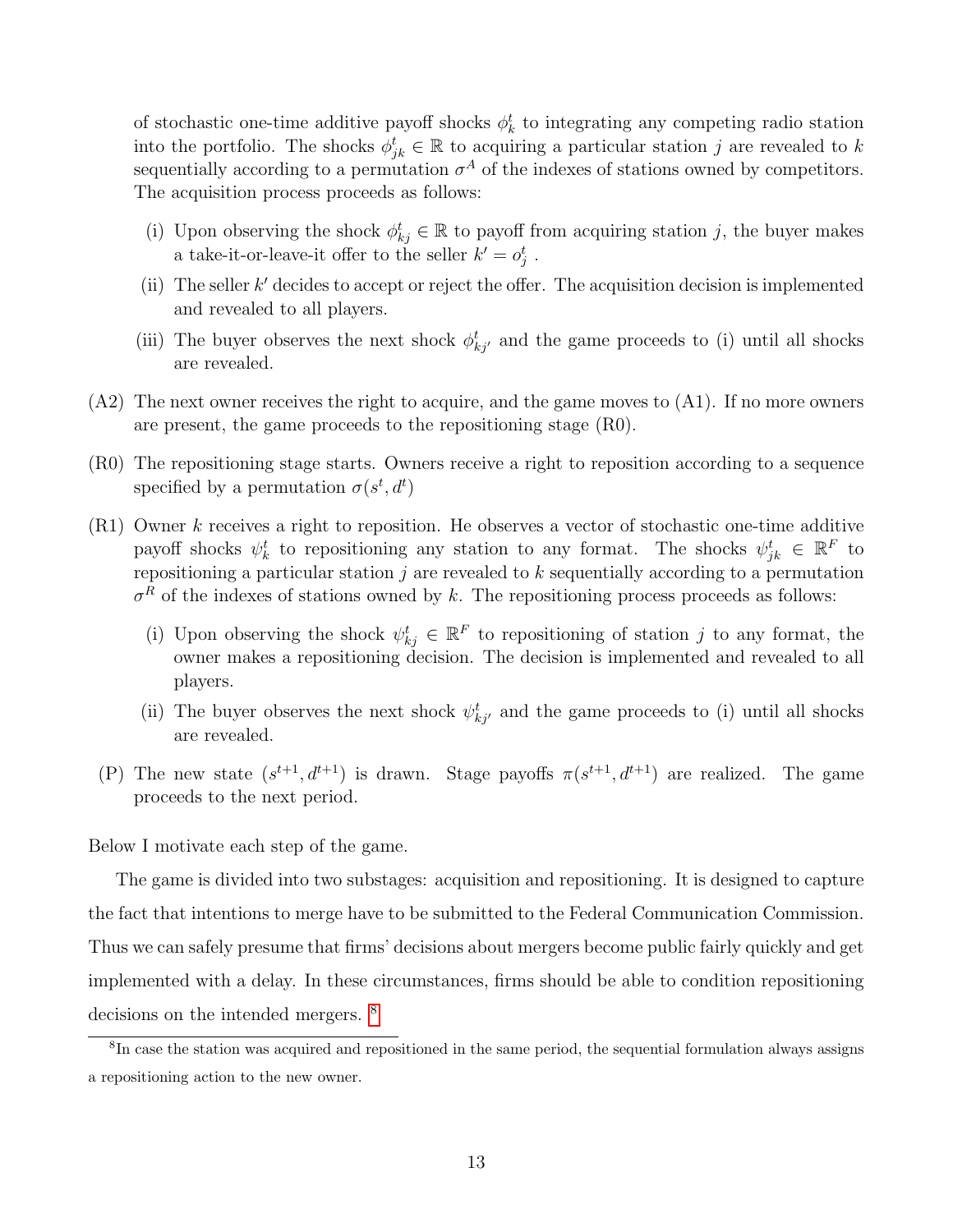Step (A1) prescribes endogenous sequence of moves  $\sigma(s^t, d^t)$  as function of the industry state, which is intended to rank players by size and generate a Stackelberg type of competition. Specifically, during the estimation,  $\sigma$  ranks players by the last period's listenership size. Ranking by size is motivated by the fact that merger decisions usually involve some analytical and legal work, which is likely to be burdensome for smaller and less experienced players. In particular, big owners are more likely to pick up "low-hanging fruit" acquisitions first. The sequential formulation is also necessary to reduce the number of potential equilibria in the stage game  $9$  and to solve the problem of multiple companies trying to acquire the same product in the same period. Because the specific ranking of moves might change the results, I try alternative forms of  $\sigma$  and report the results in the online appendix.

Steps (A1) and (R1) prescribe action-specific payoff shocks. The shocks introduce unobserved heterogeneity in payoffs, which rationalize why observationally equivalent companies take different merger and repositioning actions. To lower the data requirements for estimating the model I assume  $\phi_j^t$  and  $\psi_j^t$  are independently and identically distributed across time, players, and markets. Note that the model controls for some unobserved heterogeneity by pulling persistent unobserved station quality  $\xi_j^t$  into the state. An extension introducing correlation in  $\phi_j^t$  and  $\psi_j^t$  is theoretically possible but is not implemented.

The sequential formulation enables me to handle large dimensionality of an action space while maintaining interdependence between multiple decisions by the same player. Controlling for this interdependence is necessary because acquisition and repositioning actions are correlated, for example, an acquisition is positively correlated with acquiring more stations in the same period, and repositioning is negatively correlated with repositioning another station into to the same format. By allowing future decisions to depend on past decisions, I effectively approximate decisions that span multiple stations with a series of highly correlated sequential station-by-station decisions. During estimation, I assume  $\sigma^A$  and  $\sigma^R$  rank stations by  $\xi_j^t$ ; however, I verify that the results are robust to this choice by examining a random ranking as well (see online appendix).

Assuming buyers make take-it-or-leave-it offers effectively awards them most of the bargaining power. This assumption is consistent with the reality of the radio industry and removes a selection

<span id="page-13-0"></span><sup>&</sup>lt;sup>9</sup>The game with sequential moves has the unique subgame perfect equilibrium in a stage game. However, it does not guarantee uniqueness in the dynamic game.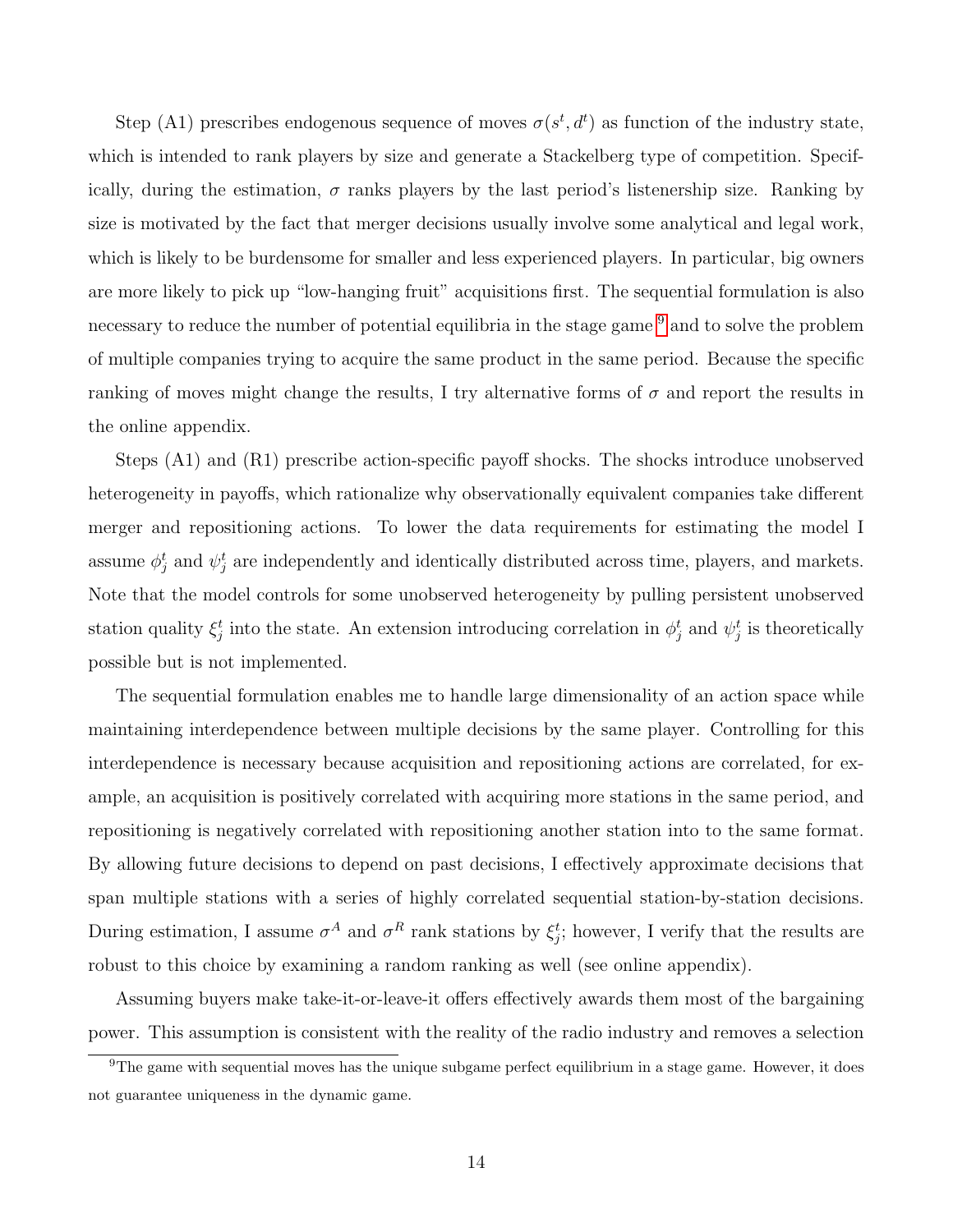problem when estimating acquisition-pricing equations. In particular, radio industry contains small number of large buyers and a large number of potential acquisition targets; thus, large buyers can walk away and make an offer to another seller. Finally, note that the take-it-or-leave-it assumption does not imply that the large players internalize all the gains from mergers, instead the gains from merging are split in a way reminiscent of Rubinstein (1982).

In the next section, I describe the strategies in this game.

### 3.4 Strategies

I restrict my attention to Markov strategies that are a quadruples  $g_k$  consisting of an acquisition strategy  $g_k^A$ , a pricing strategy  $g_k^P$ , a merger bid-acceptance strategy  $g_k^B$ , and a repositioning strategy  $g_k^R$ . I define these strategies below.

Let  $A_{kj}^t$  be the set of merger decisions implemented by players that moved earlier in the sequence  $\sigma^A$  in the current period, and merger actions already undertaken by player k in the current period. Let A be a class of all possible sets  $A_{kj}^t$ . The acquisition and pricing strategies are mappings from observables to actions

$$
g_k^A : \mathcal{S} \times \mathcal{D} \times \mathcal{A} \times J \times \Phi \to \{0, 1\},
$$
  

$$
g_k^P : \mathcal{S} \times \mathcal{D} \times \mathcal{A} \times J \times \Phi \to \mathbb{R},
$$

where J is the index of an acquisition target and  $\Phi$  is the support of the payoff shock  $\phi_{kj}^t$ .

The set of feasible strategies is a set of such functions that are measurable with respect to the information ( $\sigma$ -field) generated by a move sequence. Actions of player k can depend on a current state and shocks  $(s^t, d^t, \phi^t_k)$  as well as a vector  $A^t_{kj}$ . For any  $(s, d, j, \phi)$ , take two actions sets A and A' in A such that all observable past actions in these action sets are the same. A feasible strategy  $g_k^A$ is restricted to prescribe the same action for these sets; that is,  $g_k^A(s, d, A, j, \phi) = g_k^A(s, d, A', j, \phi)$ . Moreover, one cannot acquire a station that one already owns, so  $g_k^A(s, d, A, j, \phi) = 0$  for j such that  $o_j^t \neq k$ .

The bid acceptance strategy of player  $k$  is allowed to depend on observables as well; that is,

$$
g_k^B: \mathcal{S} \times \mathcal{D} \times \mathcal{A} \times J \times \mathbb{R} \times K \rightarrow \{\text{Accept}, \text{Reject}\},
$$

where  $\mathbb R$  represents the offer and  $K$  represents the identity of bidder  $k'$ .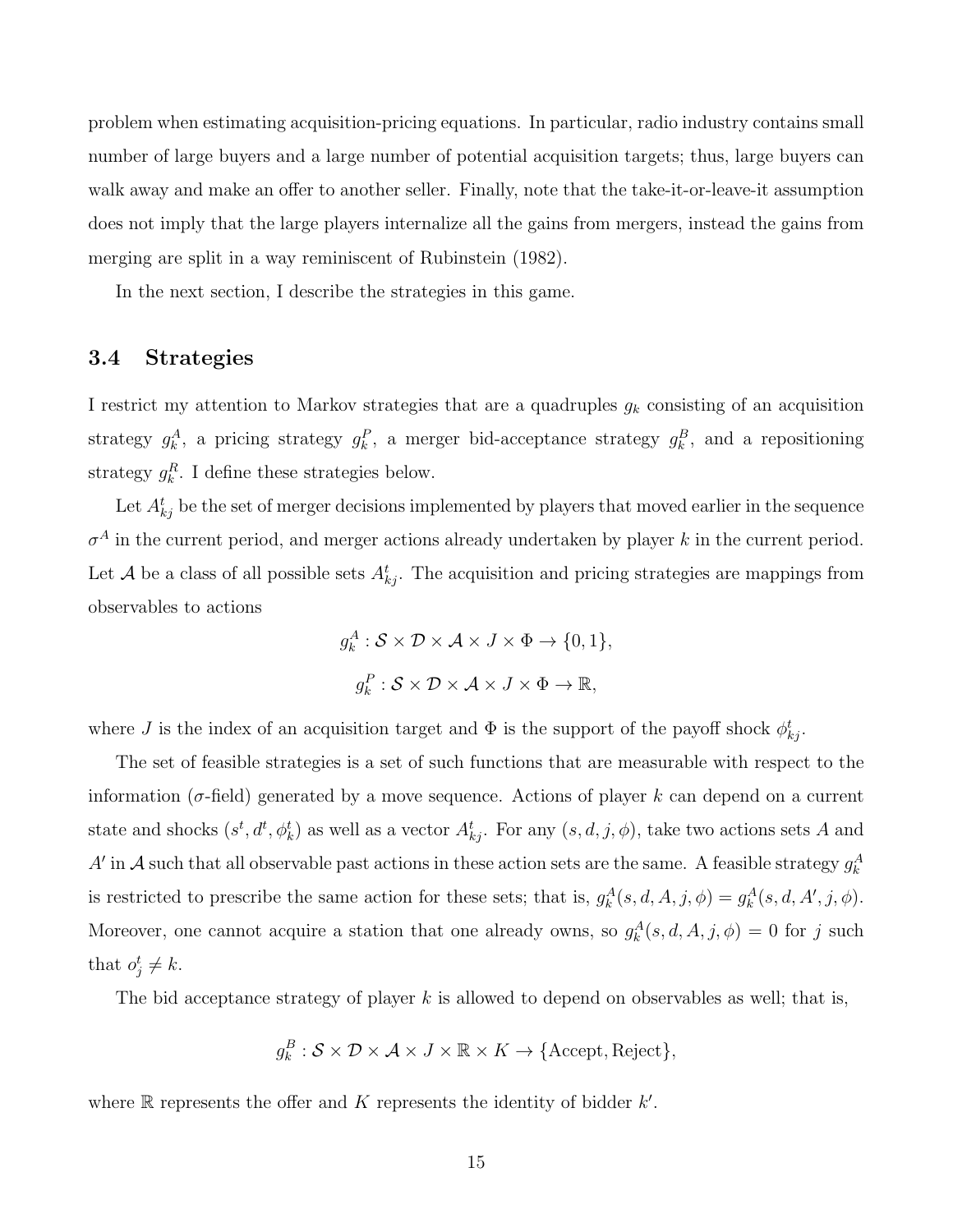Similarly, let  $R_{kj}^t$  be a set of merger actions undertaken by all players in the current period, repositioning actions made by players that moved earlier in the sequence  $\sigma^R$  in the current period, and repositioning actions already undertaken by player k in the current period. Let  $R$  be a class of all possible  $R_{kj}^t$ . Define a repositioning strategy

$$
g_k^R : \mathcal{S} \times \mathcal{D} \times \mathcal{R} \times J \times \Psi \to \{1, \ldots, F\},\
$$

where  $\Psi$  is the support of the shock. The strategies do not need to explicitly depend on acquisition prices, because they are a sunk cost. Also, the stations that k does not own cannot be repositioned by k, and similarly, as in the definition of an acquisition strategy,  $g_k^B$  has to be measurable with respect to the information  $\sigma$ -field generated by a move sequence.

#### 3.5 Equilibrium

Let  $\mathbf{g} = (g_1, \ldots, g_K)$  be a stationary Markov strategy profile. It can be shown that this profile and an initial condition  $(s^0, d^0)$  determine an essentially unique, controlled Markov process  $\mathcal P$  over states  $(s^t, d^t)$ , acquisition actions  $a^t$ , acquisition prices  $P^t$ , bid-acceptance decisions  $b^t$ , repositioning actions  $r^t$ , and payoff shocks  $(\psi^t, \phi^t)$ . This process is supplied with a natural filtration such that g is adapted to it.

Given the realizations of  $(s^t, s^{t+1}, d^{t+1}, P^t, \psi^t, \phi^t)$ , the per-period payoff for player k is given by the equation

$$
\Pi_k(s^t, s^{t+1}, d^{t+1}, P^t, \psi^t, \phi^t) = \pi_k(s^{t+1}, d^{t+1}) - F_k^C(s^{t+1}) + \sum_{\substack{j: o_j^t \neq k, o_j^{t+1} = k}} (\phi_{kj}^t - P_{kj}^t) + \sum_{\substack{j: o_j^t = k, o_j^{t+1} \neq k}} P_{o_j^{t+1}, j}^t + \sum_{\substack{j: o_j^{t+1} = k}} \left[ \psi_{kjf_j^{t+1}}^t - \mathbf{1}(f_j^{t+1} \neq f_j^t) F^S(f_j^t, f_j^{t+1}) \right].
$$
\n(3.5)

The third term of the above equation represents outgoing cash flows resulting from acquisitions, the fourth term represents incoming cash flows from selling stations, and the last term represents cash flows from repositioning. Note that the per-period payoff  $\Pi_k$  is not the same as variable profits  $\pi_k$ .

Each owner is maximizing the expected discounted sum of profits, taking the strategies of opponents  $\mathbf{g}_{-k}$  as given. The value function for player k is defined as

<span id="page-15-0"></span>
$$
V_k(s, d | \mathbf{g}_k, \mathbf{g}_{-k}) = E_{\mathcal{P}(\mathbf{g}, s, d)} \sum_{t=0}^{\infty} \beta^t \Pi_k(s^t, s^{t+1}, d^{t+1}, P^t, \psi^t, \phi^t).
$$
(3.6)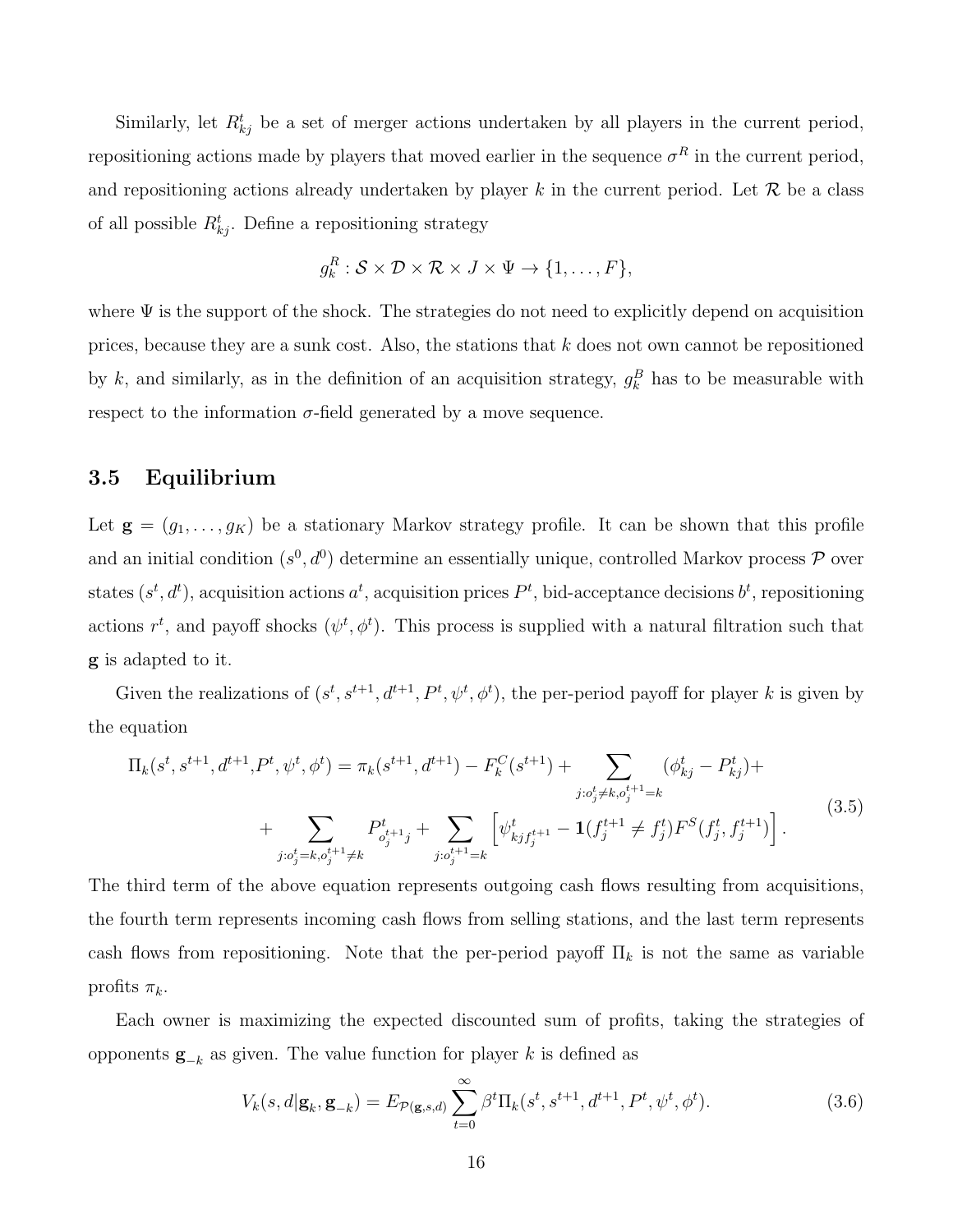I assume the markets are in a Markov Perfect Equilibrium; that is, firms choose a strategy profile  $\mathbf{g}^*$  such that for all  $k$ ,

<span id="page-16-1"></span>
$$
V_k(s, d|\mathbf{g}_k^*, \mathbf{g}_{-k}^*) \ge V_k(s, d|\mathbf{g}_k, \mathbf{g}_{-k}^*) \quad \forall \mathbf{g}_k. \tag{3.7}
$$

For simplicity, I restrict attention to symmetric equilibria.

The bargaining process of this game allows me to further restrict my attention to MPEs in which all merger offers are accepted in the equilibrium. The seller does not have private information; thus the buyer makes offers equal to the seller's continuation value conditional on rejecting the merger. For this reason, Markov Perfect Equilibrium prices  $P_{kj}^t$  depend only on payoff-relevant variables of seller k', that is, the state of the game before k makes an offer to j denoted by  $(s^t, d^t, A^t_{kj})$ . As described in the next section, this feature is convenient for estimation because the equilibrium pricing function can be pre-estimated in the first stage.<sup>[10](#page-16-0)</sup> Moreover, the acceptance strategy does not have to be estimated.

#### 3.6 Cross-market decisions

Section [2](#page-3-0) presents the anecdotal and survey evidence that points to the existence cost efficiencies which are predominantly local. Also, because the majority of ad sales are local, the market power is not likely to cross the boundary of geographical markets. For this reason, the above model has only a limited amount of across-market correlation in merger decisions. In reality, the owners decide which stations to acquire in every market, taking into account structure and demographic trends within the current market. However, because demographic transitions that represent trends in radio listening and profitability, are correlated across markets and incorporate national trends, mergers across markets would also be correlated.

## 4 Estimation

The estimation of the dynamic model is preceded by a static estimation of the advertising game. The details of the static estimation can be found in the online appendix. This estimation provides (i) profit function  $\pi_k(s, d)$  for any owner and industry configuration and (ii) unobserved quality  $\xi_j^t$ 

<span id="page-16-0"></span> $10$ The way in which the model is estimated allows some departures from the take-it-or-leave-it assumption as long as the price is only the function of the payoff-relevant states.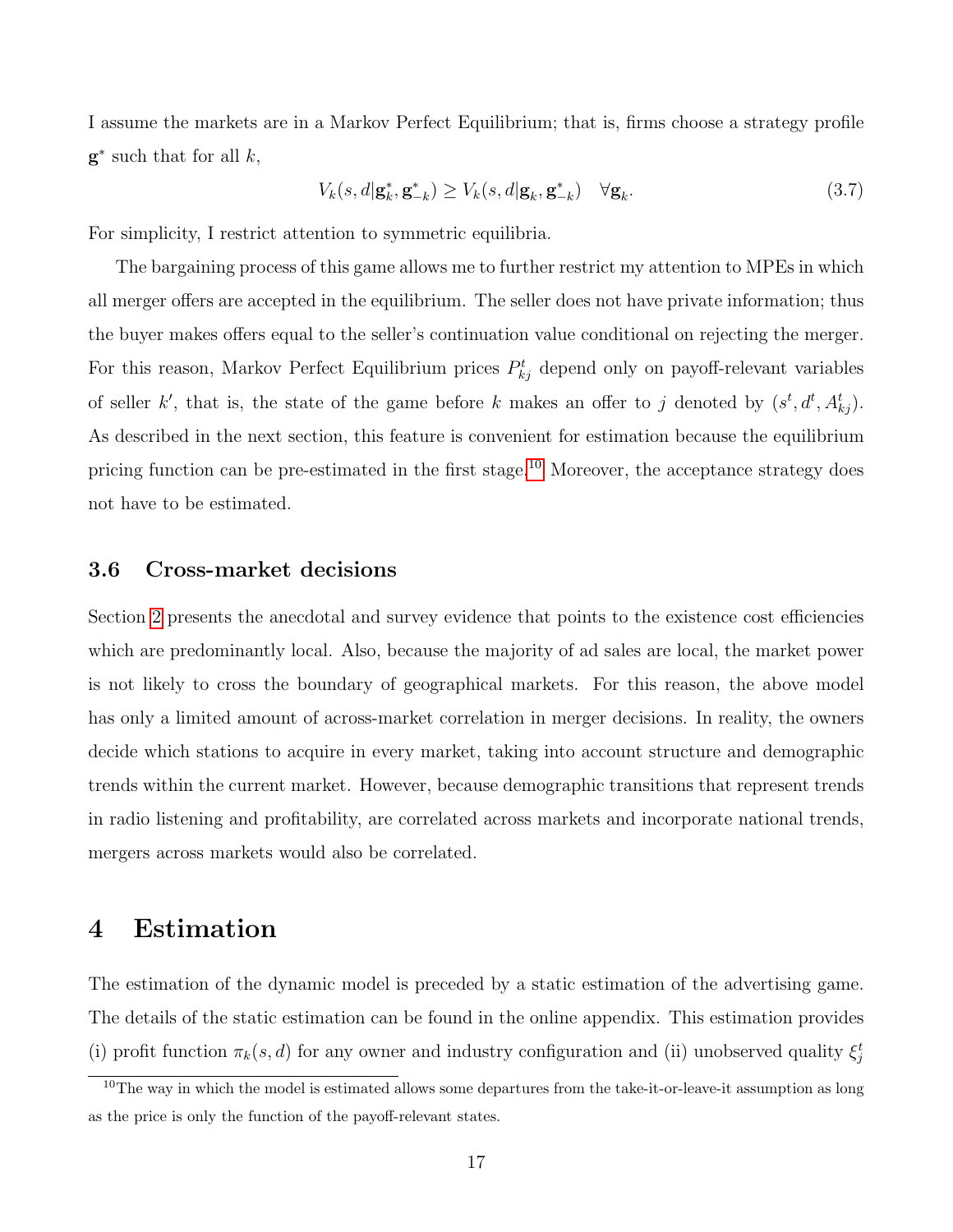for each radio station at each point in the data, along with parameters of equation [\(3.1\)](#page-8-0) and the distribution of  $\zeta_j^t$ . In the remainder of this section, I assume the variable profit function  $\pi$ , the quality  $\xi_j^t$ , and the distribution of  $\zeta_j^t$  have already been recovered. However, when I compute final standard errors, I still account for the fact that they were pre-estimated.

The data used in the estimation of the dynamic model are a set  $X = \{x^{tm} : 1 \leq m \leq \}$  $M, 1 \leq t \leq T$ . Each point  $x^{tm}$  describes the state of the industry at the beginning of the period:  $s^{tm} = (f^{tm}, \xi^{tm}, o^{tm})$ , profit shifters  $d^{tm}$ , and a set of acquisition prices  $P^{mt}$  for each acquisition deal in market  $m$  at time  $t$ . I presume prices are measured with a classical measurement error; if this assumption is not satisfied, the variance of prices could be overestimated. The data do not have to contain any direct information on the cost for the cost curve to be identified.

To facilitate the inference process, I assume the data are generated by a single MPE strategy profile  $g^*$ . Bajari, Benkard, and Levin (2007) make the same assumption because it allows pooling markets during the estimation. Note that this assumption is weaker than the implicit assumption about equilibrium selection the majority of full-solution (nested fixed point) estimation schemes make (for discussion, see Bajari, Benkard, and Levin (2007) page 1332). Single MPE assumption does not presume any particular selection; it merely requires the selection to be the same across markets.

I conduct the estimation of the dynamic model in two steps. In the first step, I propose a flexible parametric estimator that recovers merger and repositions strategies. In the second step, I use an MPE assumption to construct inequalities that identify the structural parameters.

#### 4.1 First step

I start by constructing three auxiliary data sets using a sequential structure of the acquisition and repositioning process. For each t and the data point  $(s^t, d^t)$ , the econometrician can infer the predefined sequence of player moves  $\sigma(s_t, d^t)$ . The move sequence determines the merger and repositioning actions  $(a_{\sigma_1}^t, \ldots, a_{\sigma_K}^t, r_{\sigma_1}^t, \ldots, r_{\sigma_K}^t)$  that occur between time t and  $t + 1$ . This information can be used to construct a data set of acquisition prices

$$
X^{P} = \{ (P_{kj}^{t}, s^{tm}, d^{tm}, j, A_{kj}^{t}) : k \in K^{m}, 1 \le m \le M, 1 \le t \le T, a_{kj}^{t} = 1 \},\
$$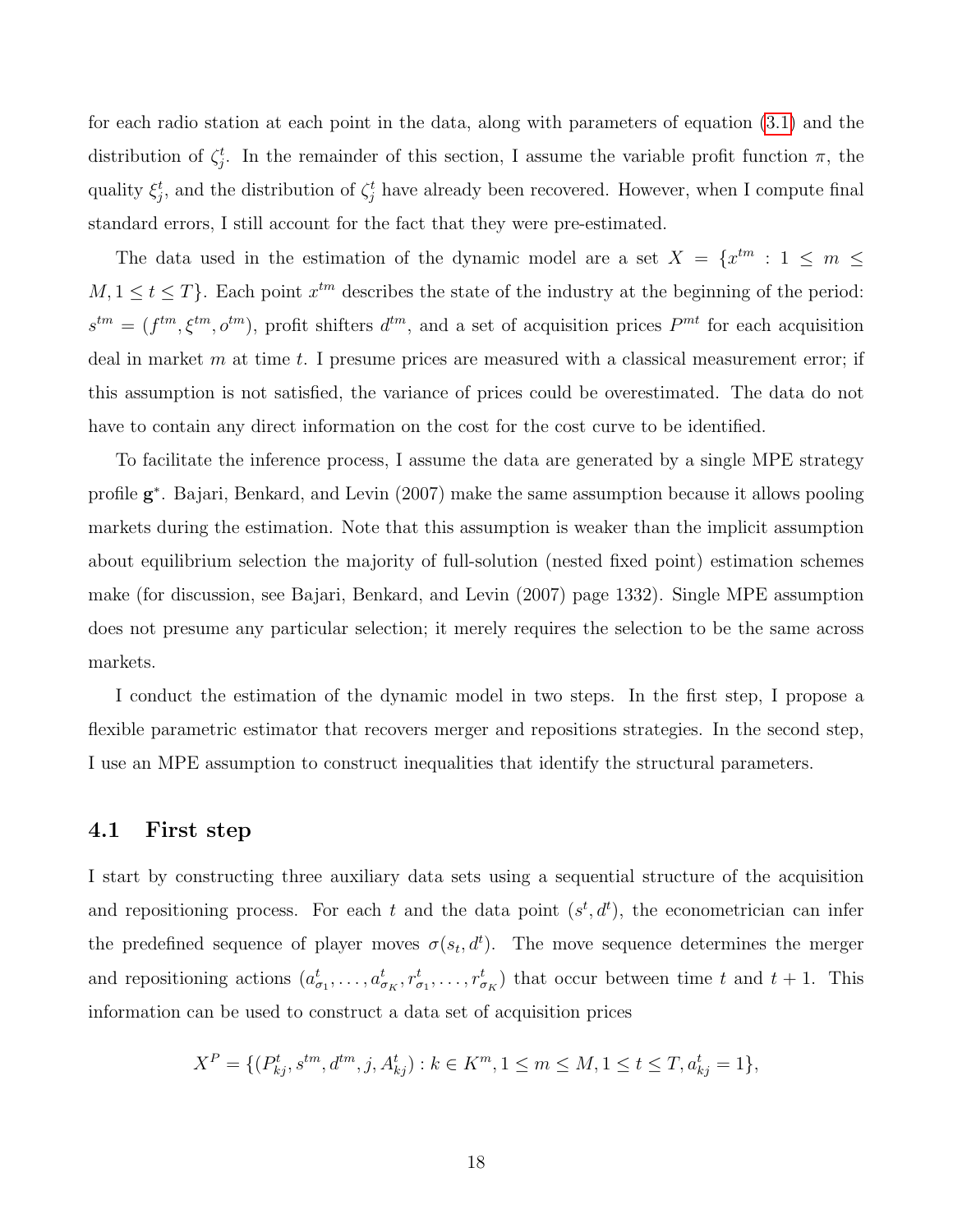acquisition actions

$$
X^{A} = \{ (a_{kj}^{t}, s^{tm}, d^{tm}, j, A_{kj}^{t}) : k \in K_{m}, j \in \{j' : o_{kj'}^{t} \neq k\}, 1 \leq m \leq M, 1 \leq t \leq T\},\
$$

and repositioning actions

$$
X^{B} = \{ (r_j^t, s^{tm}, d^{tm}, j, R_{kj}^t) : k \in K_m, j \in \{j' : o_{kj'}^t = k\}, 1 \le m \le M, 1 \le t \le T \}.
$$

I do not estimate the equilibrium strategies directly.<sup>[11](#page-18-0)</sup> Instead, I estimate conditional choice probabilities (CPP) for mergers

$$
\mathrm{Prob}^A(a_{kj}|s^{tm}, d^{tm}, j, A^t_{kj}) \in \Delta(\{0, 1\})
$$

and repositioning

$$
ProbR(rj|stm, dtm, j, Rtkj) \in \Delta({1, ..., F}).
$$

In the equilibrium, CCPs depend on the distributions of unobservables  $\psi$  and  $\phi$  and differences between choice-specific value functions for available actions. Because shocks are additive, the CCPs' dependence on the multi-dimensional state space can be described by a single-index function, which is the difference between the choice-specific value function of the relevant action and the choice-specific value function of the reference action. Because the exact form of this index function is unknown, one has to use a non-parametric or a semi-parametric estimator. The estimator in this paper is similar to a series estimator, which, in the small sample, amounts to using a flexible parametric function  $\widehat{\text{Prob}}^A(a_{kj} | s^t, d^t, j, A^t_{kj}, \theta^{ACQ})$  and  $\widehat{\text{Prob}}^R(r_j | s^t, d^t, j, R^t_{kj}, \theta^{REP})$ , and maximizing the pseudo-likelihood function based on the distribution of  $\phi$  and  $\psi$ . The asymptotics of such estimators (as the size of a data set and dimensionality of a pseudo-parameter vector goes to infinity) is well behaved according to Newey (1994). To operationalize this approach, I use a linear link function of several statistics  $\Upsilon$  about the state space computed from the data (a similar approach can be found in Ellickson and Beresteanu (2005), Ryan and Tucker (2011), and Ryan  $(2012)$ ).

Suppose the payoff shock to the acquisition of station j is  $\phi_{jk}^t = \epsilon_{jk}^t - \bar{\epsilon}_{jk}^t$ , where  $\epsilon_{jk}^t$  and  $\bar{\epsilon}_{jk}^t$ are two independent type-1 extreme value random variables. In such a case, I propose a logit

<span id="page-18-0"></span><sup>&</sup>lt;sup>11</sup>The merger bid acceptance strategy does not need to be estimated, because all merger bids are accepted in the equilibrium.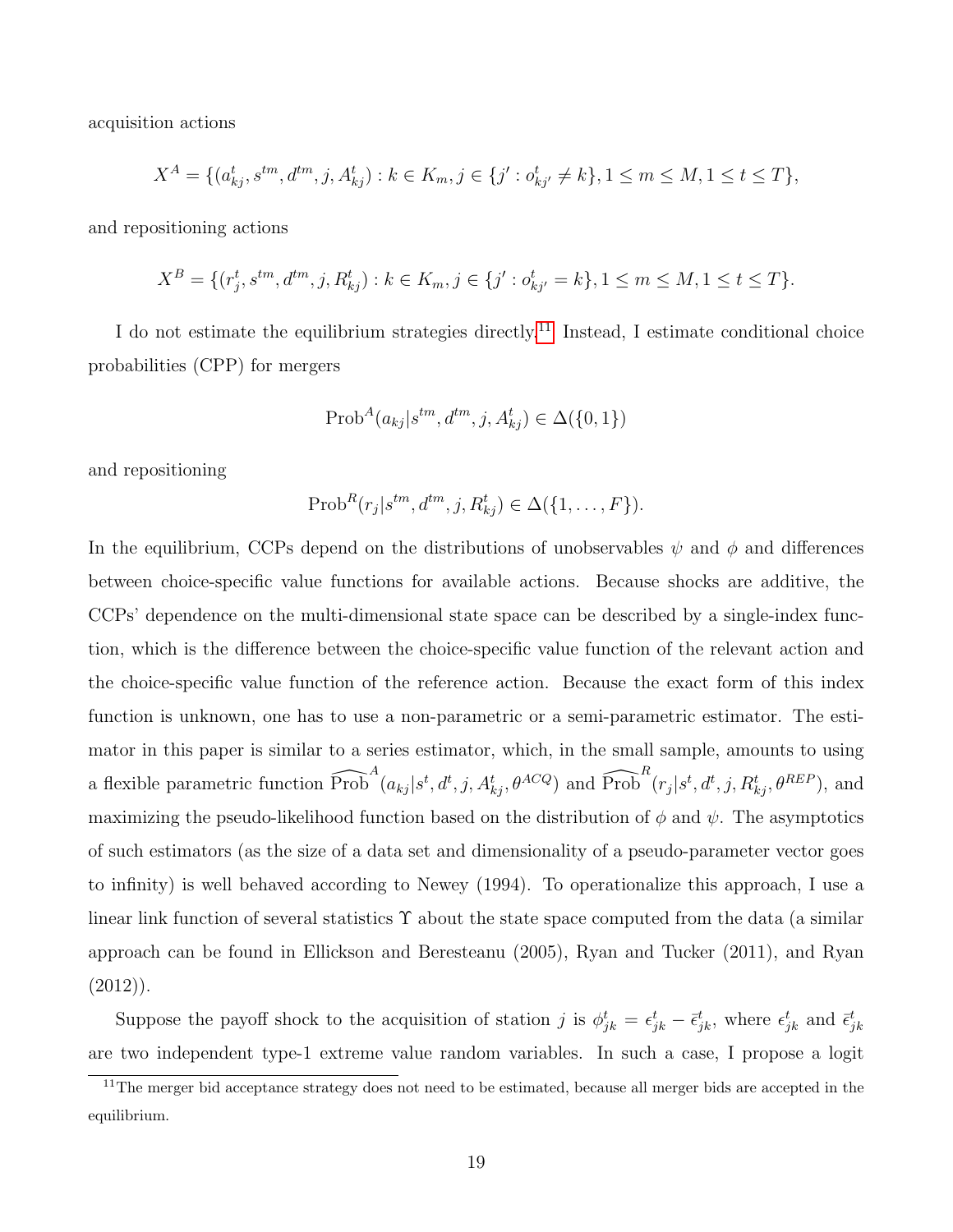approximation

$$
\widehat{\mathrm{Prob}}^A(a_{kj}|s^t, d^t, j, A^t_{kj}, \theta^{ACQ}) = \frac{\mathbf{1}_{a_{kj}=1} \exp \left\{ \theta^{ACQ} \cdot \Upsilon^{ACQ}(s^t, d^t, j, A^t_{kj}) \right\} + \mathbf{1}_{a_{kj}=0}}{1 + \exp \left\{ \theta^{ACQ} \cdot \Upsilon^{ACQ}(s^t, d^t, j, A^t_{kj}) \right\}}.
$$

The approximation is not exact, because  $\Upsilon^{ACQ}$  is parametric. In particular,  $\Upsilon^{ACQ}$  contains a set of statistics about the state space as well as previous acquisitions by a company k made this period. Inclusion of past actions by player k (contained in  $A_{kj}^t$ ) in  $\Upsilon^{ACQ}$  generates correlation in stationby-station decisions that approximates joint mergers that span across multiple stations. The estimation depends on the order in which merger shocks are revealed (see section [3.3,](#page-11-2) game stage (A1)). In the baseline specification, I order stations by quality  $\xi_j^t$  and perform a robustness analysis in the online appendix. I take a similar approach when estimating the repositioning strategy. I assume  $\psi_{jk}^t$  is distributed as a type-1 extreme value that generates the following multinomial logit approximation:

$$
\widehat{\mathrm{Prob}}^R(r_j^t|s^t, d^t, j, R_{kj}^t, \theta^R) = \frac{\exp\left\{\theta^R \cdot \Upsilon^R(r_j^t, s^t, d^t, j, R_{kj}^t)\right\}}{\sum_{r'=1}^F \exp\left\{\theta^R \cdot \Upsilon^R(r', s^t, d^t, j, R_{kj}^t)\right\}}.
$$

Note the above estimators allow for some selection of actions on serially correlated unobservables. Because  $s^t$  contains an unobserved heterogeneity summarized for each station by  $\xi_j^t$ , the strategies (acquisitions, prices, acceptance and repositioning) are allowed to be a function of  $\xi_j^t$ and  $\xi_{-j}^{t}$ . <sup>[12](#page-19-0)</sup>

#### 4.2 Second stage

In the second stage, I employ a specific parametrization of the fixed cost function that accounts for within-format cost synergies and within-market economies of scale. First I adjust the number of owned stations to account for distribution of the portfolio across formats. I denote this adjusted number of owned stations as  $N_k$  and compute it using the following formula:

$$
N_k(s^t | \theta^{SYN}) = \sum_{f=1}^F \left[ \mathbf{1}_{n_{kf}^t = 1} + \mathbf{1}_{n_{kf}^t > 1} \theta^{SYN} (n_{kf}^t - 1) \right],\tag{4.1}
$$

where  $n_{kf}$  is the number of stations of format f that player k owns at time t. The key parameter is  $\theta^{SYN}$ , which measures the contribution of an extra station in the format the player k already

<span id="page-19-0"></span><sup>&</sup>lt;sup>12</sup>Note that becuase of the structure of the game described in Section [3](#page-8-1) the acquisition price does not depend of  $\phi$  and  $\psi$ ; however, the acquistion price is a function of  $\xi^t$ .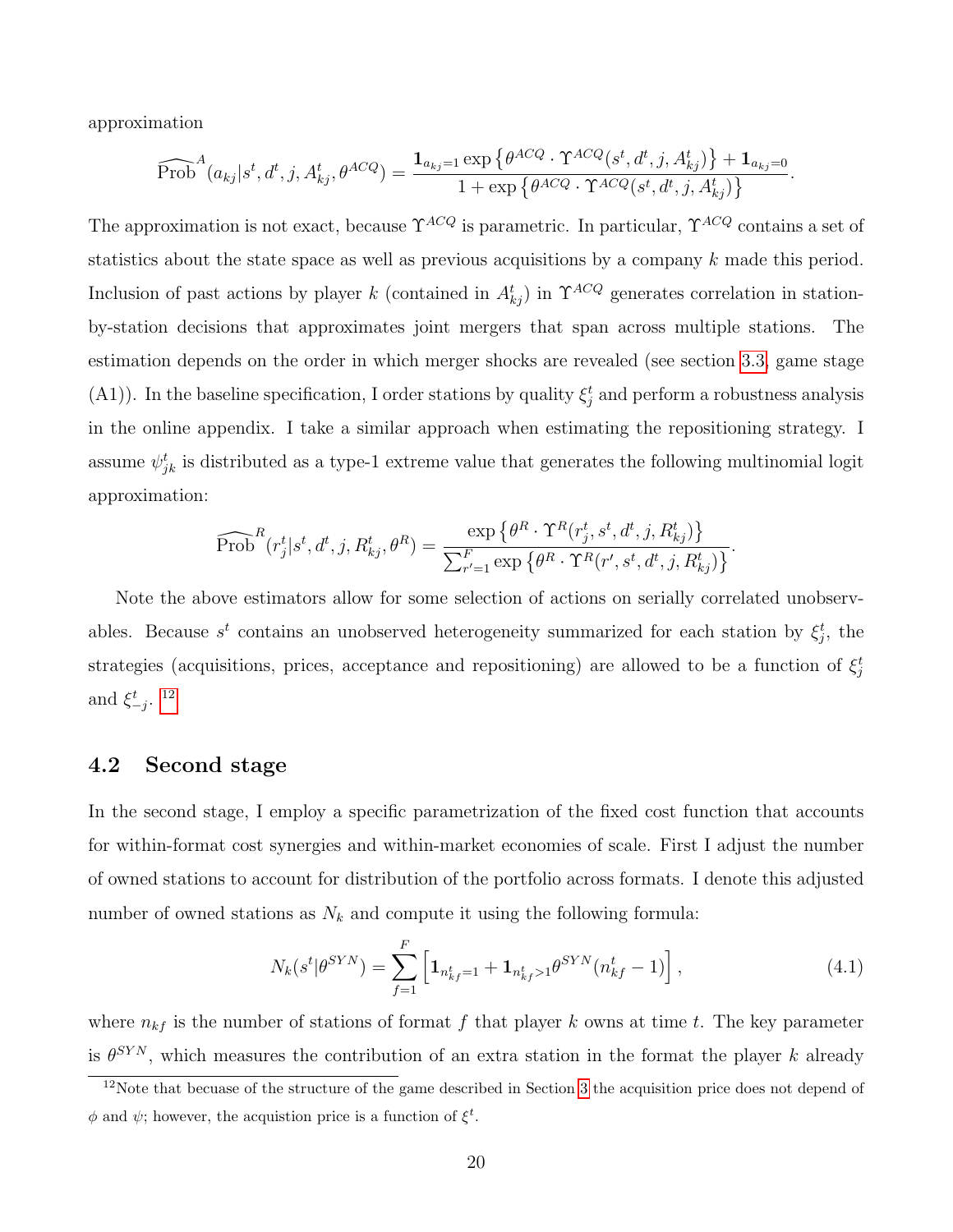owns. In an extreme case when  $\theta^{SYN} = 1$ ,  $N_k$  is just the number of owned stations. In another extreme, when  $\theta^{SYN} = 0$ ,  $N_k$  is the number of distinct formats player k owns, and the contribution of extra stations in the same format is zero. Thus, the adjusted number of owned stations,  $N_k$ , is a rational number somewhere between the number of owned stations and the number of owned formats.

I use the adjusted number of owned stations,  $N_k$ , as an input for the below cost function:

$$
F_k^{C,m}(s^t|\theta^{FIX},\theta^{SYN},\theta^{SCALE}) = \theta_m^{FIX} \sum_{n=1}^{\lfloor N_k^t \rfloor} MFC(n) + (N_k^t - \lfloor N_k^t \rfloor) MFC(\lfloor N_k^t \rfloor + 1),\tag{4.2}
$$

where  $MFC(n)$  is the marginal fixed cost contribution of the n<sup>th</sup> station and  $\lfloor \cdot \rfloor$  is a floor operator. Note that I use linear interpolation between  $MFC(\lfloor N_k^t \rfloor)$  and  $MFC(\lfloor N_k^t \rfloor + 1)$  if  $N_k^t$  is a fraction.

I allow for four different values of cost level  $\theta^{FIX}$ , depending on market population size, that is, for markets with populations greater than 2.5M, 1M-2.5M, 0.5M-1M, and less than 0.5M. The dependence of  $\theta^{FIX}$  on market size is motivated by the fact that the Occupational Outlook Handbook quotes much larger salaries in the broadcasting industry in larger markets. The parameter  $MFC(1)$  is set to 1 so  $\theta^{FIX}$  is the cost of operating one station. I set  $MFC(2) = \theta_1^{SCALE}$  and  $MFC(8) = \theta_2^{SCALE}$ . I compute MFCs for intermediate values by linear interpolation. This formulation allows for increasing  $(\theta_1^{SCALE} > \theta_2^{SCALE})$  as well as decreasing  $(\theta_1^{SCALE} < \theta_2^{SCALE})$  marginal fixed cost of operating an extra station. Because it is possible that  $\theta_1^{SCALE} < 1$ , the model allows for decreasing, increasing, as well as non-monotonic average fixed cost.

I estimate two versions of the above parametrization: (i) Specification 1, which includes both economies of scale and within-format synergies, and (ii) Specification 2, which assumes away within-format synergies. I estimate two models for the following reasons. First, knowing whether the final conclusions depend on the particular format of within-format synergies might be of interest. Second, allowing for both types of efficiencies requires more variation in the data and can lower precision of the estimation. In such a case, estimates of a more stylized model with tighter confidence bounds could provide a better idea about the magnitude of parameters.

To allow for heterogeneity of repositioning costs across markets and to keep the number of estimated parameters small, I set the repositioning cost to be  $F_m^S(f_j^t, f_j^{t+1}|\theta) = \theta_m^{REPCOST}$  $\theta^S \theta_m^{FIX}$ . This assumption means the heterogeneity in fixed costs captures all the heterogeneity in repositioning cost across markets. Such formulation is a compromise that emphasizes estimating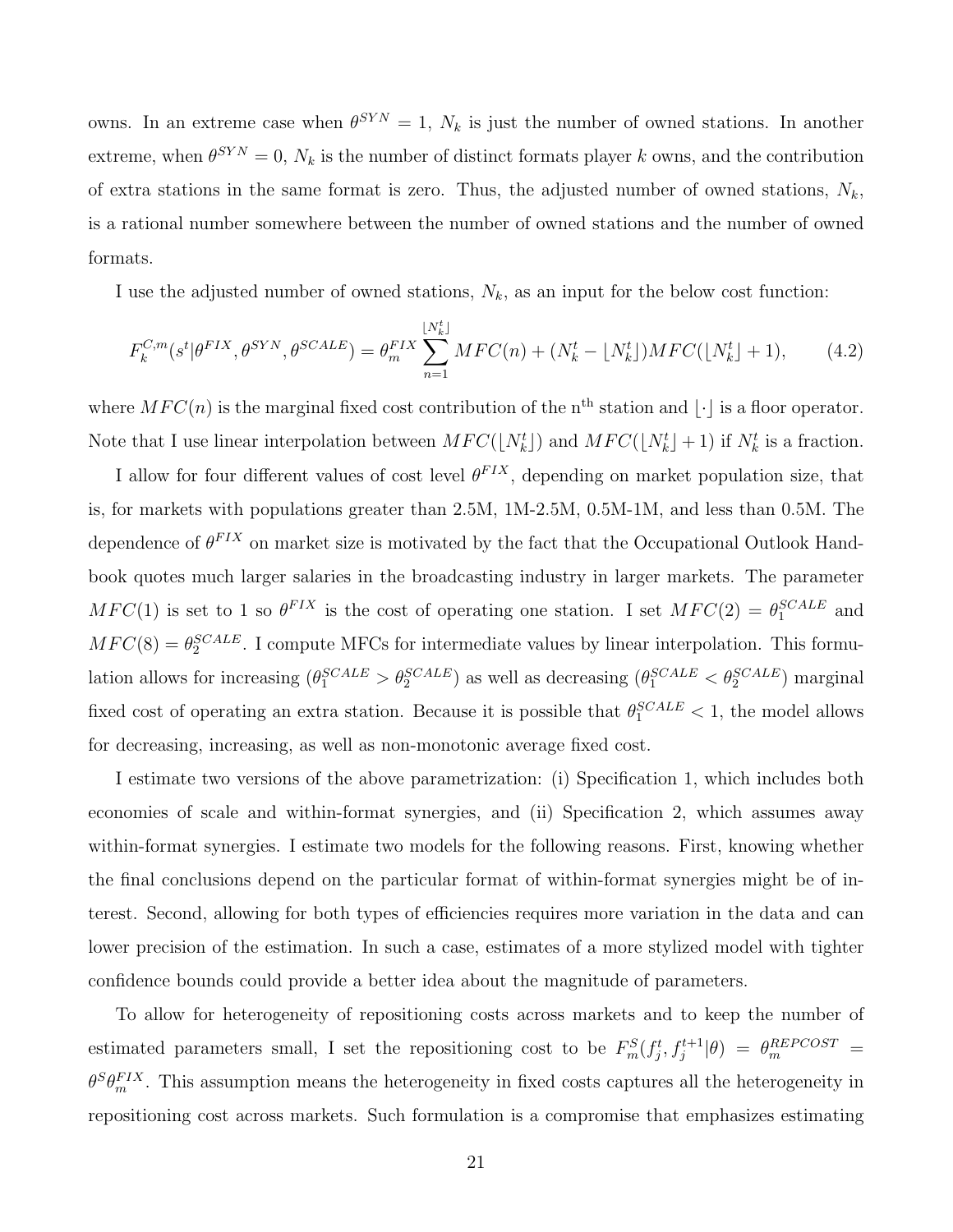the aggregate level of fixed cost efficiencies over cross-market heterogeneity. This compromise is necessary because richer heterogeneity is not identified, given the available data, and produces large confidence bounds. I notethat it effectively forces scaling of cost efficiencies and repositioning cost according to the same number, which might skew the comparison of fixed and repositioning costs across markets. However, at the same time, the estimated scale parameter  $\theta^S$  enables comparison of the overall level of cost efficiencies with the repositioning cost, which is the most relevant for getting credible estimates of the aggregate level of fixed cost efficiencies.

The standard deviation of unobserved profit from mergers  $\theta_m^{\phi}$  and switching  $\theta_m^{\psi}$  is assumed to be proportional to the average observable per-period market revenue of the owner; that is,  $\theta_m^{\phi} = \theta^{\phi}(1-\beta)A_m$ . This formulation allows for intuitive interpretation of the parameter  $\theta^{\phi}$  as the standard deviation of a percentage of one-time costs/profits from mergers that is unobserved.

The value function  $V_k$  (defined in equation  $(3.6)$ ) can be separated into four parts,

$$
V_k^t = A_k^t + \theta^\phi B_k^t + \theta^\psi C_k^t + D_k^t,
$$

where

$$
A_k^t = E \sum_{r=t}^{\infty} \beta^{r-t} \pi_k(s^t, d^t) + \sum_{j: \sigma_j^r = k, \sigma_j^{r+1} \neq k} P_{\sigma_j^{r+1}j}^r - \sum_{j: \sigma_j^r \neq k, \sigma_j^{r+1} = k} P_{kj}^r
$$

is the expected stream of revenues,

$$
B_k^t = E \sum_{r=t}^{\infty} \beta^{r-t} \sum_{j: \sigma_j^r \neq k, \sigma_j^{r+1} = k} \phi_{kj}^r
$$

is the expected stream of acquisition payoff/cost shocks,

$$
C_k^t = E \sum_{r=t}^{\infty} \beta^{r-t} \sum_{j: \sigma_j^{r+1} = k} \psi_{k j f_j^{r+1}}^t
$$

is the expected stream of repositioning payoff/cost shocks, and

$$
D_k^t = E \sum_{r=t}^{\infty} \beta^{r-t} \left[ F_k^C(s^r | \theta^{FIX}, \theta^{SCALE}) + \sum_{j: \sigma_j^{r+1} = k} \mathbf{1}(f_j^{r+1} \neq f_j^r) \theta^{REPCOST} \right]
$$

is the expected stream of fixed costs and repositioning costs.

Accounting for  $B_k^t$  in the simulation of profits from a merger takes care of some selection on unobservable payoff shocks. Similarly to the first-stage estimation, I make an approximation that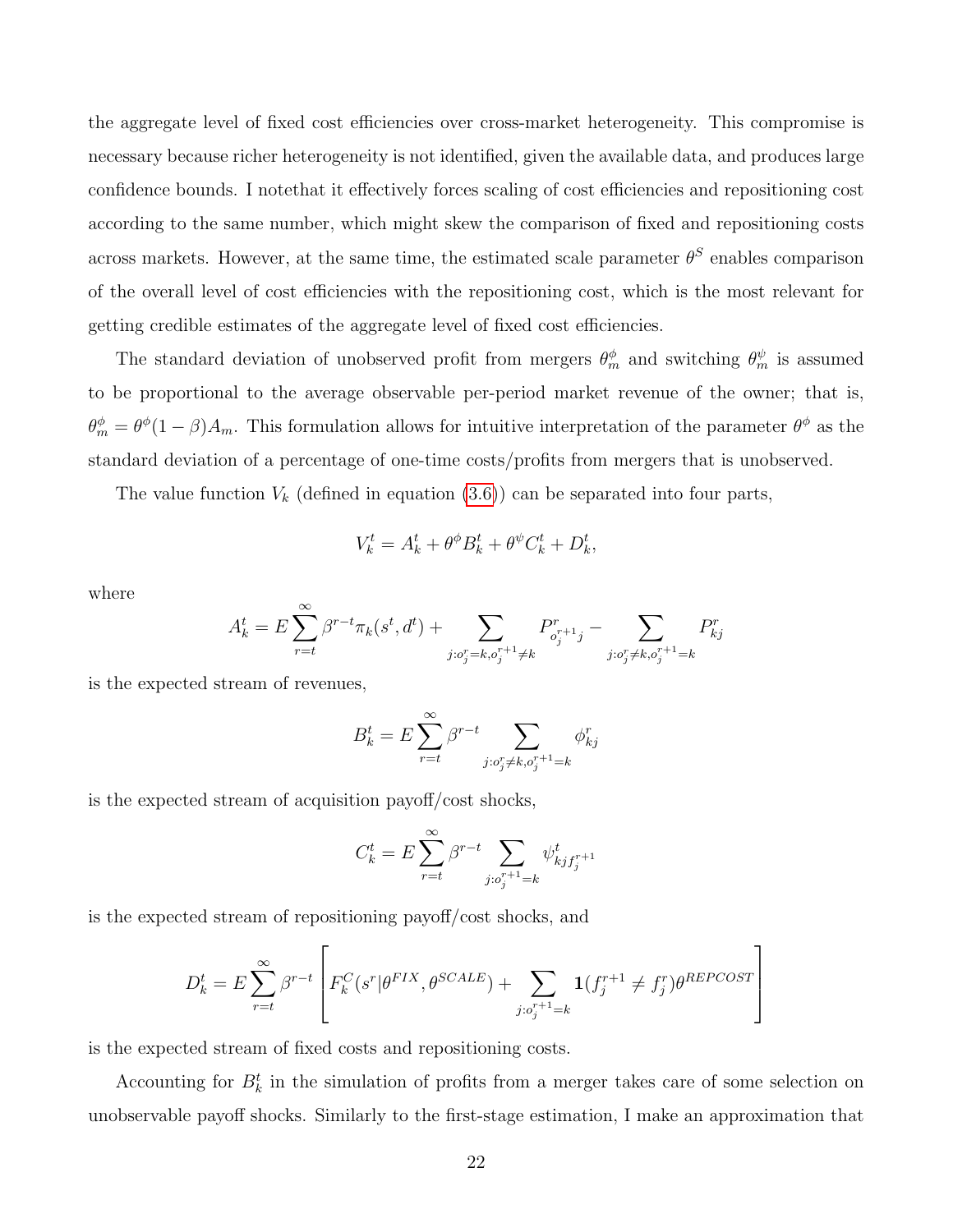merger bids are made sequentially according to  $\xi_j^t$ . Under this approximation, given a merger action  $a_{jk}^{tm}$ , the contribution of unobserved profits is equal to  $\theta^{\phi}E[\phi_{jk}^{tm}|a_{jk}^{tm}]$ . Because a company observes the payoff shock before making an acquisition, the mergers that occur are selected for a high value of  $\phi_{jk}^{tm}$ . If  $\phi$  has zero mean,  $E[\phi_{jk}^{tm}|a_{jk}^{tm}=1]>0$ . <sup>[13](#page-22-0)</sup> Assuming  $E[\phi_{jk}^{tm}|a_{jk}^{tm}=1]=E[\phi_{jk}^{tm}]=0$  would cause underestimation of profits from mergers and could result in overestimation of fixed-cost efficiencies. One can make the same point about the selection on unobservables when estimating repositioning products.

Note that only the last part of  $D_k^t$  depends on the parameters of interest  $\theta^{FIN}, \theta^{SYN}, \theta^{SCALE},$ and  $\theta^{REPCOST}$ , and the value function is linear in  $\theta^{\phi}$  and  $\theta^{\psi}$ . Therefore, to compute the value function for different parameter values, one does not need to re-simulate the industry path  $(s^t, d^t)$ ; moreover, one does not need to recompute any of  $A_k^t$ ,  $B_k^t$ ,  $C_k^t$ , saving a large amount of processing power and making the estimator feasible.

Let  $V<sup>n</sup>$  be an equilibrium value function, where n indexes players, states, markets, and time periods. Consider W types<sup>[14](#page-22-1)</sup> of suboptimal strategies  $\mathbf{g}_{w}^{n}$ . For each  $w \leq W$ , compute a suboptimal value function  $\tilde{V}_w^n(\mathbf{g}_w^n, \mathbf{g}^{-n})$ , where  $\mathbf{g}^{-n}$  is an equilibrium strategy for the competitors of a player prescribed by an index n.

Consider a sample of size N of indexes (one could sample states, players, time periods, or markets). Following equation [\(3.7\)](#page-16-1), I define a minimum distance estimator

$$
(\hat{\theta}^{FIN}, \hat{\theta}^{SYN}, \hat{\theta}^{SCALE}, \hat{\theta}^{REPCOST}, \hat{\theta}^{\phi}, \hat{\theta}^{\psi}) = \operatorname{argmin} \frac{1}{N \times W} \sum_{n,w} \Omega_w \left( \max \{ \tilde{V}_w^n - V^n, 0 \} \right)^2, \quad (4.3)
$$

where  $\Omega_w$  are positive weights. If enough variation in revenue shifters is available so that the above minimum is unique, one obtains the point identification. Then, according to the results in BBL, the estimator is consistent and asymptotically normal. The suboptimal value function  $\tilde{V}_k$  is computed under four suboptimal strategies:

<span id="page-22-0"></span>1. "More mergers": Increase the probability of merger by 50% (not by 50 percentage points)

<sup>&</sup>lt;sup>13</sup>For the case of the extreme value distribution of shocks,  $E[\phi|a=1]$  could be reduced to  $-\log(p)-\frac{1-p}{p}\log(1-p)$ , where  $p$  is the probability of acquisition.

<span id="page-22-1"></span><sup>&</sup>lt;sup>14</sup>I introduce multiple types of sampled off-equilibrium policies to stress the argument validating identification of the model (different types identify lower and upper bounds on cost efficiencies). The original Bajari, Benkard, and Levin (2007) setup has only one type; however, my estimator is a special case of BBL and is consistent even if W is smaller than the number of parameters.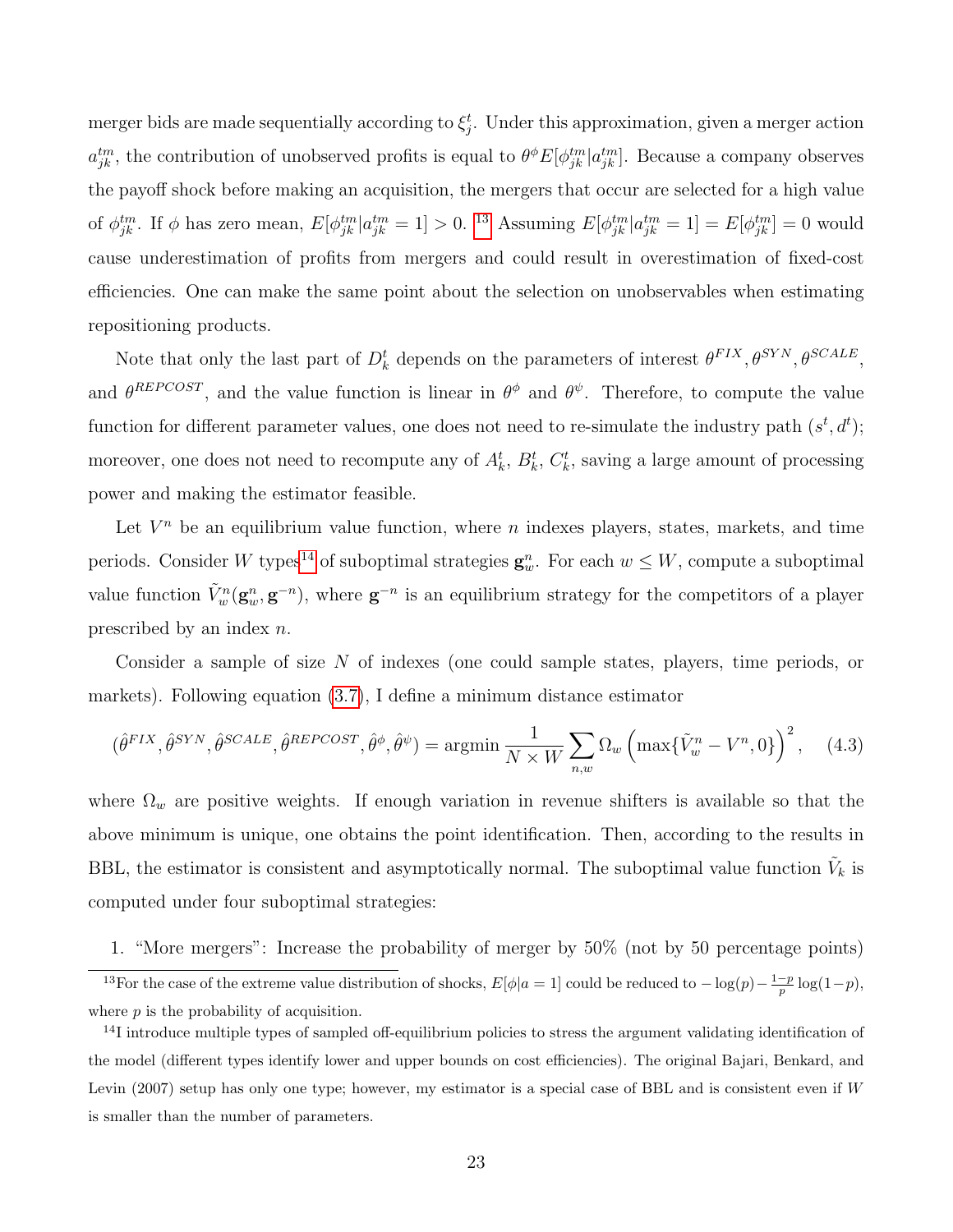until first suboptimal merger happens. [15](#page-23-0)

- 2. "Fewer mergers": Prevent a first merger.
- 3. "More format switching": Switch the first station into the random format.
- 4. "Fewer format switching": Prevent any switches in the first year.

These four strategies produce four counterfactual value functions  $V_w^n$ . The condition that the value function  $V$  cannot be negative is included as a fifth set of restrictions. Because the nominal deviations for larger markets are higher, I weigh each deviation from equilibrium by an inverse of the counterfactual revenues,  $(\tilde{A}_k^{tm})^{-1}$ . These weights do not depend on parameters of the dynamic model and, in practice, prevent the outliers from dominating the results. Moreover, to ensure that neither of the restrictions is dominating others, I set to one the contribution of each inequality restriction at a starting point (all parameters are zero). The value function is averaged across 200 forward simulations of 80 half-year periods. The last period is assumed to persist forever. Equilibrium conditions are imposed for starting states of owners with the largest listenership shares during Spring of 1997, 1999, and 2001 in each of 68 markets. Consequently, the procedure uses 1, 020 inequalities.

Four main parts of the model need to be identified: (i) level of the fixed cost, (ii) fixed-cost synergies, (iii) repositioning cost, and (iv) variances of payoff shocks. The level of the fixed cost is identified by the combination of three assumptions: (i) repositioning cost to/from DARK is the same as repositioning to any other format, and operating a DARK station is free, (ii) operating one station is profitable in any market (upper bound on the fixed cost), i.e.,  $V > 0$ , and (iii) the fixed cost of one station has to be large enough to generate efficiency rationalizing mergers (lower bound on the fixed cost). I find that in practice (ii) and (iii) are more important than (i) (see online appendix). Fixed cost synergies are identified as a residual from the merger prediction, and similarly repositioning cost is identified as a residual from the repositioning prediction. The variances of payoff and repositioning cost are identified from the variance in the observed actions conditional on the state. The normalization of the variance is not necessary because I observe revenues in dollars.

<span id="page-23-0"></span><sup>&</sup>lt;sup>15</sup>A suboptimal merger is the one that happens only because of the perturbation; that is, my uniform number generator draws a number larger than the optimal CCP but smaller than the perturbed CCP.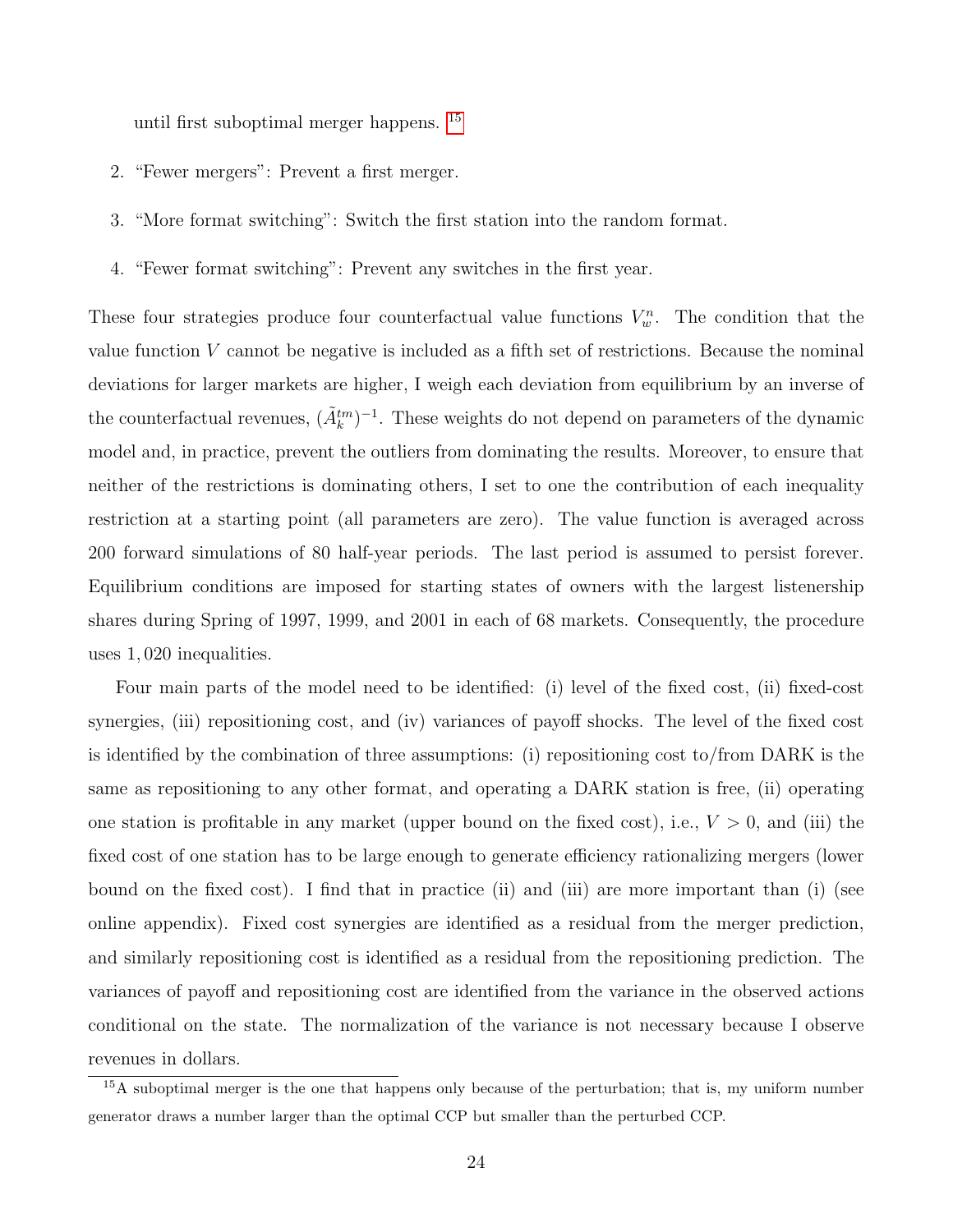#### 4.3 FCC ownership caps

FCC ownership caps are an important feature of the radio market. They summarize the majority of the antitrust regulations the radio owner faces. In this paper, I ignore all other antitrust issues. I impose the ownership caps in both the first and second stages of the estimation. In the first stage, I assign probability zero to the mergers that are infeasible to execute, and because I control for the percentage of stations owned (effectively, an ownership cap), I allow for different propensities to merge when close and far away from the cap. In the second stage, when simulating the value function, I do not allow for any decisions that violate the ownership caps. Note that imposing the caps is important when calculating the optimal as well as suboptimal value function. If the caps were not imposed on the suboptimal path, this path might be infeasible and could violate the equilibrium inequalities even at the true parameters. Also, note that because the caps cannot be violated, the model will never collapse to the monopoly. Moreover, because the caps are relatively strict they give incentives not to merge early and keep an option value of merging later, which makes "More mergers" strategy yield suboptimal value function.

## <span id="page-24-0"></span>5 Results

This subsection describes the results of the estimation. I divide the exposition into three parts. First, I conduct a brief discussion of the static payoff function estimates. I present only a subset of these estimates because of space constraints and to avoid repeating the discussion contained in Jeziorski (2013). [16](#page-24-1)

Second, I present the first-stage estimates: acquisition pricing, acquisition strategy, and formatswitching strategy. The transition of  $\xi_j^t$ , prescribed by equation [\(3.1\)](#page-8-0), as well as a distribution of  $\zeta_j^t$  (non-parametric), is estimated jointly with a static payoff function. I find  $\hat{\rho} = 0.56$  with 0.09 standard deviation. During the simulation, I draw from an empirical distribution of  $\zeta_j^t$ , controlling for different variance in each market. Moreover, I control for heteroscedasticity of  $\zeta_j^t$  by allowing for different distributions conditional on switching format, or switching to/from DARK. The model assumes the evolution of unobserved station quality  $\xi_j^t$  is exogenous, which rules out a causal

<span id="page-24-1"></span><sup>16</sup>A complete discussion is contained in the online appendix, which is available on the author's website: [http:](http://jeziorski.me) [//jeziorski.me](http://jeziorski.me)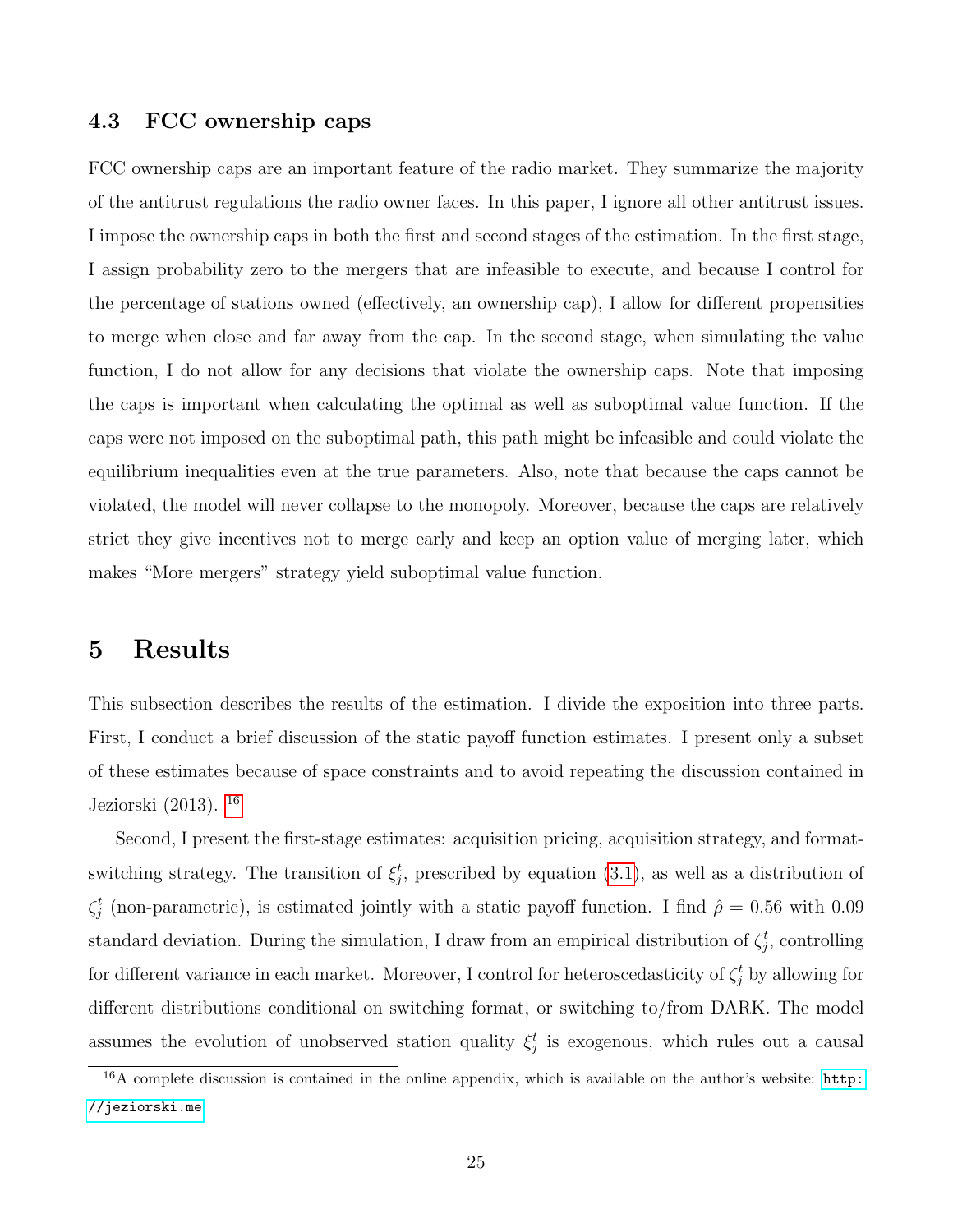<span id="page-25-0"></span>

|                                            | Average of not acquired stations | Average of acquired stations | Difference |
|--------------------------------------------|----------------------------------|------------------------------|------------|
| Half-year forward, $\xi_i^{t+1} - \xi_i^t$ | $-0.016$                         | 0.006                        | $-0.022$   |
|                                            | (0.004)                          | (0.020)                      | (0.020)    |
| 1-year forward, $\xi_i^{t+2} - \xi_i^t$    | $-0.032$                         | $-0.003$                     | $-0.030$   |
|                                            | (0.004)                          | (0.015)                      | (0.016)    |
| 2-year forward, $\xi_i^{t+4} - \xi_i^t$    | $-0.070$                         | $-0.041$                     | $-0.029$   |
|                                            | (0.005)                          | (0.013)                      | (0.014)    |
| 3-year forward, $\xi_i^{t+6} - \xi_i^t$    | $-0.113$                         | $-0.067$                     | $-0.046$   |
|                                            | (0.007)                          | (0.012)                      | (0.014)    |

 $\equiv$ 

Table 2: Estimated change in the unobserved quality for not-acquired stations and stations that were acquired at time t. It can be used to investigate whether acquired stations have different evolutions of mean quality. The change in quality is measured as  $\xi_j^{t+\Delta t} - \xi_j^t$ , where  $\xi_j^t$  is a quality of stations j at time t and  $\Delta t$  is time after the acquisition. To assess an economic impact of the difference, one can compare it to 1.3 standard deviations of  $\xi_j^t$  across stations.

effect of a merger on station quality. This assumption is important because the positive impact of mergers on quality could be an alternative hypothesis to cost synergies that would rationalize the merger wave. Using my data, this assumption could be verified without imposing supply side (neither static, nor dynamic), because quality  $\xi_j^t$  is a residual in the demand estimation. First, I compare the changes to the mean of  $\xi_j^t$  for stations that switched owners with those that did not. Table [2](#page-25-0) presents the mean change in  $\xi_j^t$  for both types of stations. It tracks half-year and one-, two-, and three-year changes in  $\xi_j^t$  because the mergers could have a long-run effect on quality. I find that on average, mergers have a negligible impact on mean quality, and I cannot reject that this impact is zero in the first six months. The long-run effect is statistically significant (I can detect even small effects because I use 26,778 observations of  $\xi_j^{t+\Delta t} - \xi_j^t$ , and standard errors assume independence of these observations) but economically negligible, amounting to between 2% and 3% of the standard deviation of  $\xi_j^t$ , and 1% to 3% of the standard deviation of  $\xi_j^{t+\Delta t} - \xi_j^t$ . I also performed a market-by-market Kolmogorov-Smirnov test to investigate whether conditional distributions of  $\xi_j^{t+1}$  year  $-\xi_j^t$  are different when conditioning on acquisition or lack thereof at time t. I cannot reject that the distributions are the same in 68 of 88 markets at the 5% level and in 80 markets at the 1% level. Additionally, because mergers are frequently followed by repositioning, which generates larger variance of the innovation  $\zeta_j^t$ , conducting a weaker test that allows for heteroscedasticity might be more relevant. To obtain such a test, I normalize the distributions to have unitary standard deviations, and redo the K-S test. In this case, I cannot reject that the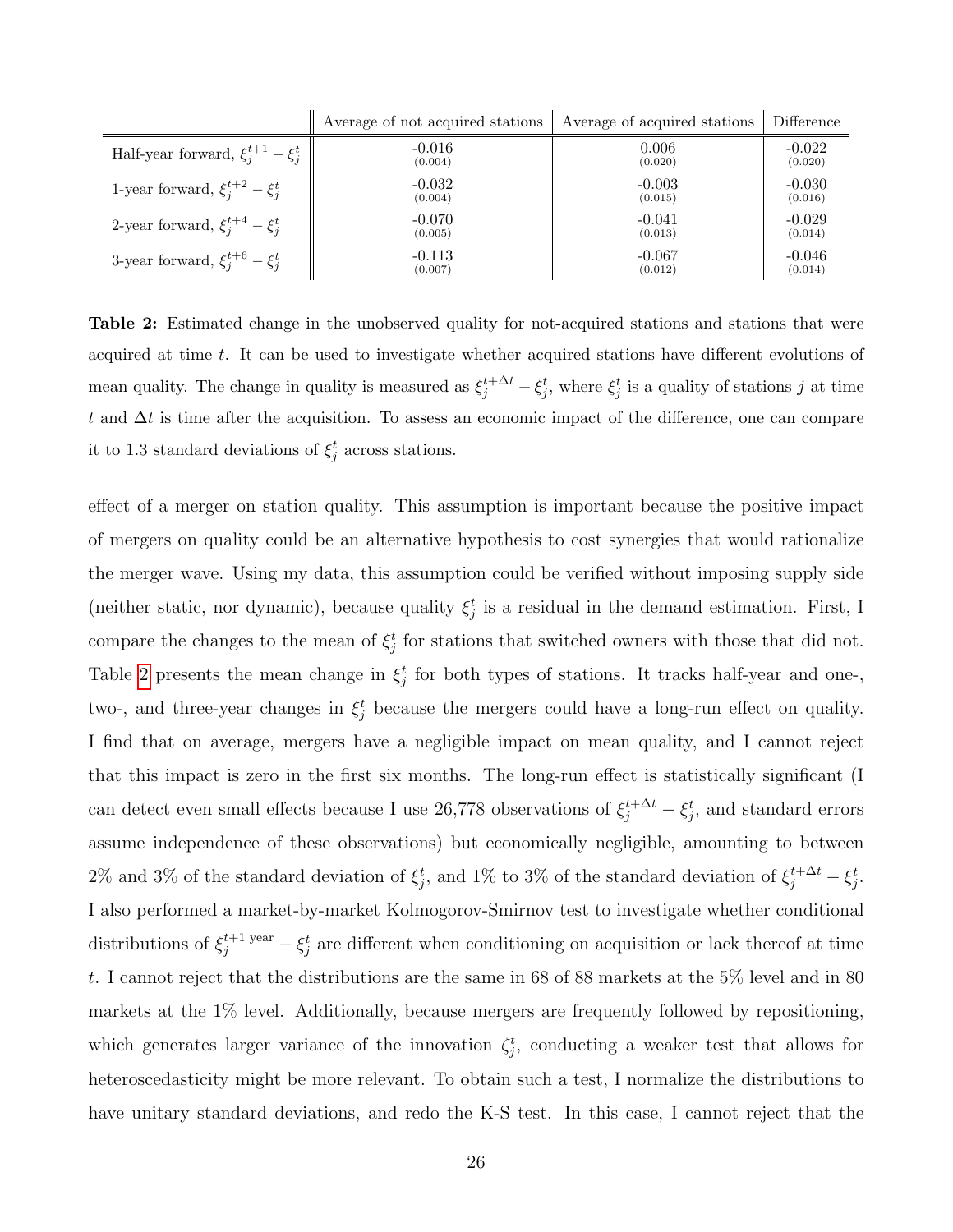normalized distributions are the same in 86 markets at the 5% level and all markets at the 1% level. I repeated the test for a two-year gap and get similar results.

In Section [5.5,](#page-37-0) I present the estimates of fixed cost and repositioning cost parameters, followed by counterfactuals. I perform a correction of standard errors for sequential estimation using a parametric bootstrap; namely, I draw first-stage parameters from a joint asymptotic normal distribution of profit function parameters, quality auto-correlation parameter  $\rho$ , and first-stage equilibrium strategy estimates. Note that all these parameter estimates are correlated because station quality  $\xi_j^t$  is a function of profit parameters and is an input to the estimation of the strategies. Thus the first stage, in fact, comprises two substages. To obtain correct asymptotic distribution, I cast profit function and strategy estimation as a sequential system GMM estimation. This correction is valid according to the results of Ai and Chen (2007) and Ackerberg, Chen, and Hahn (2012). For each draw of profit function parameters, I recompute the implied quality of each station  $\xi_j^t$ , which is an input to the second stage. Recomputing  $\xi_j^t$  for each bootstrap draw accounts for the estimation error in  $\xi_j^t$ . Subsequently, I re-simulate the value functions and reestimate the second stage. I correct standard errors for a second-stage simulation error by using independent draws for each bootstrap iteration. Standard errors are based on 70 parametric bootstrap draws. Each re-estimation of the second stage takes about eight hours using a 48 CPU (2GHz AMD Opterons) cluster running an optimized and parallelized C code. Full estimation procedure takes about three weeks.

#### 5.1 Static payoff function

First column of the Table [3](#page-27-0) contains estimates of demand parameters for radio programming. The estimate of the mean effect of advertising on listeners' utility is negative and statistically significant. This finding is consistent with the belief that radio listeners have a disutility for advertising. Regarding the mean effects of programming formats, the Contemporary Hit Radio format gives the most utility, whereas the News/Talk format gives the least. The second column of Table [3](#page-27-0) contains variances of random effects for station formats. The higher a format's variance, the more persistent the tastes of that format's listeners. For example, in response to an increase in advertising, if the variance of the random effect for that format is high, listeners tend to switch to another station of the same format. The estimates also suggest tastes for the Alternative/Urban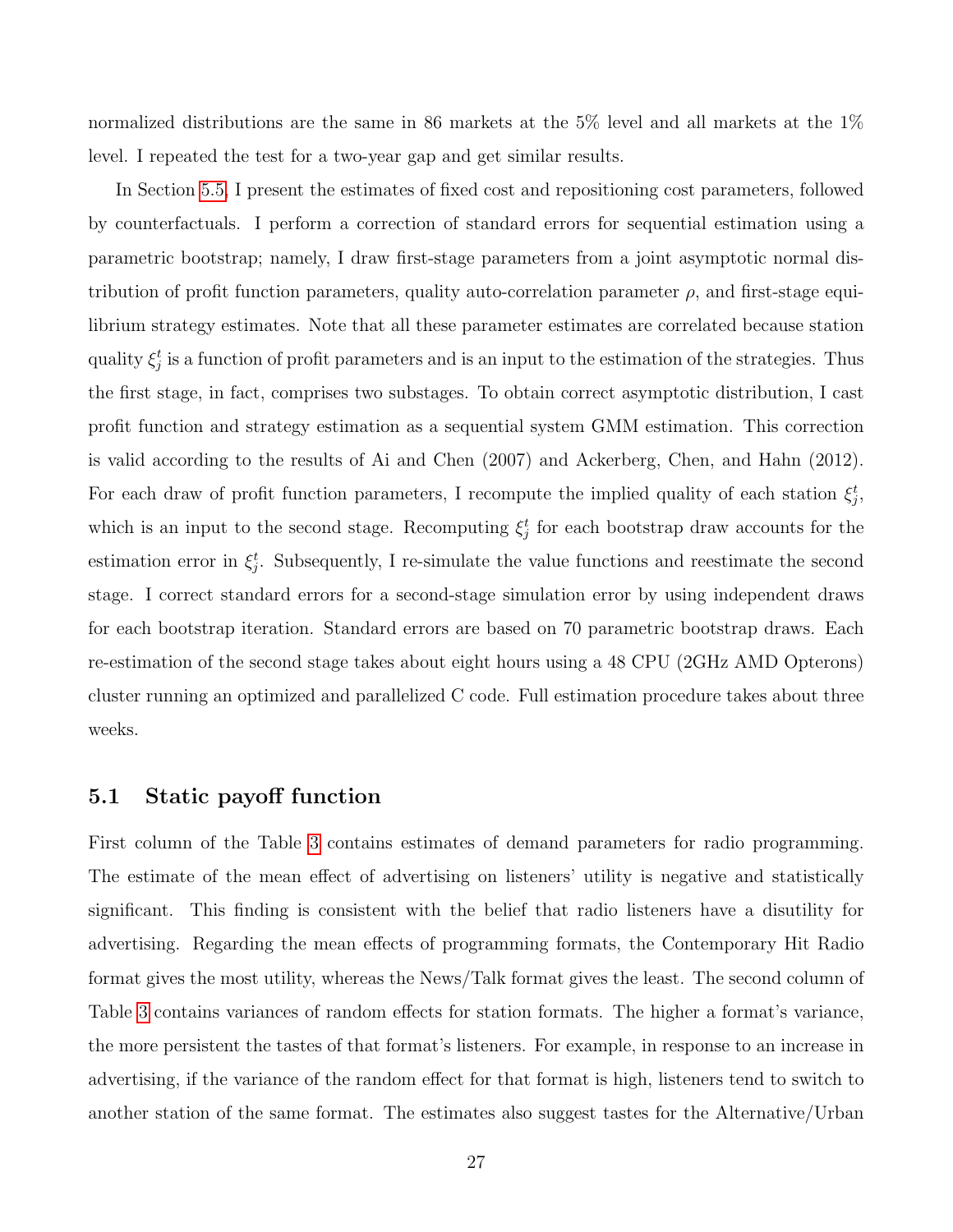<span id="page-27-0"></span>

|             | Mean Effects       | Random Effects  | Demographics characteristics $(\Pi)$ |         |           |         |              |         |
|-------------|--------------------|-----------------|--------------------------------------|---------|-----------|---------|--------------|---------|
|             | $(\theta_1^L)$     | $(\Sigma_1)$    | Age                                  | Sex     | Education | Income  | <b>Black</b> | Spanish |
| Advertising | $-1.11$<br>(0.002) | 0.03<br>(0.009) |                                      |         |           |         |              |         |
| AM/FM       | 0.86<br>(0.000)    |                 |                                      |         |           |         |              |         |
| AC          | $-2.43$            | 0.04            | $-0.17$                              | $-0.34$ | 0.60      | $-0.02$ | 0.12         | $-1.01$ |
|             | (0.008)            | (0.004)         | (0.001)                              | (0.064) | (0.013)   | (0.003) | (0.012)      | (0.008) |
| Rock        | $-1.56$            | 0.00            | $-0.65$                              | 0.40    | 0.86      | $-0.15$ | $-1.36$      | $-1.64$ |
|             | (0.140)            | (0.020)         | (0.072)                              | (0.031) | (0.006)   | (0.045) | (0.007)      | (0.003) |
| CHR         | $-0.18$            | 0.01            | $-2.54$                              | 0.48    | 1.77      | $-0.29$ | 1.95         | 0.46    |
|             | (0.025)            | (0.006)         | (0.015)                              | (0.080) | (0.006)   | (0.005) | (0.015)      | (0.001) |
| Alternative | $-2.34$            | 0.35            | $-0.82$                              | 1.35    | 0.58      | $-0.14$ | 3.15         | 0.27    |
| Urban       | (0.026)            | (0.008)         | (0.008)                              | (0.018) | (0.025)   | (0.002) | (0.005)      | (0.027) |
| News/Talk   | $-4.68$            | 0.02            | 0.33                                 | 1.23    | 0.24      | 0.09    | $-0.32$      | $-1.65$ |
|             | (0.010)            | (0.002)         | (0.002)                              | (0.012) | (0.009)   | (0.005) | (0.001)      | (0.005) |
| Country     | $-2.30$            | 0.01            | 0.06                                 | $-0.15$ | 0.13      | $-0.13$ | $-1.55$      | $-1.72$ |
|             | (0.006)            | (0.003)         | (0.004)                              | (0.022) | (0.004)   | (0.003) | (0.009)      | (0.002) |
| Spanish     | $-1.62$            | 0.01            | $-0.02$                              | $-0.91$ | $-0.33$   | $-1.14$ | $-2.56$      | 0.80    |
|             | (0.004)            | (0.001)         | (0.013)                              | (0.012) | (0.018)   | (0.002) | (0.004)      | (0.003) |
| Other       | $-4.66$            | 0.01            | 0.26                                 | 0.62    | 0.34      | $-0.03$ | 0.50         | 0.24    |
|             | (0.004)            | (0.002)         | (0.373)                              | (0.003) | (0.006)   | (0.063) | (0.001)      | (0.002) |
| $\rho$      | 0.57<br>(0.091)    |                 |                                      |         |           |         |              |         |

Table 3: Estimates of demand for radio programming.

format are the most persistent.

Last six columns of the Table [3](#page-27-0) contain estimates of interactions between listener characteristics and format dummies. These values measure local market power caused by taste preferences for formats. Thus they determine incentives to switch formats as well as acquire closer to or further from the current portfolio. The majority of the parameters are consistent with intuition. For example, younger people are more willing to choose a CHR format, whereas older people go for News/Talk. The negative coefficients on the interaction of the Hispanic format with education and income suggest less educated Hispanic people with lower incomes are more willing to listen to Hispanic stations. For Blacks, I find a disutility for Country, Rock, and Hispanic, and a high utility for Urban. This finding is consistent with the fact that Urban radio stations play mostly rap, hip-hop, and soul music performed by Black artists.

In markets with less than 0.5m people, radio stations have considerable control over per-listener price because the slope of the inverse demand,  $\theta_2^A$  is large, namely 1.34 (0.046). However, such control significantly drops in markets with populations of 0.5m to 2m people, where I find the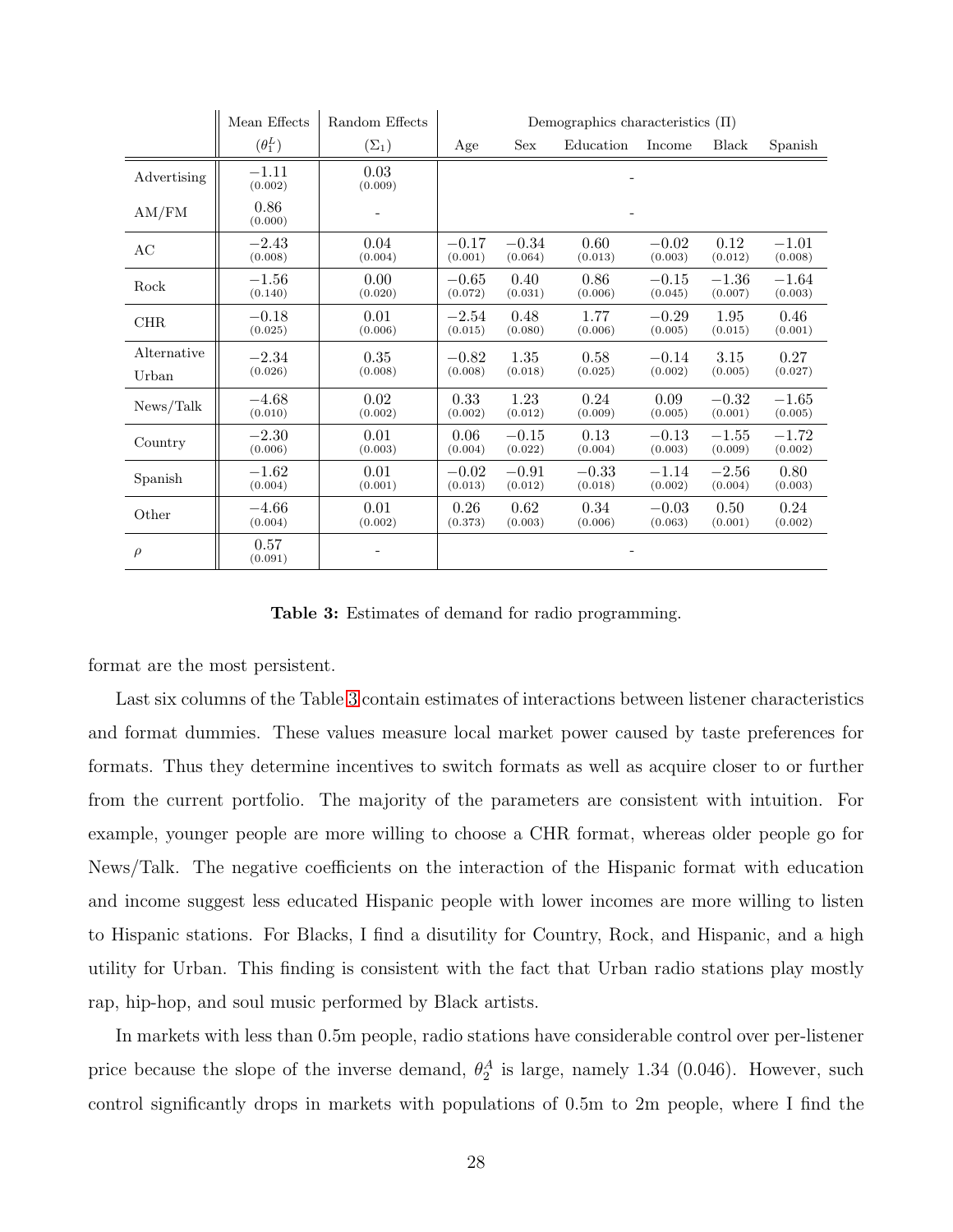slope of 0.35 (0.026). Radio stations essentially price takers in markets with more than 2m people, because I cannot reject that  $\theta_2^A$  in these markets.

I use the numbers in the aforementioned tables to discuss the impact of mergers on the static payoff. I conjecture that in the markets where the advertising demand is steeper, the merger should have an impact on payoffs similar to that in the Cournot model. I choose three markets with different slopes as examples: Los Angeles, CA (pop. 13M), Knoxville, TA (pop. 737k), and Bismarck, ND (pop. 99k). I compute a static merger counterfactual for each possible acquisition by Clear Channel in 1997 and 1998 in these markets. In particular, I keep everything at 1997 values and enlarge Clear Channel's portfolio by one station. Then I compare the revenue of the relevant group of stations before and after the merger. I find that about 7%-9% of potential mergers in Los Angeles, 18.7% in Knoxville, and 20%-30% in Bismarck are not profitable. This finding suggests fixed-cost synergies are needed to support some of the potential mergers. Note that if one accounts for dynamic effects such as post-merger repositioning, even more mergers might be unprofitable in the long run.

#### 5.2 First stage: Demographic dynamics

For the purposes of this article, I am interested in capturing only the first-order mid- and long-run trends that might affect format switching. When simulating the value function for each period, I record the share of different demographic groups in all the markets (groups can be found in Table [6\)](#page-34-0). For periods before 2009, I compute these shares using CPS. For periods 2009 and after, I use national census projections of growth rates of appropriate demographic groups and forecast their shares in each market (for education and income groups, I simply compute the mean 1996-2006 shares and fix it for all years after 2006). I use these shares when computing the integral [\(3.2\)](#page-10-0) and enter them as a series of independent binomial random variables.

#### 5.3 First stage: Acquisition pricing

Table [4](#page-29-0) shows the results of an OLS regression of acquisition prices on chosen statistics from the information set. The top part of the table contains market-level covariates. The listeners' population is a big driver of acquisition price because per-listener ad prices are largely dependent on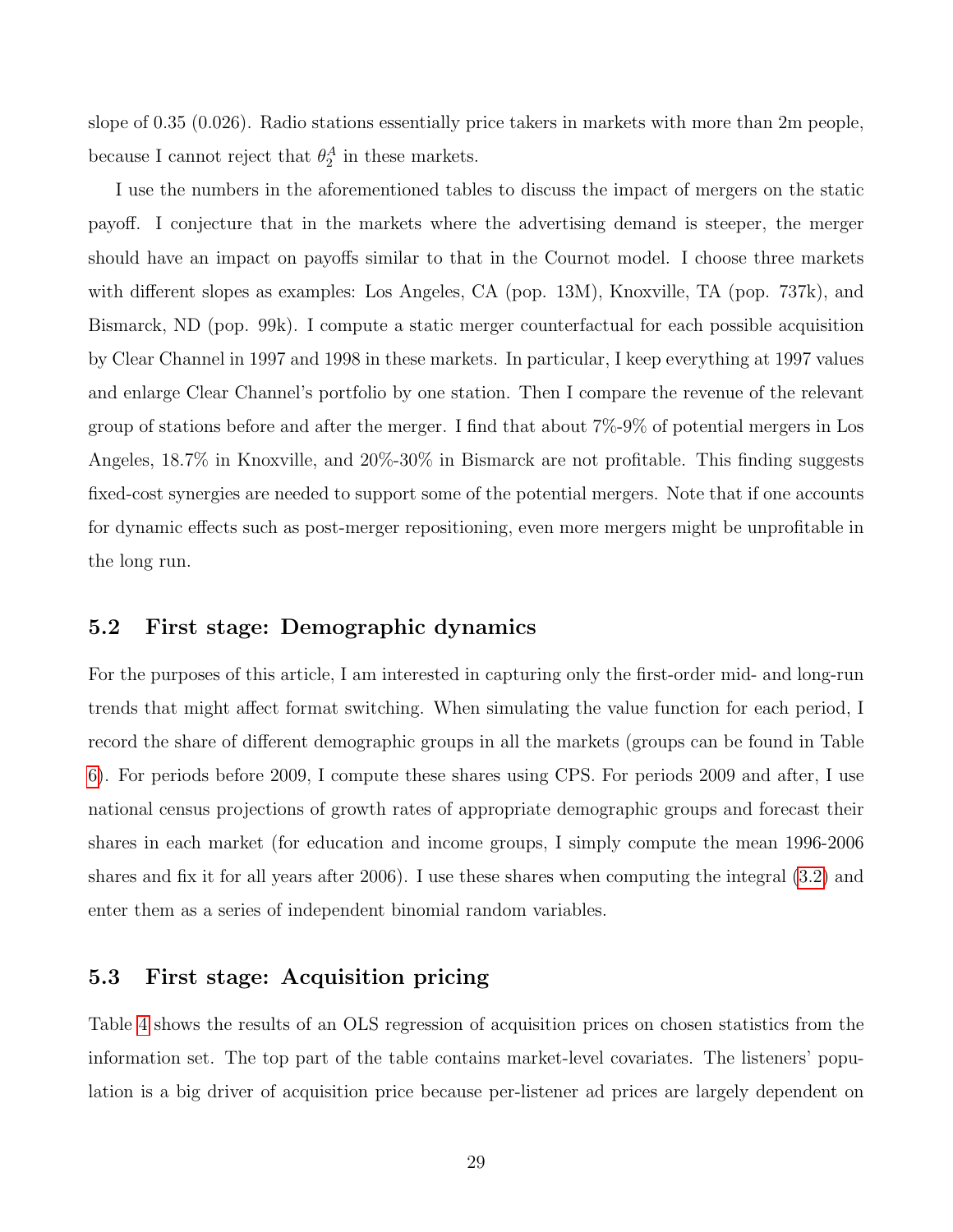<span id="page-29-0"></span>

|                            | Variable                      | <b>OLS</b>           | Heckman              | Heckman              |
|----------------------------|-------------------------------|----------------------|----------------------|----------------------|
|                            |                               |                      | 2nd stage            | 1st stage            |
|                            | Constant                      | $12.19***$<br>(2.17) | $12.13***$<br>(2.06) | 8.09<br>(16.18)      |
|                            | Population (M)                | $0.00***$<br>(0.00)  | $0.00***$<br>(0.00)  | 0.00<br>(0.00)       |
|                            | Population 4M-                | $1.87***$<br>(0.21)  | $1.86***$<br>(0.23)  | 1.40<br>(2.32)       |
| Market<br>characteristics  | Population 2.5M-4M            | $1.83***$<br>(0.14)  | $1.90***$<br>(0.16)  | 1.60<br>(2.21)       |
|                            | Population 1M-2.5M            | $1.25***$<br>(0.09)  | $1.25***$<br>(0.11)  | 1.04<br>(1.46)       |
|                            | Population 0.5M-1M            | $0.49***$<br>(0.08)  | $0.48***$<br>(0.09)  | 0.30<br>(0.67)       |
|                            | $\%$ of format                | $-1.28***$<br>(0.35) | $-1.25***$<br>(0.35) | $-1.93***$<br>(0.57) |
|                            | Avg. quality of format        | 0.04<br>(0.04)       | 0.04<br>(0.04)       | $-0.04$<br>(0.12)    |
|                            | Spanish/Hispanic              | $1.35***$<br>(0.39)  | $1.34***$<br>(0.39)  | 0.58<br>(2.10)       |
|                            | Urban/Black                   | 0.38<br>(0.51)       | 0.37<br>(0.49)       | $-0.59$<br>(1.32)    |
|                            | News/Young                    | $1.09***$<br>(0.26)  | $1.09***$<br>(0.26)  | 0.58<br>(1.60)       |
|                            | CHR/Young                     | 0.07<br>(0.41)       | 0.04<br>(0.40)       | $-0.74$<br>(0.83)    |
|                            | Quality                       | $1.27***$<br>(0.43)  | $1.26***$<br>(0.41)  | 0.47<br>(2.06)       |
| Station<br>characteristics | $\mathrm{Quality}^2$          | $-0.05**$<br>(0.02)  | $-0.05**$<br>(0.02)  | $-0.09***$<br>(0.01) |
|                            | Dark                          | $-0.00$<br>(0.21)    | $-0.03$<br>(0.20)    | $-0.42$<br>(0.36)    |
|                            | Reporting                     | $-5.87***$<br>(2.17) | $-5.80***$<br>(2.06) | $-9.84***$<br>(1.76) |
|                            | AM                            | $-1.34***$<br>(0.07) | $-1.36***$<br>(0.07) | $-1.50$<br>(1.22)    |
|                            | Number of stations owned      | $0.16***$<br>(0.03)  | $0.16***$<br>(0.03)  | 0.09<br>(0.22)       |
| Competition                | Avg. quality of format, owner | $-0.05\,$<br>(0.03)  | $-0.05\,$<br>(0.03)  | $0.11***$<br>(0.01)  |
| characteristics            | Entering buyer                | $0.31***$<br>(0.10)  | $0.32***$<br>(0.12)  | 0.09<br>(0.56)       |
|                            | Top 3 seller                  | $0.42***$<br>(0.08)  | $0.41***$<br>(0.16)  | 0.10<br>(0.71)       |

Standard errors (corrected for sequential estimation for OLS) in parentheses

\*\*\* p<0.01, \*\* p<0.05, \* p<0.1

Table 4: Determinants of acquisition price conditional on a merger. Number of observations: 1,449 for OLS and 3,123 for Hackman.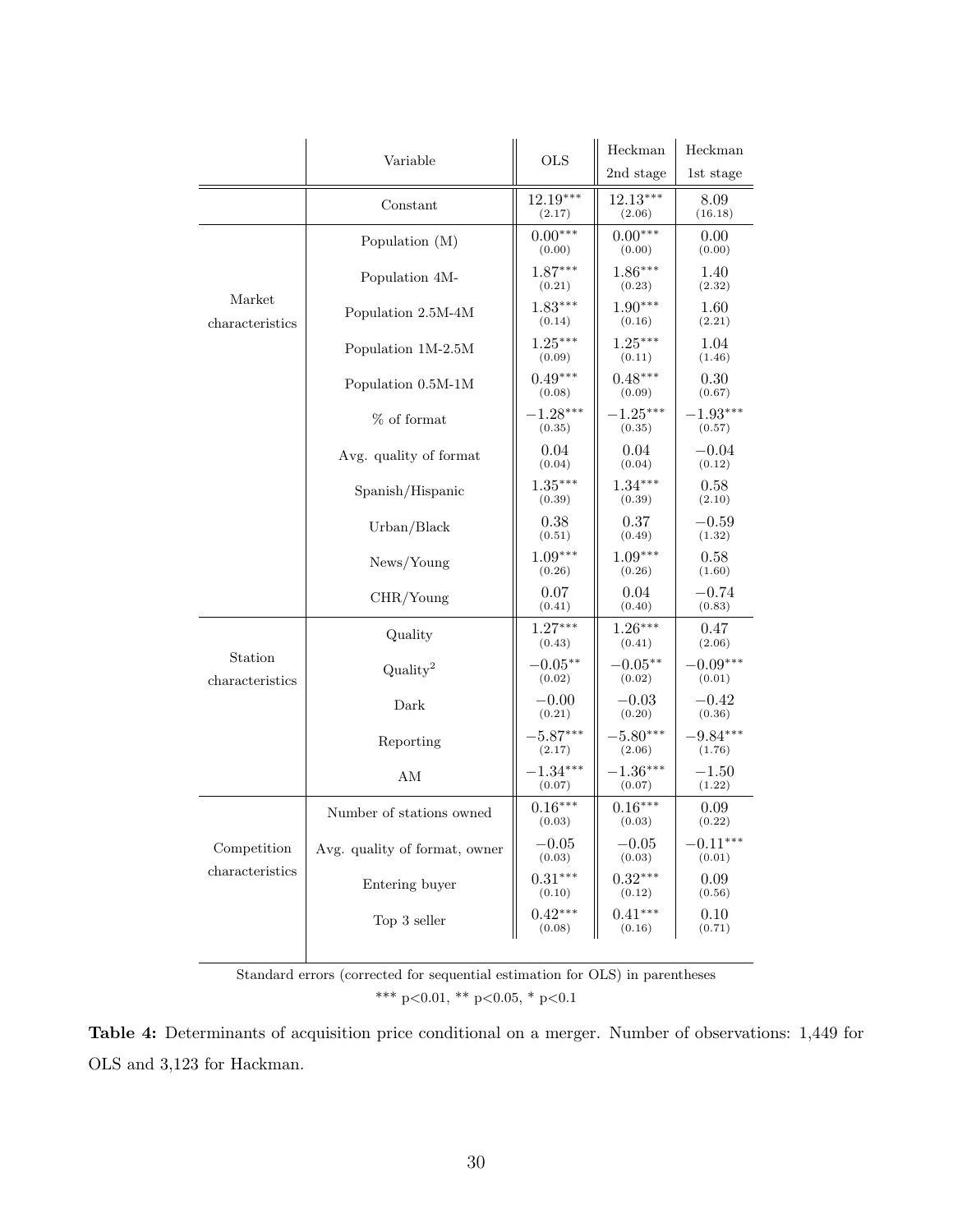the size of the market. Dummies, as well as the coefficient on the population size, are positive and highly significant. The percentage of stations in the format of the acquired station has a highly significant negative impact. The more stations in the same format, the tougher the competition for listeners and advertisers, which drives down station profitability. The large value of this coefficient (a 1 percentage point increase translates into a 1.2 percentage point decrease in acquisition price) and its high significance suggest high switching cost. Limited evidence suggests that demographics affect acquisition price. For example, interactions between the percentage of the Hispanic population and the Hispanic-format dummy are positive and significant.

The second part of the table consists of station-level covariates. Station quality positively affects price; however, the effect is diminishing. This finding is consistent with the fact that in the assumed profit function, station quality has a diminishingly positive effect on revenues. On average, DARK stations are cheaper than their active counterparts, and FM stations are more expensive than similar AM stations. Additionally, I use a dummy variable to control for the fact that some stations do not meet Arbitron minimum reporting standards (less than 0.05% market share).

The last part of the table consists of buyer and seller characteristics. The price is positively affected by the number of stations already owned. This finding can be explained by either larger marginal market power and cost efficiencies of extra stations for larger buyers, or higher bargaining power of larger buyers. The coefficient on the dummy controlling for the size of the seller (top three in a move sequence) is positive. This observation suggests that, controlling for station covariates, higher-ranked sellers obtain higher prices. This finding might be explained by a greater amount of business stealing if buying from a bigger competitor, or by better dynamic outside options of larger sellers. At the same time, I find no direct effect of the ranking of the buyer on price (coefficient not included in the final regression); however, including the number of owned stations already accounts for some of this effect.

The last two columns of the table present a robustness check using the two-step Heckman selection model. The analysis is not aimed at fully correcting for selection, because exclusion restrictions are not available. However, even in the absence of the exclusion restriction, one can check whether the results are robust to selection based on a particular functional form of error correlation. For example, the selection might be driven by the size and profitability of the stations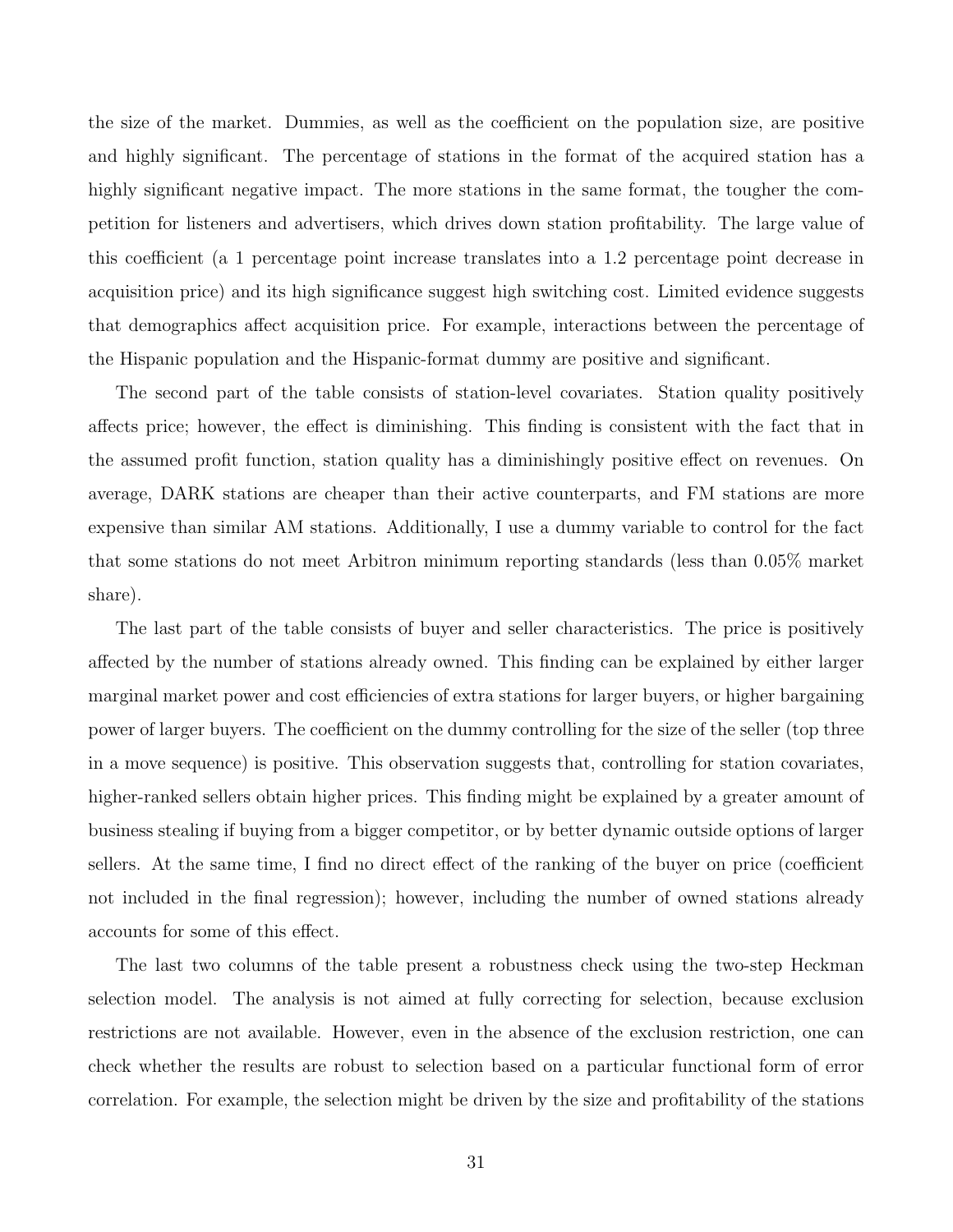because prices for larger deals are unobserved. Because the selection equation includes unobserved station quality  $\xi_t$  and a reporting standards dummy, which are proxies for size and unobserved profitability, the two-step estimator should provide some information about selection bias. Indeed, the selection is highly driven by the reporting dummy and the square of  $\xi_j^t$ . Another driver is the percentage of stations in the format, which suggests the data set on prices under-represents popular formats. However, the second-stage estimates of the selection model are similar to OLS, which suggests the aforementioned drivers of selection might not be significantly affecting the price regression.

#### 5.4 First stage: Acquisition strategy

I use a flexible parametric approximation of the acquisition strategy which contains 234 covariates. These covariates include controls for the size of buyer and seller, station characteristics, acquirer's and competitors' current portfolio, and dependence between multiple acquisition actions within period. To focus the discussion on the most important parameters I report estimates of the subset of covariates in the article and report the remaining covariates in the online appendix. To estimate the acquisition strategy I run a joint Maximum Likelihood Estimation (MLE); however, the results are grouped into multiple tables to improve exposition.

First six columns of Table [5](#page-32-0) show controls for buyer and seller size in the form of dummies on buyer's and seller's ranking by listenership last period. I find higher-ranked buyers are more likely to acquire new stations as a result of either an increasing amount of market power or cost efficiencies. The structural estimation in the second step can disentangle these two stories. Additionally, I find companies are less likely to purchase stations from higher-ranked sellers, which is consistent with higher-ranked sellers quoting on average higher prices for similar stations.

In the second section of Table [5](#page-32-0) I present the impact of chosen station characteristics on the propensity to acquire this station. I find that smaller stations are acquired more often because the listenership ranking of the target has a negative coefficient. Moreover, companies are less likely to purchase AM stations and more likely to purchase stations that do not meet Arbitron reporting standards. Given the fact that entry in the market is limited and the price of such stations is much lower, purchasing these stations is a relatively inexpensive way to enter or to introduce new stations. I find no statistical impact of the target's quality  $\xi$  on the propensity to acquire. This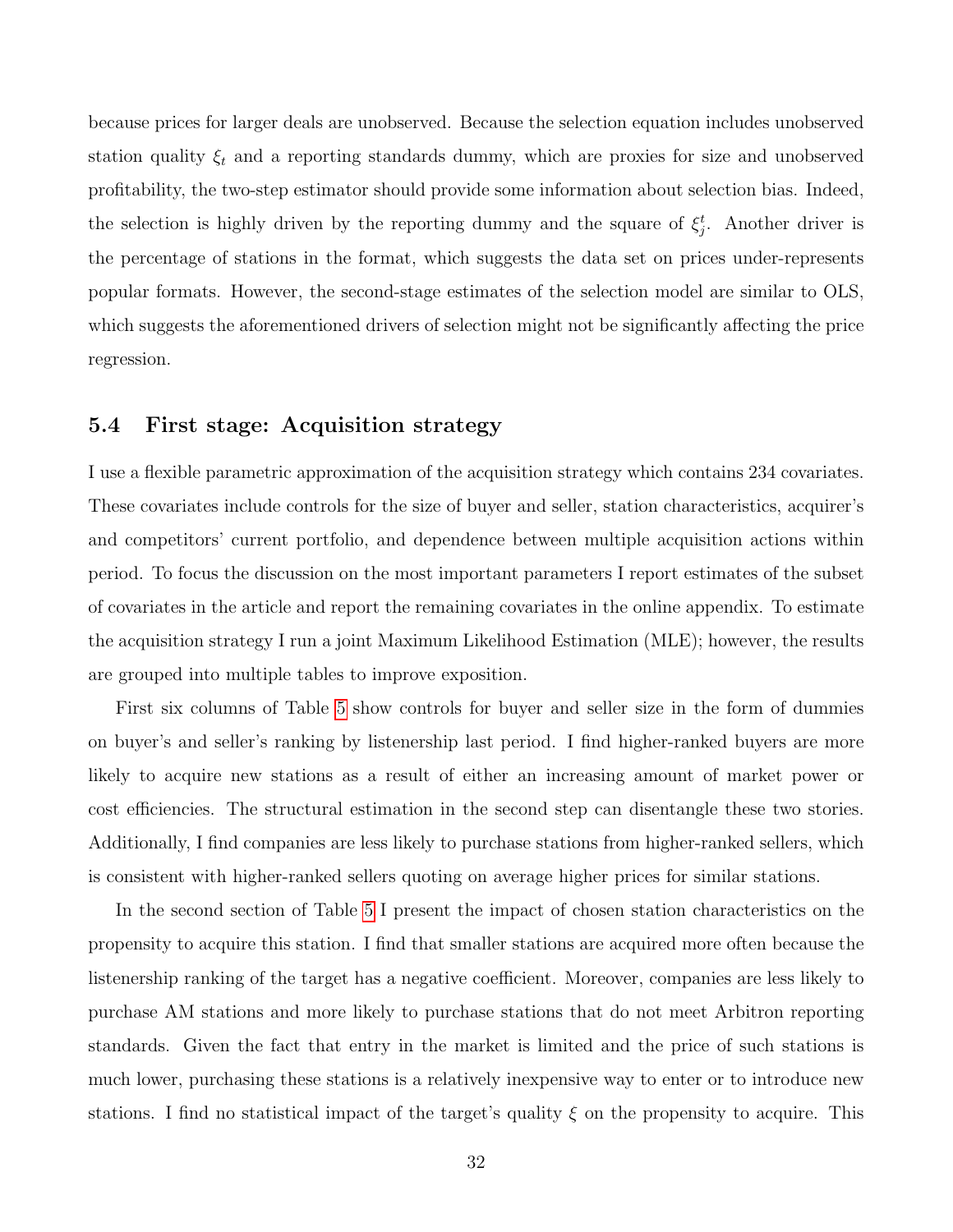<span id="page-32-0"></span>

| Buyer and seller size                              |                                         |
|----------------------------------------------------|-----------------------------------------|
| Acquirer has the largest listenership              | $1.26***$<br>(0.12)                     |
| Acquirer has the second largest listenership       | $0.82***$<br>(0.11)                     |
| Acquirer has the third largest listenership        | $0.44***$<br>(0.10)                     |
| Seller has the largest listenership                | $-0.34***$<br>(0.06)                    |
| Seller has the second largest listenership         | $-0.07$<br>(0.06)                       |
| Seller has the third largest listenership          | $-0.08$<br>(0.06)                       |
| Chosen station characteristics                     |                                         |
| Station listenership ranking                       | $-0.04***$<br>(0.00)                    |
| AM                                                 | $-0.18***$<br>(0.05)                    |
| Below Arbitron reporting standard                  | $0.44***$<br>(0.14)                     |
| Station quality $\xi$                              | 0.03<br>(0.04)                          |
| Avg. quality in the format of the acquisition      |                                         |
| Acquirer                                           | $0.19***$<br>(0.02)                     |
| Two largest competitors                            | $-0.00$<br>(0.02)                       |
| Others                                             | $0.06***$<br>(0.02)                     |
| Executed acquisitions this period                  |                                         |
| One station acquired                               | $\text{-}5.32^{\ast\ast\ast}$<br>(0.11) |
| Two stations acquired                              | $-2.05***$<br>(0.11)                    |
| Three stations acquired                            | $1.02***$<br>(0.10)                     |
| Four stations acquired                             | $-0.67***$<br>(0.11)                    |
| Controls for acquirer's portfolio                  | YES                                     |
| Controls for portfolios of the competitors         | YES                                     |
| Controls for demographic composition of the market | YES                                     |

Standard errors (corrected for sequential estimation) in parentheses

\*\*\* p<0.01, \*\* p<0.05, \* p<0.1

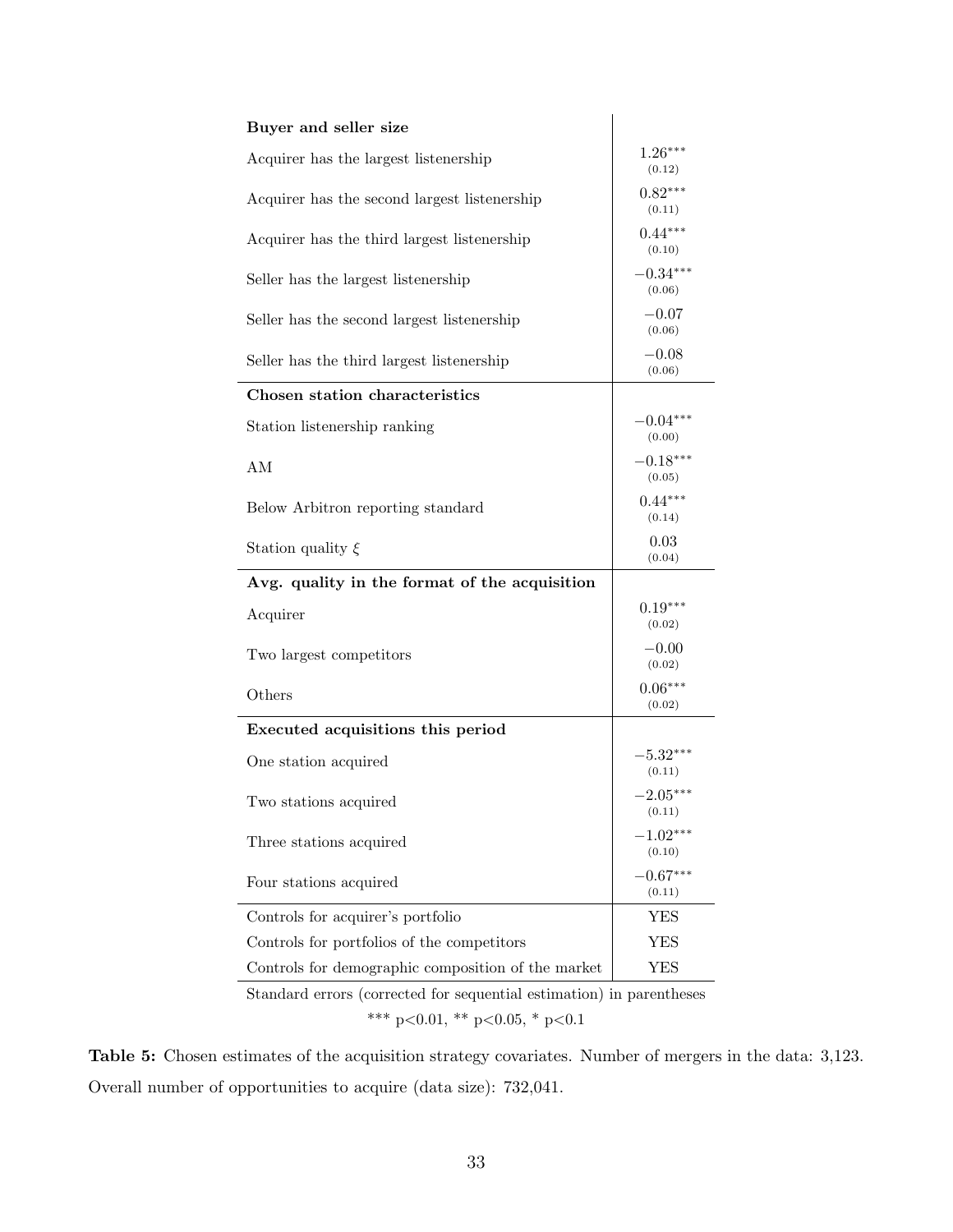finding is consistent with the fact, as described in the previous section, that higher-quality stations bring in more revenue but also cost more to acquire.

Third section of Table [5](#page-32-0) presents interactions between the quality of the potential acquiree with the quality of already owned and competing stations. I find that the average quality of the owned stations in the format of a potential acquiree increases the propensity to merge. This result is consistent with demand-side quality synergies. I demonstrate a negligible impact of the quality of competitors on the propensity to acquire.

As I explain in section [3.3,](#page-11-2) I approximate the multi-station acquisitions with a series of highly correlated decisions. I summarize the correlation structure between the decisions by allowing conditional probabilities of acquiring additional stations to depend on the number of previous acquisitions in the same period. Additionally, to control for the characteristics of previously acquired stations, I update the current portfolio covariates with all previously executed acquisitions. In the fourth section of Table [5,](#page-32-0) I present the coefficient on dummies indicating the number of past acquisitions. I observe economies of scale in acquiring multiple stations at the same time, which is most likely caused by the fact that they are acquired from the same seller.

The estimation of the acquisition strategy contains flexible controls for the station portfolios of the acquirer and the competitors. Namely, I fully interact the format of the potential acquiree with the percentages of the number of stations in each format owned by the acquirer and its top competitors. Full interaction matrix is reported in the online appendix, however, I summarize the main results below. The coefficients for the interaction between target format and percentage of owned stations in the same format are negative and highly significant, which suggests that owners avoid formats they already own possibly because of cannibalization and high switching costs. In general, the percentage of stations owned is negatively related to further acquisitions, which suggests that the closer the owner is to the ownership cap, the fewer incentives it has to acquire an extra station. This relationship is consistent with an intuition that owners want to keep an option value to acquire in the future, which can be useful in case of changes in market demographics or quality of competitors. Table [6](#page-34-0) contains interactions between the format of a potential acquiree and the percentage of different demographic groups within the market. I find demographics are not a big driver of acquisitions. A notable exception is the percentage of low income listeners, which is correlated with acquisition in almost any format.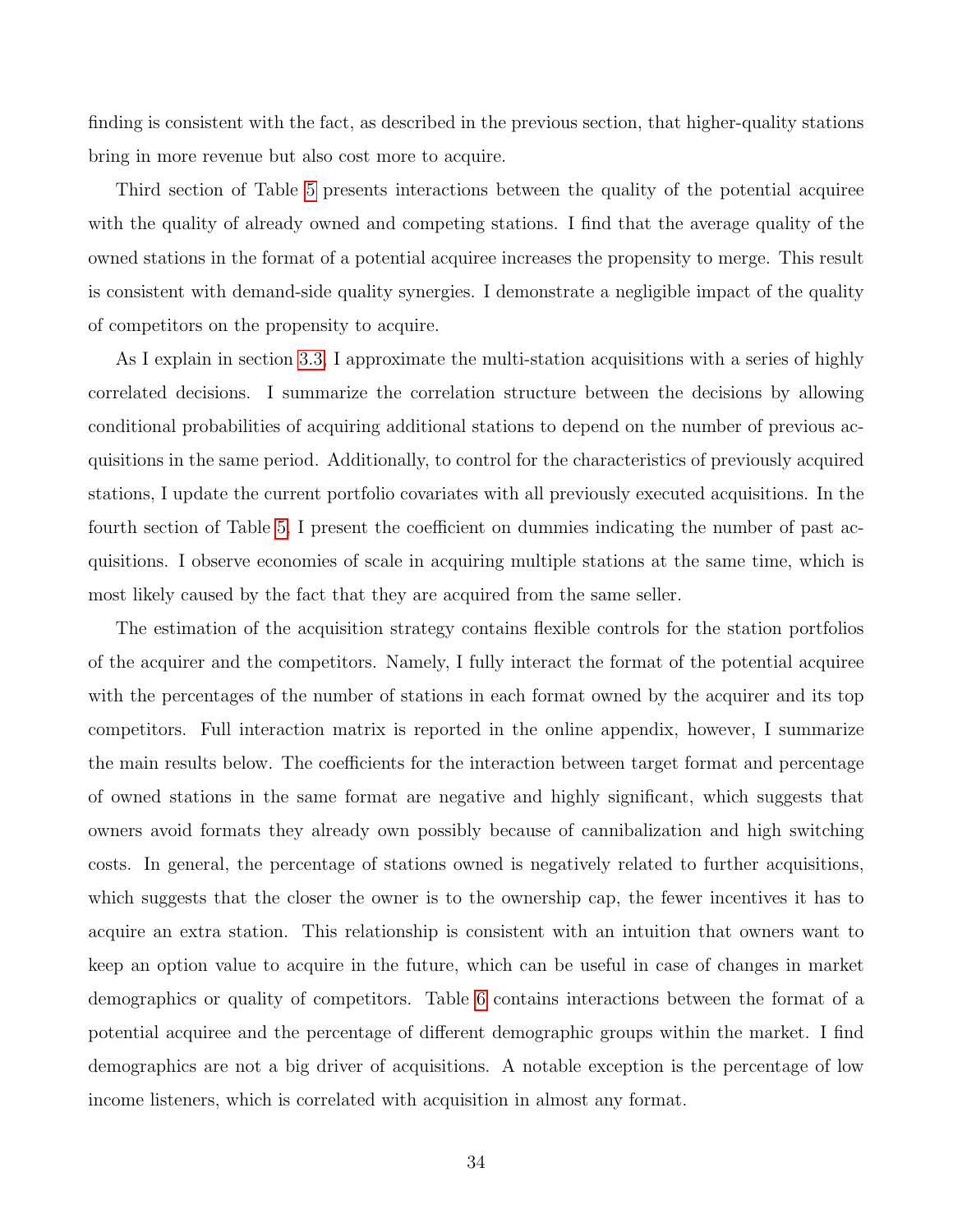<span id="page-34-0"></span>

|                  | AC        | Rock      | CHR       | Urban<br>Alt. | <b>News</b><br>Talk | Country  | Spanish    | Other     |
|------------------|-----------|-----------|-----------|---------------|---------------------|----------|------------|-----------|
| Age 12-24        | 2.08      | 1.84      | 1.59      | $8.01***$     | $-0.00$             | 1.78     | 2.52       | $-0.67$   |
|                  | (1.71)    | (2.19)    | (3.48)    | (3.06)        | (1.91)              | (2.00)   | (2.74)     | (1.64)    |
| Age 25-49        | 3.19      | 4.19      | 4.59      | 4.72          | $-2.08$             | 2.99     | $-1.93$    | $-3.69$   |
|                  | (2.74)    | (3.33)    | (5.09)    | (3.99)        | (2.74)              | (3.03)   | (3.84)     | (2.39)    |
| Some HS          | 0.02      | $-1.00$   | $-1.79$   | $-4.35***$    | $-2.63*$            | $-0.29$  | $-0.95$    | $-1.81$   |
|                  | (1.62)    | (1.85)    | (2.66)    | (2.21)        | (1.56)              | (1.73)   | (2.33)     | (1.32)    |
| HS Grad.         | 0.75      | $-1.12$   | $-0.41$   | $-1.98$       | $-0.80$             | 0.51     | 1.00       | $-0.08$   |
|                  | (1.45)    | (1.74)    | (2.37)    | (2.12)        | (1.46)              | (1.55)   | (2.62)     | (1.26)    |
| Some College     | 2.54      | $-0.17$   | 0.63      | $-2.66$       | $-1.84$             | 1.56     | 0.01       | 0.65      |
|                  | (1.61)    | (1.90)    | (2.62)    | (2.39)        | (1.54)              | (1.74)   | (2.65)     | (1.35)    |
| Income $0-25k$   | $2.64***$ | $4.79***$ | $5.42***$ | $5.69***$     | $2.70***$           | $2.49**$ | $-2.25$    | $2.10***$ |
|                  | (0.94)    | (1.12)    | (1.63)    | (1.31)        | (0.92)              | (1.03)   | (1.60)     | (0.80)    |
| Income $25k-50k$ | 1.24      | 1.30      | 2.55      | $3.76**$      | $1.98*$             | 1.75     | $-6.37***$ | $2.25***$ |
|                  | (1.18)    | (1.36)    | (1.95)    | (1.60)        | (1.16)              | (1.24)   | (1.94)     | (0.96)    |
| Income 50k-75k   | 1.01      | $4.27**$  | $5.08**$  | 2.60          | 0.83                | $2.95*$  | $-5.80**$  | 1.35      |
|                  | (1.50)    | (1.72)    | (2.53)    | (2.10)        | (1.49)              | (1.60)   | (2.82)     | (1.22)    |
| Black            | $-0.30$   | $-0.86$   | $-0.19$   | 0.30          | $-0.29$             | 0.30     | $-0.92$    | 0.17      |
|                  | (0.67)    | (0.77)    | (1.14)    | (0.80)        | (0.66)              | (0.72)   | (1.31)     | (0.50)    |
| Hispanic         | $-0.88$   | $-1.45*$  | $-0.41$   | $-0.87$       | $-1.10*$            | $-0.22$  | $-1.41*$   | 0.27      |
|                  | (0.65)    | (0.77)    | (1.06)    | (0.95)        | (0.63)              | (0.66)   | (0.77)     | (0.53)    |

Standard errors (corrected for sequential estimation) in parentheses

\*\*\* p<0.01, \*\* p<0.05, \* p<0.1

Table 6: Estimates of acquisition strategy: impact of an interaction between demographic composition in the market and acquisition target's format on acquisition decision. Demographic variables are measured as a fraction of the market population with a particular characteristic. Number of mergers in the data: 3,123. Overall number of opportunities to acquire (data size): 732,041.

To check for goodness of fit, in Table [7](#page-35-0) I report the value of the average likelihood across acquisition data points. Average likelihood across all the data is reported in the "All" column as 0.98. Subsequently, I check the robustness of this probability to slicing the data into subsamples. I compute the average likelihood of observed merger decisions only for stations of a particular format. The numbers are stable and consistently high. Even though such an exercise is a within-sample robustness analysis, it suggests the model fits consistently well across heterogeneous subsamples. Because mergers are infrequent events, most of the actions result in "no merger." Therefore, we can reasonably expect most of the variation to be accommodated by an intercept and format dummies. In such a case, high values of the likelihood in column 1 of Table [7](#page-35-0) might be misleading. To correct for this issue, I computed McFadden's pseudo  $R^2$  measure, which compares the performance of the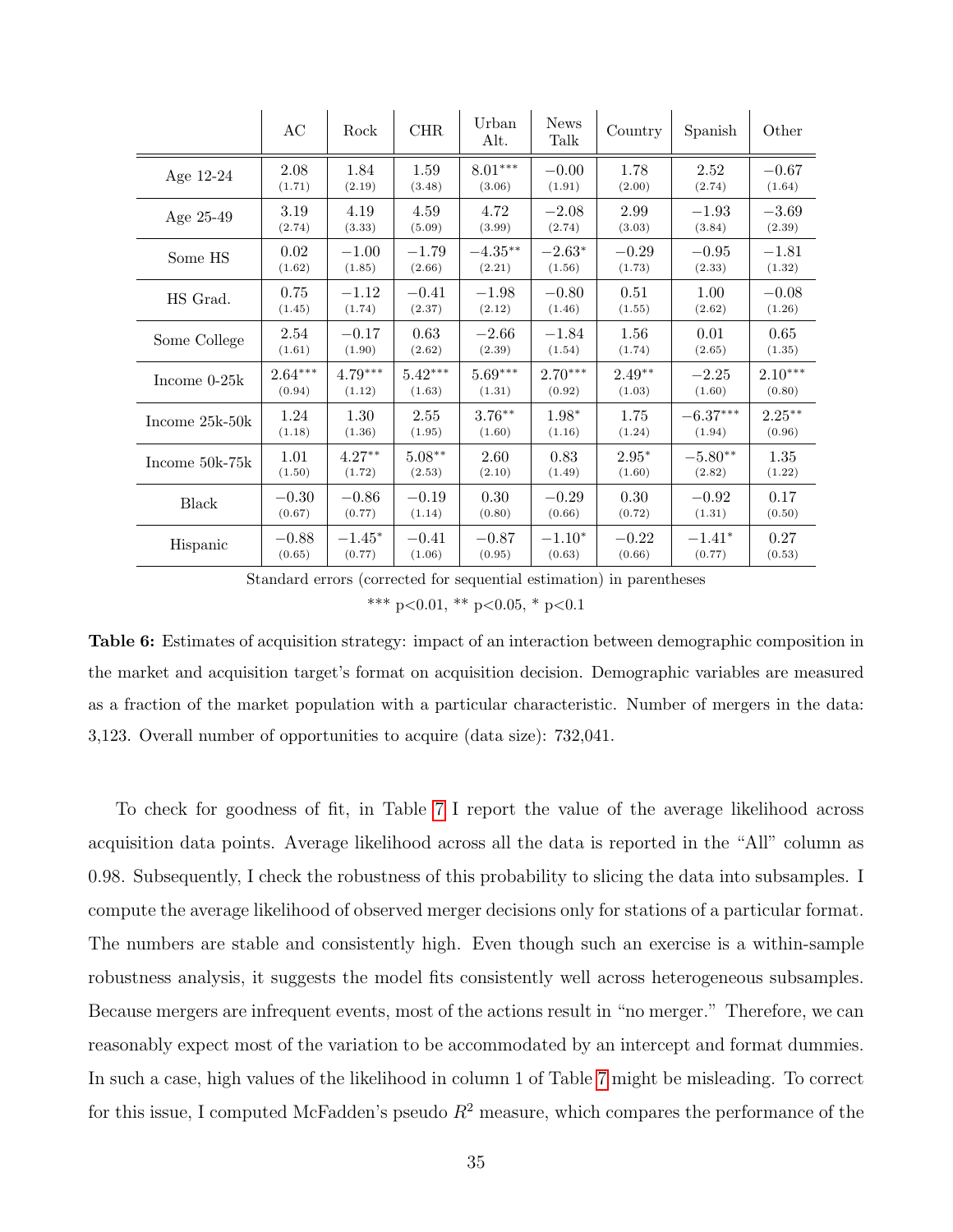<span id="page-35-0"></span>

| Station format                                                    | All                      | АC    | Rock  | <b>CHR</b> | Urban<br>Alt. | <b>News</b><br>Talk | Country | Spanish |
|-------------------------------------------------------------------|--------------------------|-------|-------|------------|---------------|---------------------|---------|---------|
| Average likelihood of the merger<br>decision observed in the data | 0.978                    | 0.976 | 0.977 | 0.979      | 0.980         | 0.980               | 0.982   | 0.979   |
| Pseudo $R^2$                                                      | 0.233                    | 0.23  | 0.27  | 0.26       | 0.26          | 0.22                | 0.25    | 0.22    |
| Pseudo $R^2$ with format dummies                                  | $\overline{\phantom{a}}$ | 0.23  | 0.27  | 0.26       | 0.26          | 0.22                | 0.25    | 0.21    |

Table 7: Goodness of fit of the merger strategy, measured as the likelihood (at the estimated parameter) of the merger decisions in the data separately for every acquisition target format. Third row uses a baseline model with just an intercept, and the last row uses a baseline model with format dummies.

full model with the baseline model, which has just an intercept. I make the adjustment using the formula<sup>[17](#page-35-1)</sup>  $1 - \frac{\ln L(\text{full model})}{\ln L(\text{baseline model})}$ . I find the model has pseudo  $R^2$  of 0.23. Considering that predicting mergers is generally difficult, an  $R<sup>2</sup>$  of 0.23 obtained by using just covariates in the local market can be reassuring. Furthermore, I repeat the exercise for the subsamples to ensure the model predicts well across different data slices. The  $R^2$  for all formats holds well above 0.2, which suggests no over-fitting on the particular subsamples occurs. To check how much information format dummies contain, I compare the full model to the model with only format dummies. The last row of Table [7](#page-35-0) contains the results. Because the new  $R^2$  values are not different from the  $R^2$ , which uses only an intercept, I conclude the explanatory power of the model lies not in format dummies, but in other covariates. Similarly one can investigate if acquisition strategy is stationary, conditional on covariates. For example, the model's explanatory power cannot drop too much after the year 2000, when I observe a sharp decline in merger activity. I present at the performance of the model across different time cross sections in Table [8.](#page-36-0) The first column contains the average likelihood of observed merger decisions, and I find no sharp drop after year 2000. However, because most of the actions result in no merger, more meaningful insights are provided with pseudo  $R<sup>2</sup>$  measures. Again, I see no sharp decline in this measure of fit after the year 2000. Last column compares the performance of the full model with a non-stationary model consisting of only half-year time dummies. If the pure time-dummy model did as well as  $(R^2 \text{ of } 0)$  or better than the stationary model (negative  $R^2$ ), we could infer one should not use a stationary policy to simulate a long-run behavior. However, the stationary model always does better than time dummies. Moreover, the

<span id="page-35-1"></span><sup>&</sup>lt;sup>17</sup>Although more than one accepted equivalent of  $R^2$  exists for a logistic regression, Menard (2002) argues the above formula closely resembles the relevant OLS calculations.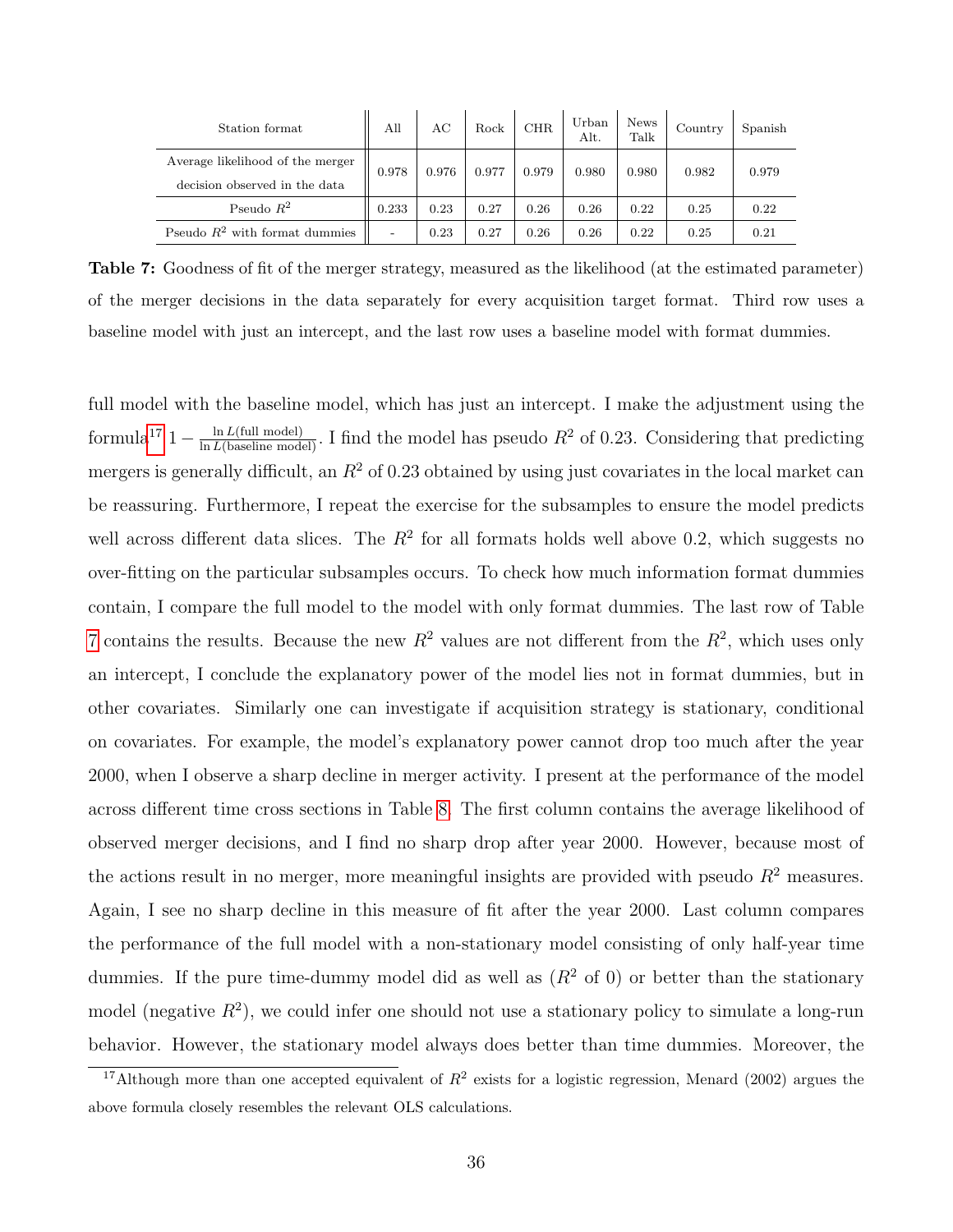<span id="page-36-0"></span>

| Cross section | Average likelihood of the merger<br>decision observed in the data | Pseudo $R^2$ | Pseudo $R^2$ with time dummies |  |  |
|---------------|-------------------------------------------------------------------|--------------|--------------------------------|--|--|
|               |                                                                   |              |                                |  |  |
| Spring 1997   | 0.967                                                             | 0.17         | 0.16                           |  |  |
| Spring 1998   | 0.972                                                             | 0.25         | 0.25                           |  |  |
| Spring 1999   | 0.971                                                             | 0.27         | 0.27                           |  |  |
| Spring 2000   | 0.968                                                             | 0.31         | 0.30                           |  |  |
| Spring 2001   | 0.973                                                             | 0.25         | 0.25                           |  |  |
| Spring 2002   | 0.990                                                             | 0.20         | 0.13                           |  |  |
| Spring 2003   | 0.988                                                             | 0.19         | 0.14                           |  |  |
| Spring 2004   | 0.986                                                             | 0.15         | 0.11                           |  |  |
| Spring 2005   | 0.988                                                             | 0.20         | 0.15                           |  |  |
| Spring 2006   | 0.985                                                             | 0.24         | 0.23                           |  |  |

Table 8: Goodness of fit of the merger strategy measured by an average likelihood of the merger decision observed in the data, separately for each half year (only Spring reported to save space). Third column uses a baseline model with just an intercept, and the last column uses a baseline model with half-year time dummies.

 $R<sup>2</sup>$  is always greater than 0.1, with an average value of 0.23 before and 0.16 after the year 2000. The drop suggests the model is losing a bit of explanatory power after 2000, though not much. Comparing columns 2 and 3 might help determine the cause of the loss of precision. If the missing time trend caused the precision loss, one should observe a drop in values in column 3 and no drop in values in column 2. However,  $R^2$ s in columns 2 and 3 are lower after 2000. Moreover, these  $R^2$ s do not differ by much, which suggests that time dummies do not add much explanatory power. In other words, relative performance of the full model compared to the model with no time trend is roughly the same as compared to the model with a time trend. The drop of  $R^2$  is likely to be due to the increased volatility of merger decisions, as opposed to time trend.

Another way to measure fit of the first stage is to allow for correlation across merger decisions in the alternative model and recomputing the pseudo  $R^2$ . I find that in this case,  $R^2$  amounts to 0.08, which suggests that the model has predictive power for the timing and target of the first acquisition in a possible sequence.

Finally, to test whether adding more covariates makes a difference, I re-estimated the model with a richer first-stage specification allowing for an interaction between the market category and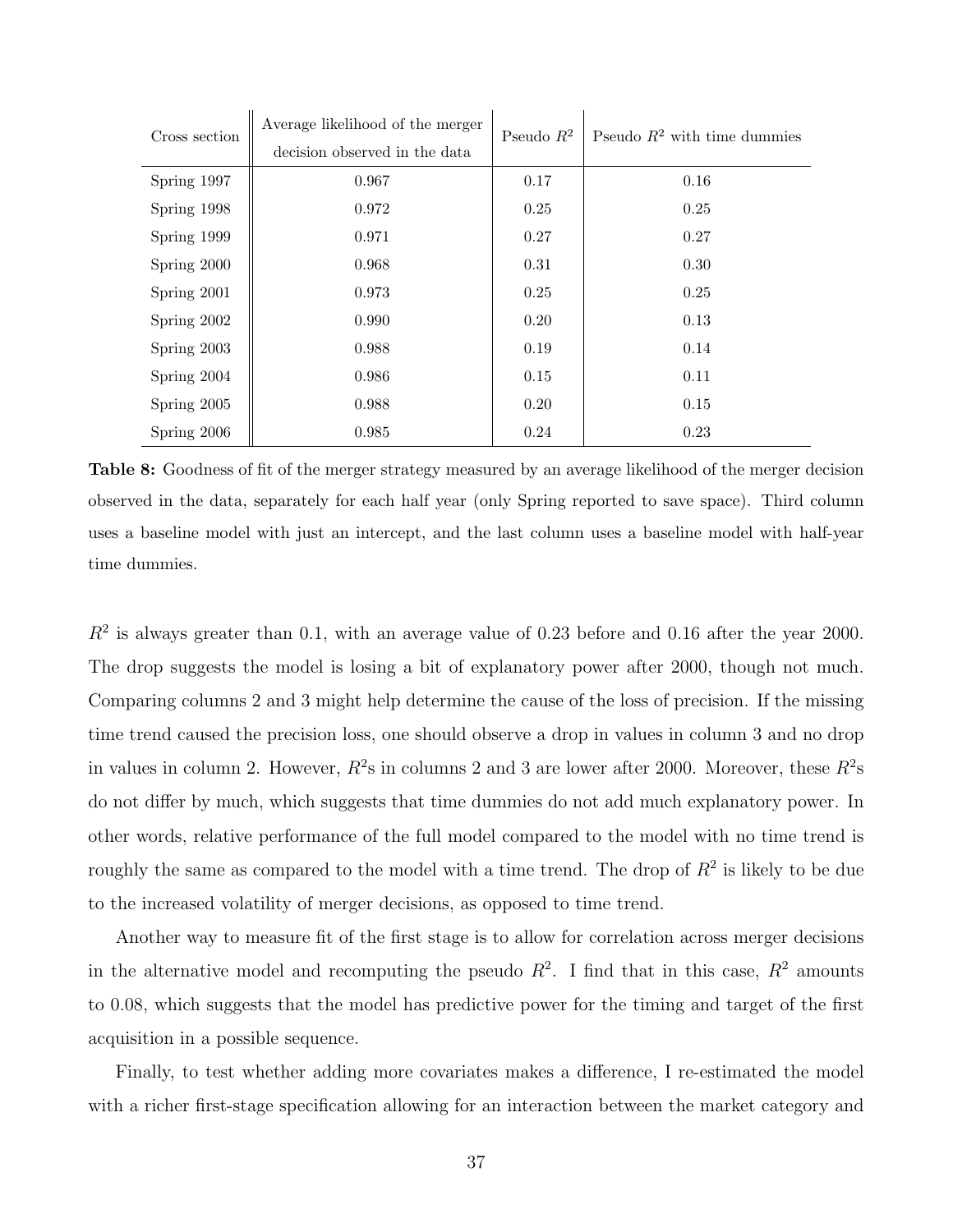acquisition target format (27 extra parameters). This change does not affect the results (see online appendix).

Similar to the acquisition strategy, I estimated the format-switching strategy as one joint MLE run but grouped results into multiple tables. I report only a subset of parameters, but the estimation additionally contains a full set of past-future format dummies, and controls for the portfolio structure that are similar to the acquisition strategy. All unreported numbers are contained in the online appendix.

Table [9](#page-38-0) presents the impact of station characteristics on the probability of staying in the current format. Each row represents a current format, and each column represents a station characteristic. First row, which is a diagonal of past-future format interaction matrix, captures the format persistence. Rock is the most persistent format and Dark is the least persistent one. I find AM stations are more likely to stay in their formats, with the exception of News/Talk and Other. The third row of the table presents the impact of the acquisition on staying in the current format. The highly significant negative numbers mean that the probability of format switching conditional on acquisition is much higher than the unconditional probability. The last three rows contain the impact of the average quality of other stations in the format on the propensity to stay in the current format. Owning better stations in the format decreases the probability of switching, although the fact that competitors own them increases the probability of switching out.

Table [10](#page-39-0) presents the relationship between the current demographic composition of the market and format-switching decisions. One can observe many patterns that suggest that firms respond to the current state of population demographics, according to demographic tastes for formats. For example, a larger Hispanic population is related to the stations switching to a Hispanic format. One can observe a similar pattern for Blacks and the Urban format, as well as for older people and the News/Talk format. Those patterns largely reflect correlations between tastes for formats and demographics described in Jeziorski (2013).

#### <span id="page-37-0"></span>5.5 Second stage: Fixed costs and switching costs

Table [11](#page-40-0) shows the second stage estimates. First section of that table provides estimates of fixedcost parameters for a model with within-format synergies (Specification 1) and a model without within-format synergies (Specification 2). The cost of operating one station  $\theta^{FIX}$  is decreasing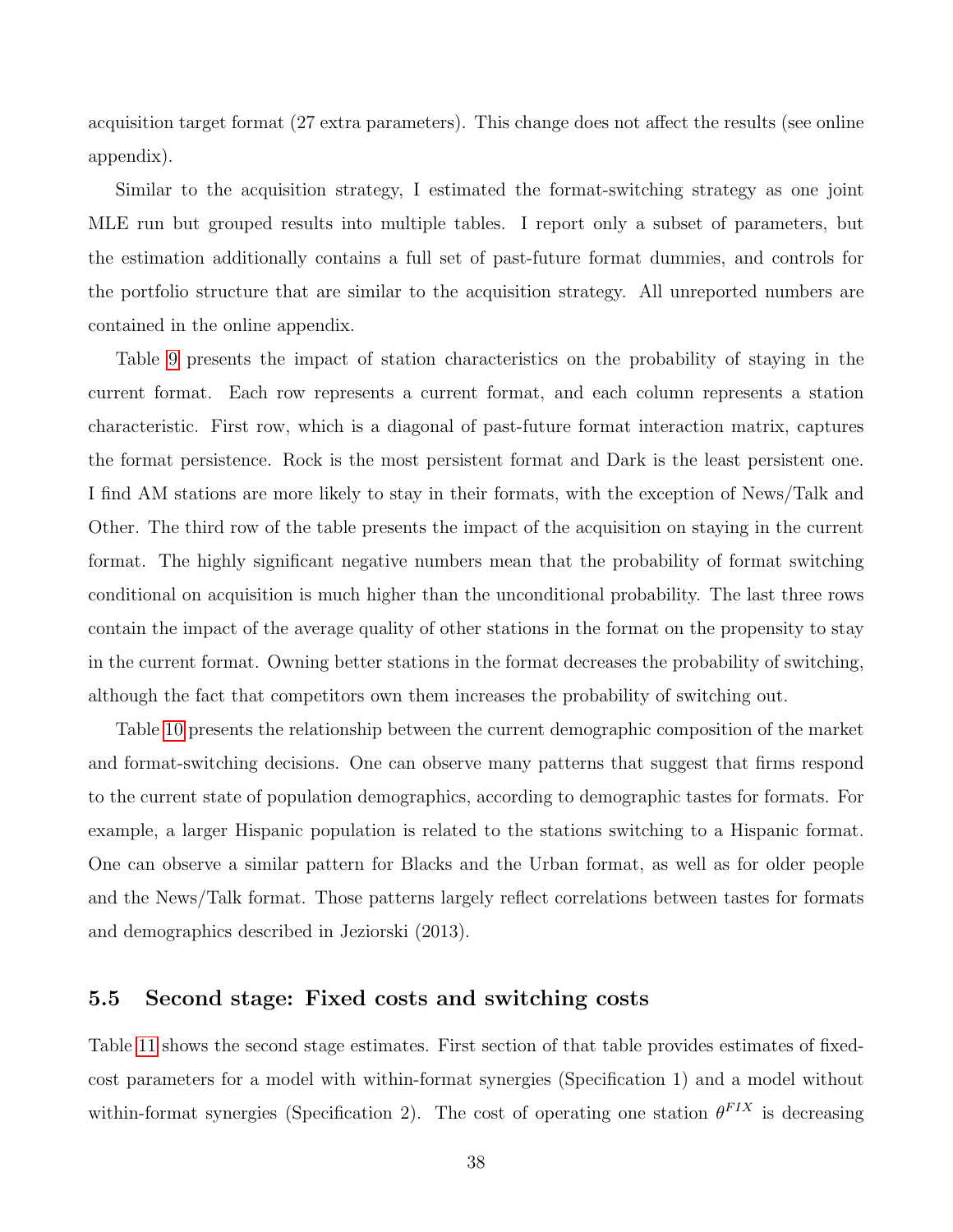<span id="page-38-0"></span>

|             |              |                   |                   | Avg. quality in format |           |            |  |
|-------------|--------------|-------------------|-------------------|------------------------|-----------|------------|--|
|             | Fixed effect | If AM             | If acquired       | Owner                  | Top2      | Others     |  |
| AC          | $6.71***$    | $0.50**$          | $-0.76***$        | $0.05*$                | $-0.01$   | $-0.04$    |  |
|             | (0.51)       | (0.21)            | (0.16)            | (0.03)                 | (0.04)    | (0.03)     |  |
| Rock        | $7.12***$    | $0.99**$          | $-0.70***$        | $0.16***$              | $-0.12*$  | $-0.13***$ |  |
|             | (0.69)       | (0.43)            | (0.21)            | (0.05)                 | (0.07)    | (0.05)     |  |
| <b>CHR</b>  | $6.67***$    | 0.82              | $-0.85***$        | $0.16***$              | $-0.02$   | $-0.06$    |  |
|             | (0.67)       | (0.55)            | (0.26)            | (0.05)                 | (0.10)    | (0.06)     |  |
| Urban       | $6.34***$    | $1.17***$         | $-0.63***$        | $0.20***$              | $-0.03$   | $-0.01$    |  |
| Alt.        | (0.56)       | (0.30)            | (0.23)            | (0.05)                 | (0.08)    | (0.04)     |  |
| <b>News</b> | $5.68***$    | $-1.53***$        | $-1.22***$        | $0.17***$              | $-0.10**$ | $-0.02$    |  |
| Talk        | (0.54)       | (0.25)            | (0.18)            | (0.03)                 | (0.04)    | (0.03)     |  |
| Country     | $6.49***$    | 0.07              | $-1.07***$        | $0.07**$               | $-0.09$   | $-0.04$    |  |
|             | (0.49)       | (0.25)            | (0.18)            | (0.03)                 | (0.06)    | (0.03)     |  |
| Spanish     | $5.10***$    | $-0.23$           | $-1.74***$        | $0.08**$               | $-0.06$   | $-0.05$    |  |
|             | (0.53)       | (0.29)            | (0.23)            | (0.04)                 | (0.10)    | (0.04)     |  |
| Other       | $6.69***$    | $-0.42**$         | $-1.07***$        | 0.01                   | 0.01      | 0.01       |  |
|             | (0.44)       | (0.17)            | (0.13)            | (0.02)                 | (0.03)    | (0.03)     |  |
| Dark        |              | $-0.38$<br>(0.35) | $-0.38$<br>(0.28) |                        |           |            |  |

Stay in the current format

Standard errors (corrected for sequential estimation) in parentheses

\*\*\* p<0.01, \*\* p<0.05, \* p<0.1

Table 9: Format-switching-strategy estimates: The reported parameters are (i) fixed effects for every combination of source and target format (a diagonal is reported in the second column of the above table and the complete switching matrix is reported in the online appendix), (ii) stay-in-format-fixed-effects interacted with AM, being acquired this period, and an average quality stations in the current format by owner. The MLE additionally contains: (iii) interaction between a target format and the fraction of stations owned in each format by the current owner and two largest competitors (reported in the online appendix) and (iv) interactions between market demographics and the target format (reported in Table [10\)](#page-39-0). Number of data points: 49,212.

with the size of the market. The point estimates for  $\theta^{FIX}$  produced by both cost specifications are similar, which suggests the inference of the general level of fixed cost is robust to some changes in the specification of the cost curve. Specification 1 produces larger confidence bounds than Specification 2, because it makes fewer assumptions about the source of cost efficiencies. Note that because inequalities are imposed only on large players, the level of fixed cost is representative of larger stations, which are the relevant group of stations for the merger counterfactual because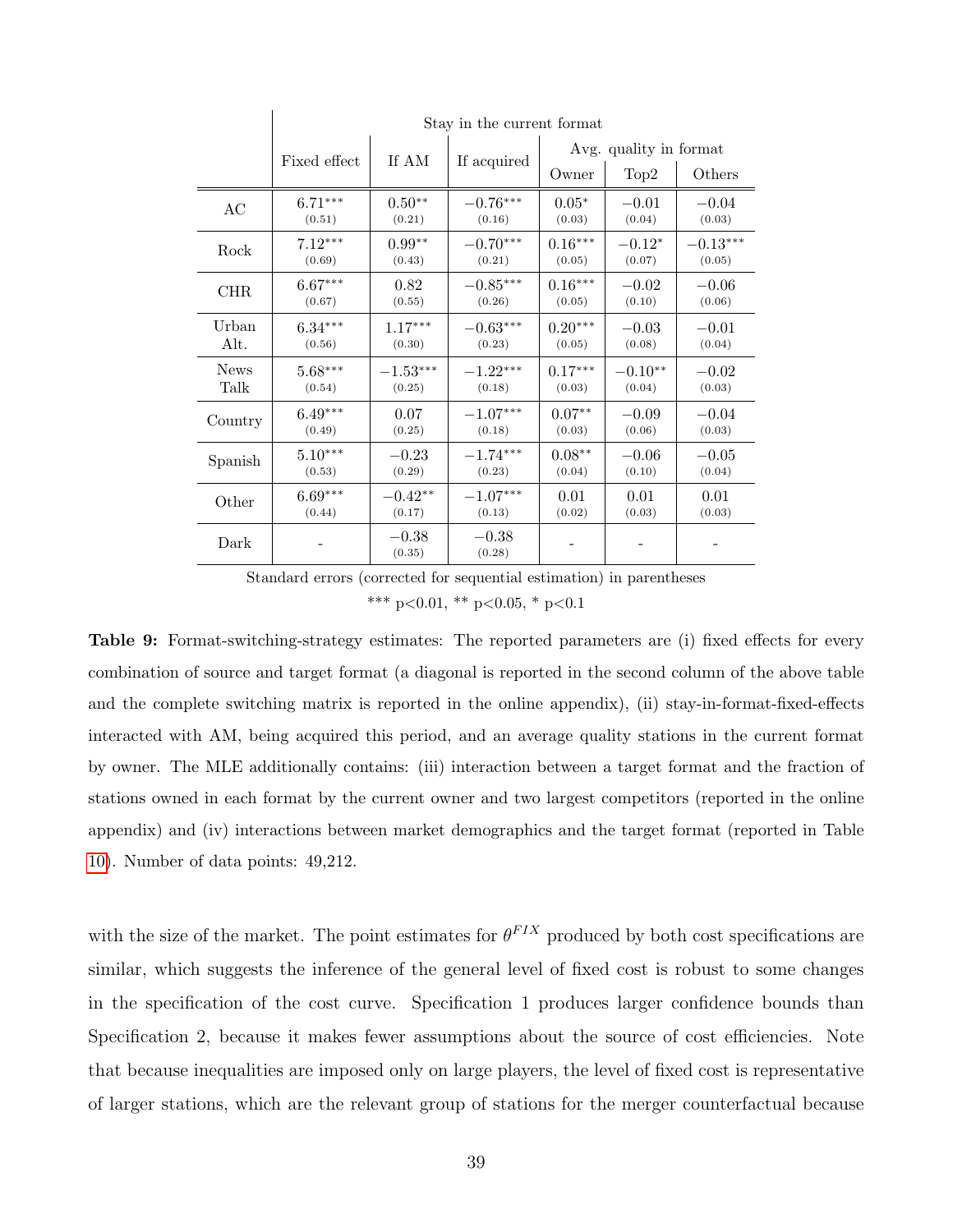<span id="page-39-0"></span>

|                  | AC                 | Rock                   | CHR                | Urban<br>Alt. | <b>News</b><br>Talk | Country    | Spanish                | Other                  |
|------------------|--------------------|------------------------|--------------------|---------------|---------------------|------------|------------------------|------------------------|
| Age $12-24$      | $-3.49$            | $-3.36$                | 0.01               | $-5.81$       | $-5.13$             | $-0.18$    | $-5.33$                | $-3.96$                |
|                  | (3.34)             | (3.61)                 | (3.89)             | (3.70)        | (3.41)              | (3.53)     | (3.61)                 | (3.23)                 |
| Age 25-49        | $-3.10$            | $-1.58$                | 0.71               | $-1.68$       | $-6.03$             | $-11.09**$ | $-6.19$                | $-4.00$                |
|                  | (4.53)             | (4.89)                 | (5.35)             | (4.95)        | (4.59)              | (4.79)     | (4.86)                 | (4.33)                 |
| Some HS          | $7.05***$          | $7.10**$               | $5.84***$          | $6.43**$      | $9.11***$           | $6.73**$   | $8.09***$              | $7.93***$              |
|                  | (2.57)             | (2.77)                 | (2.98)             | (2.78)        | (2.58)              | (2.71)     | (2.77)                 | (2.44)                 |
| HS Grad.         | 2.20               | 3.48                   | 1.78               | 1.22          | $-2.60$             | 0.89       | $-2.12$                | 0.98                   |
|                  | (2.51)             | (2.68)                 | (2.82)             | (2.71)        | (2.54)              | (2.64)     | (2.83)                 | (2.42)                 |
| Some College     | 3.92               | 3.11                   | 0.58               | 2.33          | 2.66                | 2.10       | 4.49                   | 4.31                   |
|                  | (2.75)             | (2.93)                 | (3.12)             | (2.97)        | (2.76)              | (2.89)     | (3.02)                 | (2.64)                 |
| Income $0-25k$   | $-4.14^{\ast\ast}$ | $-5.33^{\ast\ast\ast}$ | $-3.95^{\ast\ast}$ | $-4.19**$     | $-6.35***$          | $-4.82***$ | $-7.54^{\ast\ast\ast}$ | $-4.98^{\ast\ast\ast}$ |
|                  | (1.65)             | (1.77)                 | (1.88)             | (1.77)        | (1.66)              | (1.73)     | (1.81)                 | (1.59)                 |
| Income $25k-50k$ | 0.61               | $-0.08$                | 2.78               | $-0.10$       | $-0.15$             | $-0.09$    | 0.42                   | $-0.07$                |
|                  | (2.04)             | (2.16)                 | (2.31)             | (2.20)        | (2.05)              | (2.13)     | (2.22)                 | (1.96)                 |
| Income 50k-75k   | 2.95               | 2.37                   | 2.47               | 3.95          | 1.11                | 1.42       | $-0.81$                | 1.28                   |
|                  | (2.65)             | (2.80)                 | (3.01)             | (2.84)        | (2.66)              | (2.77)     | (2.94)                 | (2.55)                 |
| <b>Black</b>     | $-1.18$            | $-1.16$                | $-0.29$            | $2.14*$       | $-0.30$             | $-0.58$    | $-0.89$                | 0.13                   |
|                  | (1.08)             | (1.17)                 | (1.27)             | (1.15)        | (1.09)              | (1.15)     | (1.21)                 | (1.03)                 |
| Hispanic         | $-0.51$            | $-0.63$                | $-0.62$            | 1.08          | 0.10                | $-0.72$    | $2.01**$               | $-0.37$                |
|                  | (0.98)             | (1.07)                 | (1.15)             | (1.07)        | (0.97)              | (1.02)     | (1.00)                 | (0.92)                 |

Standard errors (corrected for sequential estimation) in parentheses

\*\*\* p<0.01, \*\* p<0.05, \* p<0.1

Table 10: Format-switching-strategy estimates: choice-specific parameters on current demographic composition in the local market. Demographic variables are measured as the fraction of the market population with a particular characteristic. Number of data points: 49,212.

they compose a vast majority of transactions. To investigate whether the general level of the fixed cost is reasonable, I provide a couple of examples. In large markets, such as Houston, the revenue of large stations amounts to \$20m-\$30m depending on the year and format. Multiplied by an average variable profit margin, this revenue translates to \$5.6m-\$8.5m in profits before fixed cost. One could do a similar calculation for other markets such as Oklahoma City, which is on the smaller side of the second market category, with a population of 1.2m. Larger stations in this market generate roughly \$0.84m and \$1.4m in profits before the fixed cost. This profit compares to \$2.4m of fixed cost without any synergies. Note the above calculations do not include unobserved sources of revenue captured in payoff shocks  $\psi_k^t$  and  $\phi_k^t$ . However, low margins are still consistent with one-digit and sometimes negative median industry EBIT margins reported by the Review of the Radio Industry published by the Federal Communications Commission in 2001.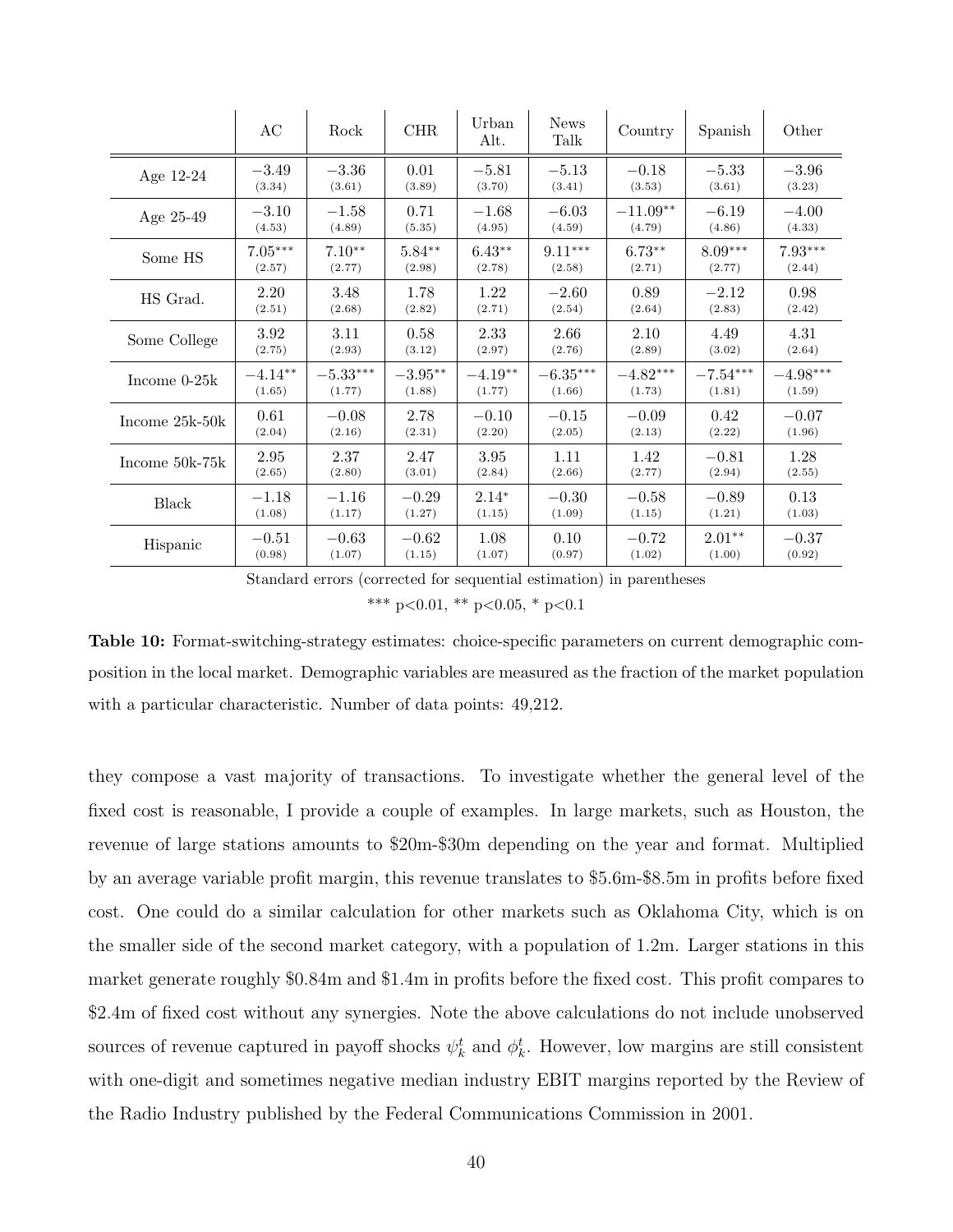<span id="page-40-0"></span>

|                                                            | Specification 1      | Specification 2      |
|------------------------------------------------------------|----------------------|----------------------|
| Fixed cost                                                 |                      |                      |
| Fixed cost $\theta_m^{FIX}$ , markets >2.5M pop.           | $10.44***$<br>(2.25) | 12.64***<br>(1.91)   |
| Fixed cost $\theta_m^{FIX}$ , markets 1M-2.5M pop.         | 1.98<br>(1.21)       | $2.40**$<br>(0.98)   |
| Fixed cost $\theta_m^{FIX}$ , markets 0.5M-1M pop.         | $1.16***$<br>(0.46)  | $1.47***$<br>(0.34)  |
| Fixed cost $\theta_m^{FIX}$ , markets <0.5M pop.           | 0.00<br>(0.02)       | 0.00<br>(0.12)       |
| Fixed cost efficiencies                                    |                      |                      |
| 2nd station scale economy $\theta_1^{SCALE}$               | $0.44*$<br>(0.42)    | $0.04***$<br>(0.28)  |
| 8th station scale economy $\theta_2^{SCALE}$               | 1.00<br>(0.30)       | 1.00<br>(0.00)       |
| Within-format synergy $\theta^{SYN}$                       | $.38**$<br>(.29)     |                      |
| Switching costs                                            |                      |                      |
| Switching cost $\theta_m^{REPCOST}$ , markets >2.5M pop.   | 55.67**<br>(23.96)   | 55.63***<br>(5.08)   |
| Switching cost $\theta_m^{REPCOST}$ , markets 1M-2.5M pop. | 10.55<br>(14.70)     | $10.56***$<br>(2.66) |
| Switching cost $\theta_m^{REPCOST}$ , markets 0.5M-1M pop. | 6.19<br>(5.42)       | $6.45***$<br>(1.23)  |
| Switching cost $\theta_m^{REPCOST}$ , markets <0.5M pop.   | 0.00<br>(0.29)       | 0.00<br>(1.00)       |
| Payoff shocks                                              |                      |                      |
| Merger payoff shock $\theta^{\phi}$                        | $1.36***$<br>(0.48)  | $1.37***$<br>(0.45)  |
| Format switching payoff shock $\theta^{\psi}$              | $0.00**$<br>(0.00)   | 0.00<br>(0.01)       |

Table 11: Second stage estimates. First section contains baseline fixed cost of owning a single station. Second section presents the estimates of the cost curve. Fixed cost efficiencies are tested if statistically different from 1 (no cost efficiencies). Third section shows the estimates of the switching cost. Last section contains standard deviations of the action-specific payoff shocks.

Second section of the Table [11](#page-40-0) presents the estimates of the cost-function parameters.<sup>[18](#page-40-1)</sup> I find that extensive efficiencies of operating multiple stations are when operating few stations; however,

<span id="page-40-1"></span><sup>&</sup>lt;sup>18</sup>In the estimation, I restricted the estimates of a marginal fixed cost of adding a station to being less than or equal to the cost of the first station  $\theta^{FIX}$ . This restriction means that I prohibit diseconomies of scale when a company owns a large number of stations. The available data variation does not allow a test against diseconomies of scale on the margin when a company owns large stations. The procedure with an unrestricted parameter value produces a large value for a  $\theta_2^{SCALE}$  with a large standard error. In effect, I can only test for economies of scale against constant returns to scale on the margin when a company owns a large number of stations.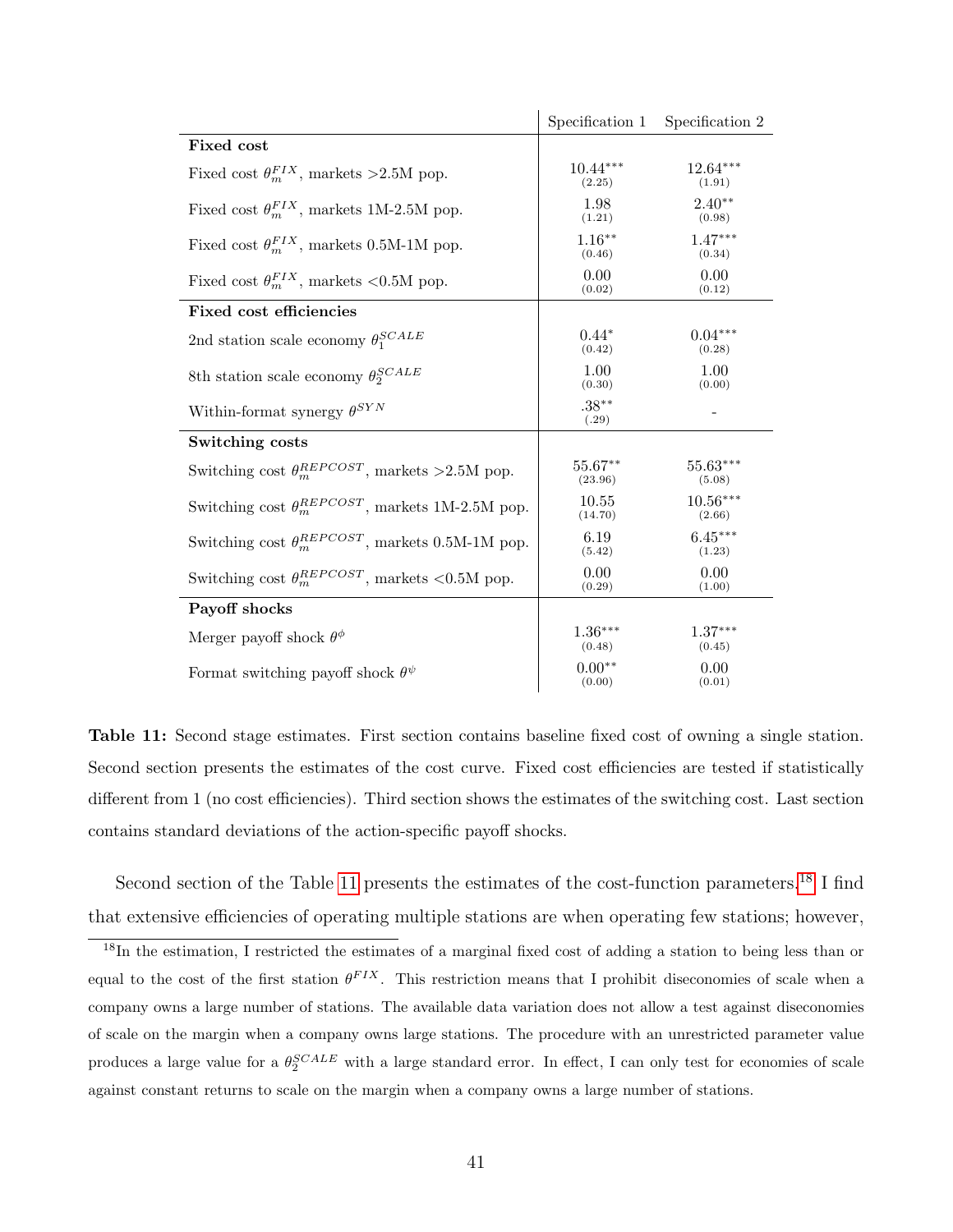as the portfolio grows, such savings vanish. This finding is consistent with the results of O'Gorman and Smith (2008), who find a similar relationship for the radio industry using a static model. At the same time, I find large within-format cost synergies; namely, operating an extra station in the already-owned format costs more than 60% less.

Third section of the Table [11](#page-40-0) presents format-switching costs. These numbers are fairly large, consistent with but larger than the findings of Sweeting (2011). Such repositioning costs can justify some of the behavior found when analyzing the merger probabilities; namely, stations tend to stay away from purchasing the formats they already have. If the format-switching costs were low, purchasing stations close to one's portfolio to get rid of competition, and repositioning those stations to avoid cannibalization could be optimal if cannibalization is higher than within-format synergy. However, if the switching costs were high, purchasing stations farther away to avoid paying for repositioning might be optimal. The previous subsection and Sweeting (2010) present evidence of the latter type of behavior, reinforcing the finding of high switching-cost estimates.

The last section of the Table [11](#page-40-0) contains the estimates of variances of payoff shocks. The standard deviation of an unobserved one-time merger revenue/cost distribution is estimated to be about 130% of an average radio owner's per-period revenue. Note that those payoffs represent an aggregate value of an expected stream of unobservables. Under the assumption that the station would be held forever, one could compute a rough per-year percentage to be  $(1-0.95)$ <sup>\*</sup>130<sup>%</sup>=6.5%, which measures the extent of selection on unobservables during the merger process. I note that the standard deviation of the format-switching shock, which is a nuisance parameter, is likely to be underestimated which is a results of the particular choice of the inequalities. In order to investigate this issue further I perform robustness checks with alternative set of inequalities (see online appendix) and find that the results are qualitatively and quantitatively robust.

Table [12](#page-42-0) presents the interpretation of cost efficiency parameters  $\theta^{SCALE}$ . I computed average cost per station as a function of the portfolio and cumulative cost. I cannot reject the premise that the average cost per station is flat, but I can reject that it is equal to the cost of operating one station. Large cost efficiencies early on suggest the presence of a structural difference in efficiency between companies owning one station and companies owning multiple stations. Such a difference might be a result of the family companies usually owning one station and corporations owning multiple stations. Because wage schedules and management practices among these two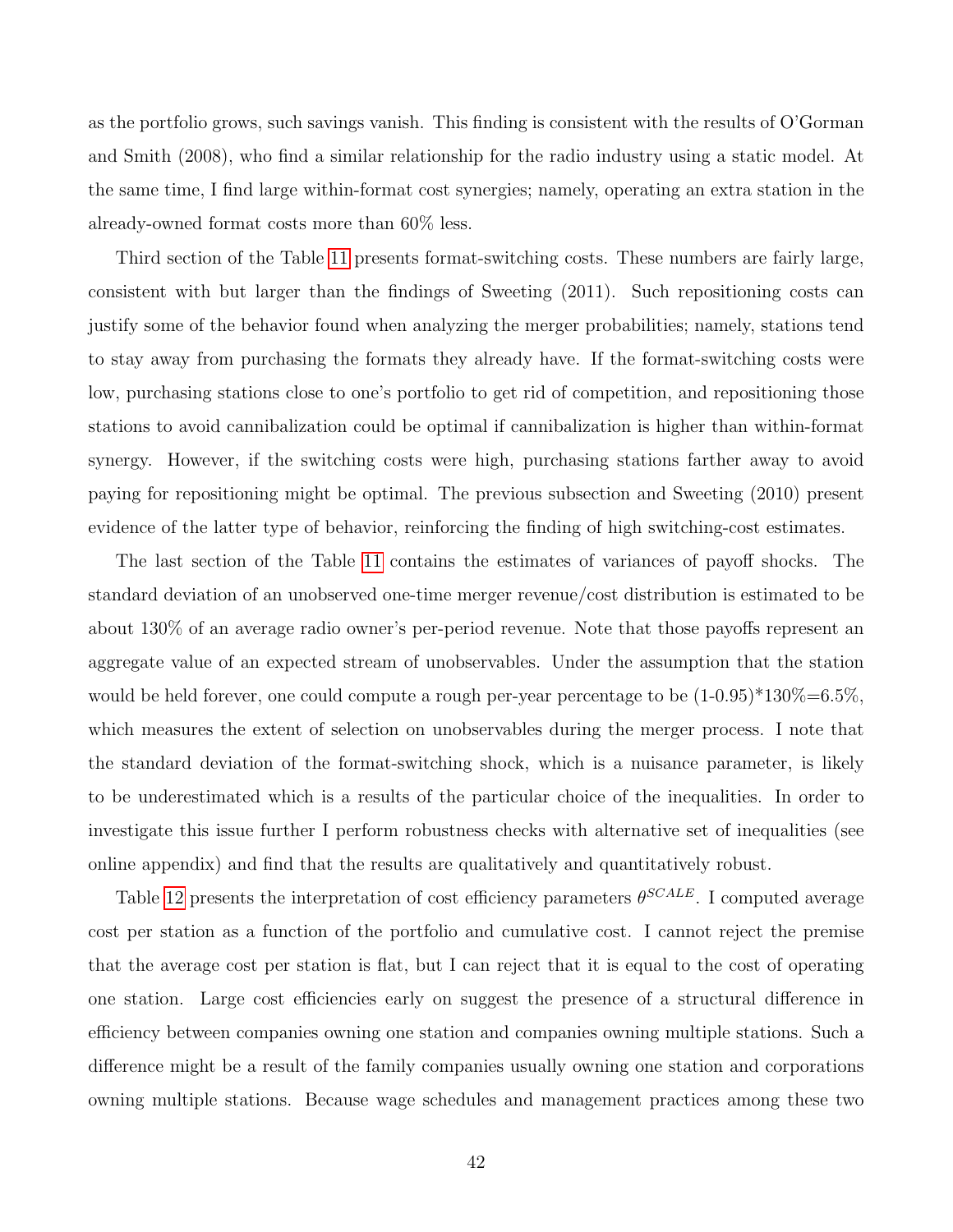<span id="page-42-0"></span>

|                  | Number of stations owned |                |           |        |         |          |                |         |  |
|------------------|--------------------------|----------------|-----------|--------|---------|----------|----------------|---------|--|
|                  | 1                        | $\overline{2}$ | 3         | 4      | 5       | 6        | $\overline{7}$ | 8       |  |
| Specification 1: | 100.0%                   | 71.8%          | 65.5%     | 64.7%  | 66.2%   | 68.7%    | 71.8%          | 75.3%   |  |
| Average cost     | (-)                      | (18.0)         | (21.7)    | (21.9) | (21.0)  | (19.8)   | (18.6)         | (17.9)  |  |
| Specification 1: | 100.0%                   | 143.6%         | $196.6\%$ | 259.0% | 330.8%  | 412.0%   | $502.6\%$      | 602.6\% |  |
| Cumulative cost  | ( – )                    | (36.0)         | (65.0)    | (87.6) | (105.0) | (118.5)  | (130.4)        | (143.6) |  |
| Specification 2: | $100.0\%$                | $52.0\%$       | $41.3\%$  | 40.0%  | 42.4\%  | $46.6\%$ | 52.0%          | 57.9%   |  |
| Average cost     | ( – )                    | (13.9)         | (17.0)    | (17.4) | (16.7)  | (15.4)   | (13.9)         | (12.1)  |  |
| Specification 2: | 100.0%                   | 104.0%         | 124.0%    | 159.9% | 211.9%  | 279.8%   | 363.7\%        | 463.5%  |  |
| Cumulative cost  | ( – )                    | (27.8)         | (51.0)    | (69.5) | (83.4)  | (92.6)   | (97.2)         | (97.2)  |  |

Standard errors (full parametric bootstrap) in parentheses

\*\*\* p<0.01, \*\* p<0.05, \* p<0.1

Table 12: Second stage: Implied marginal operation cost of a last station and cumulative operation cost. To obtain yearly operation costs in millions of dollars, multiply by  $\theta_F^m$ .

firms are likely to be different, one can also expect large fixed-cost differences. The action to consolidate ownership of two stations therefore can be interpreted as an action to incorporate and to commercialize.

Next, I calculate the economic significance of the second-stage estimates. I compare average, post-1996 Telecom Act, per-year cost savings for the whole country with the decreased advertiser surplus computed by Jeziorski (2013) (listener surplus increased after 1996). Because for many markets the pre-1996 ownership caps were binding, this calculation can be regarded as a simple counterfactual that evaluates the impact of deregulation on total surplus. According to Specification 1, mergers that occurred after 1996 provided an additional \$1,192m (with a standard error of \$618m) of fixed-cost savings (about 5% of total industry revenue). These savings outweigh the \$223m decrease in advertiser surplus by about \$1b per year (the difference is significant with a 1-tail 10% test). Therefore, one could conclude that despite the dead-weight loss from the drop in advertiser surplus, the post-1996 merger wave increased total surplus. The answer does not qualitatively change if we look at Specification 2, which implies \$987m (std. error \$382m) fixed-cost savings.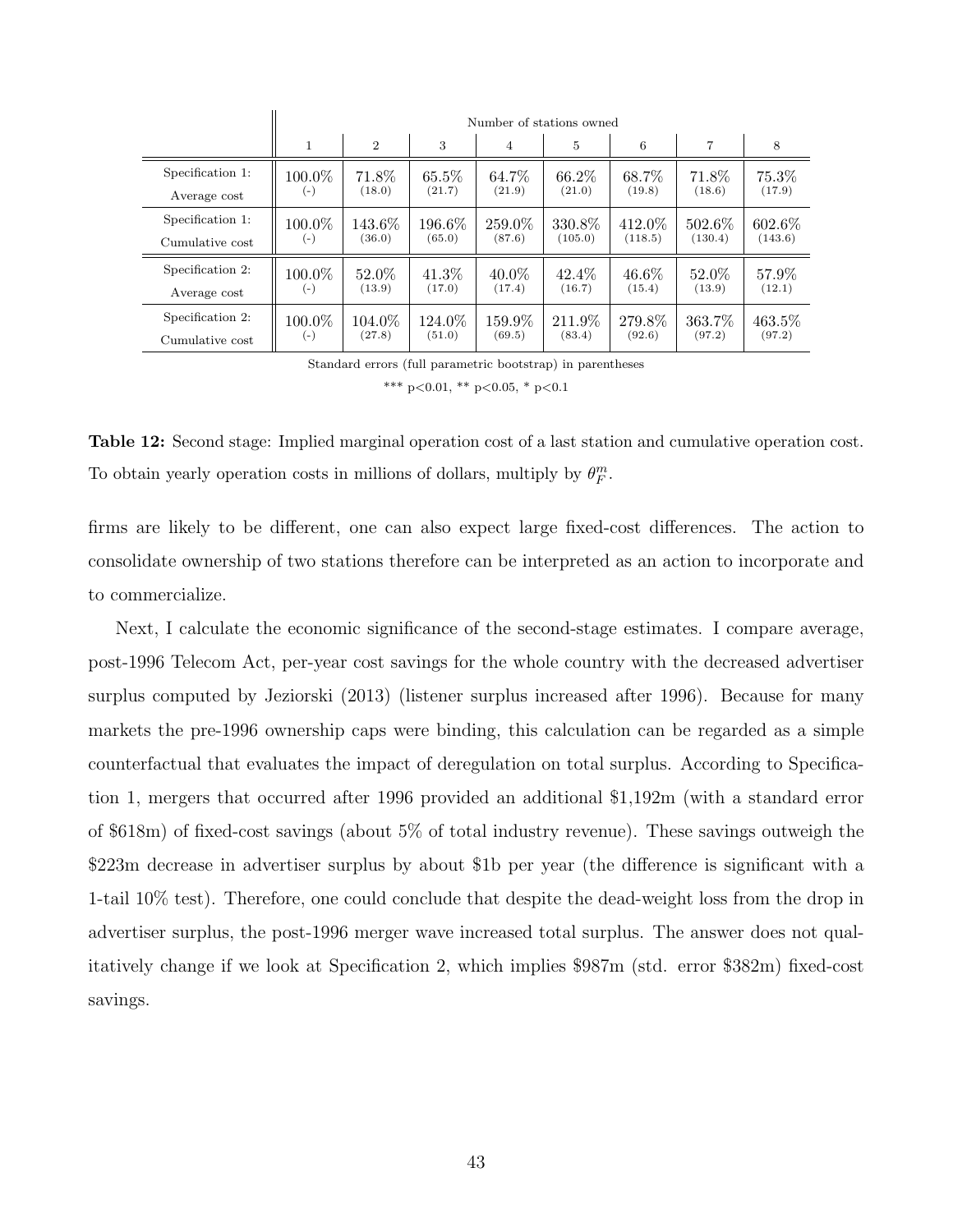## 6 Conclusions

This article proposes an estimator of a production-cost curve that enables the identification of cost efficiencies from mergers. The estimation uses inequalities representing an equilibrium of a dynamic game with endogenous mergers and product-repositioning decisions.

The biggest advantage of this estimator is that it enables the identification of the cost curve just from merger decisions, without using cost data. Therefore, it provides a tool for policy makers to improve their merger assessments if reliable cost-side data are unavailable. It can also serve as a robustness check if the alternative cost-side estimates are accessible. The policy makers can use the estimates for retrospective merger analysis, as well as to compute cost savings from future mergers.

Because the proposed method is based on a fully dynamic framework, it provides more robust estimates of cost efficiencies than the static merger analysis. For example, the dynamic model allows correction for follow-up mergers and merger waves. Additionally, endogenizing product characteristics enables correction for post-merger product repositioning, which produces more robust estimates of within-format cost synergies.

The estimator belongs to a class of indirect estimators proposed by Hotz, Miller, Sanders, and Smith (1994) and Bajari, Benkard, and Levin (2007). Therefore, it shares all the benefits of those estimators, such as conceptual simplicity of implementation and computational feasibility, because it avoids the computation of an equilibrium. However, it also shares their downsides, such as a loss in efficiency.

I apply the method to analyze the cost-side benefits of a deregulation of the U.S. radio industry. I find the consolidation wave in that industry between 1996 and 2006 provided substantial cost synergies. The total cost savings from mergers after 1996 amount to about \$1 billion, which outweighs the \$223m loss of advertiser surplus caused by the increased market power. Such increase in total surplus provides an argument for the supporters of the deregulation bill, and serves as an example of how cost-curve estimation can provide additional insights supplementing traditional merger analysis.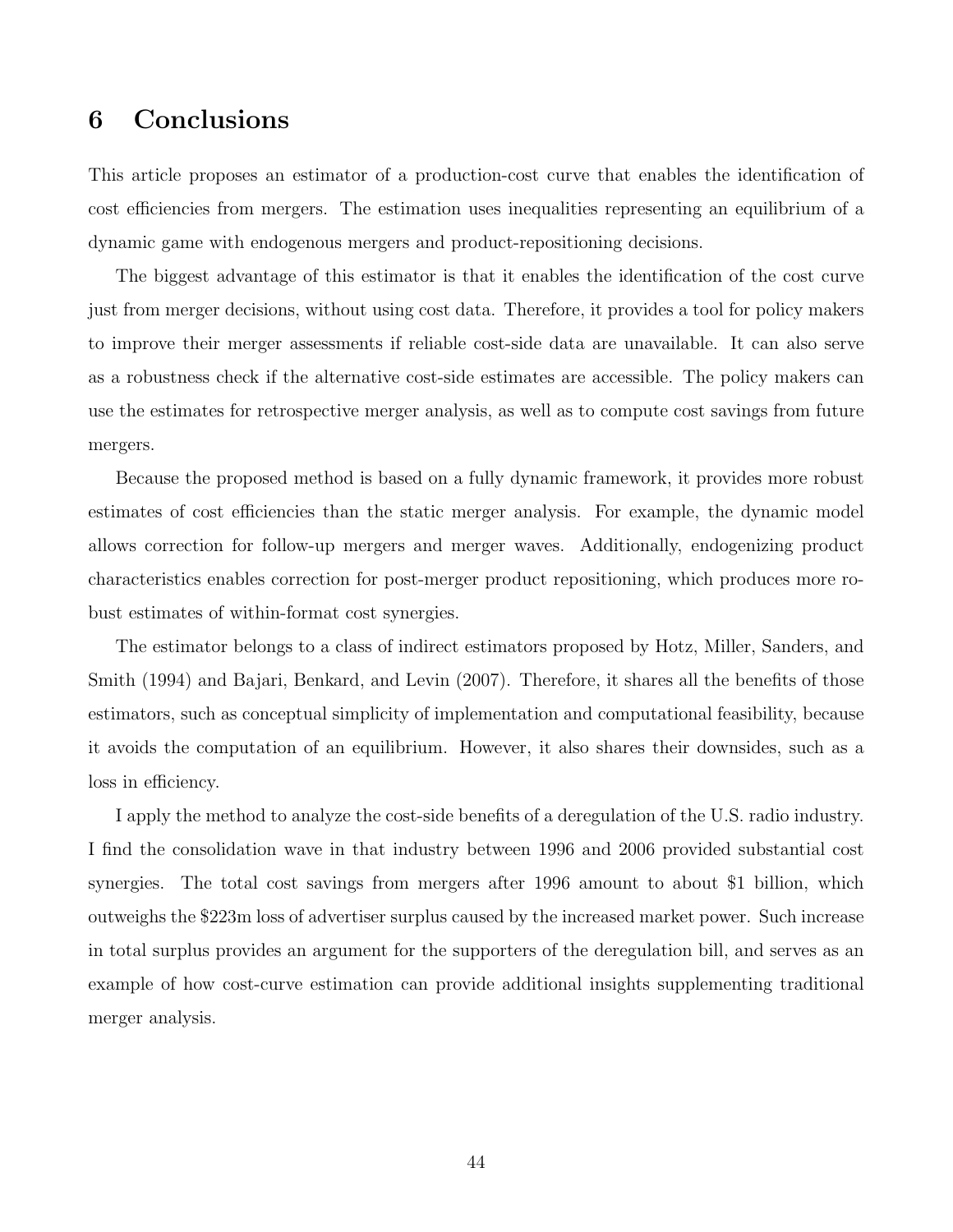## References

- Ackerberg, D., X. Chen, and J. Hahn (2012): "A practical asymptotic variance estimator for two-step semiparametric estimators," Review of Economics and Statistics, 94(2), 481–498.
- Aguirregabiria, V., and P. Mira (2007): "Sequential Estimation of Dynamic Discrete Games," Econometrica, 75(1), 1–53.
- Ai, C., and X. Chen (2007): "Estimation of possibly misspecified semiparametric conditional moment restriction models with different conditioning variables," Journal of Econometrics, 141(1), 5 – 43, Semiparametric methods in econometrics.
- Akkus, O., and A. Hortacsu (2007): "The Determinants of Bank Mergers: A Revealed Preference Analysis," Discussion paper.
- ARCIDIACONO, P., AND R. A. MILLER (2011): "Conditional choice probability estimation of dynamic discrete choice models with unobserved heterogeneity," Econometrica, 79(6), 1823– 1867.
- A.RICHTER, W. (2006): Radio: Complete Guide to the Industry. Peter Lang Publishing.
- Ashley Herweg, G. H. (1997): Radios Niche Marketing Revolution FutureSell. Focal Press.
- BAJARI, P., C. L. BENKARD, AND J. LEVIN (2007): "Estimating dynamic models of imperfect competition," Econometrica, 75(5), 1331–1370.
- BEDNARSKI, A. (2002): "From diversity to duplication: Mega-mergers and the failure of the marketplace model under the Telecommunications Act of 1996," Fed. Comm. LJ, 55, 273.
- BENKARD, C. L., A. BODOH-CREED, AND J. LAZAREV (2008): "Simulating the Dynamic Effects of Horizontal Mergers: U.S. Airlines," Discussion paper, Stanford University.
- BERNILE, G., E. LYANDRES, AND A. ZHDANOV (2012): "A theory of strategic mergers," Review of Finance, 16(2), 517–575.
- BERRY, S., J. LEVINSOHN, AND A. PAKES (1995): "Automobile Prices in Market Equilibrium," Econometrica, 63(4), 841–90.
- BERRY, S. T., AND J. WALDFOGEL (1999): "Free entry and social inefficiency in radio broadcasting," The RAND Journal of Economics, 30(3), 397–420.
- Berry, S. T., and J. Waldfogel (2001): "Do Mergers Increase Product Variety? Evidence From Radio Broadcasting," The Quarterly Journal of Economics, 116(3), 1009–1025.
- CRA International (2007): "Expost Merger Review: An Evaluation of Three Competition Bureau Merger Assessments," Discussion paper, CRA International.
- Department of Justice (1997): "Horizontal Merger Guidelines," Discussion paper, Department of Justice.
- DORASZELSKI, U., AND M. SATTERTHWAITE (2010): "Computable Markov-perfect industry dynamics," The RAND Journal of Economics, 41(2), 215–243.
- Drushel, B. E. (1998): "The Telecommunications Act of 1996 and Radio Market Structure," Journal of Media Economics, 11.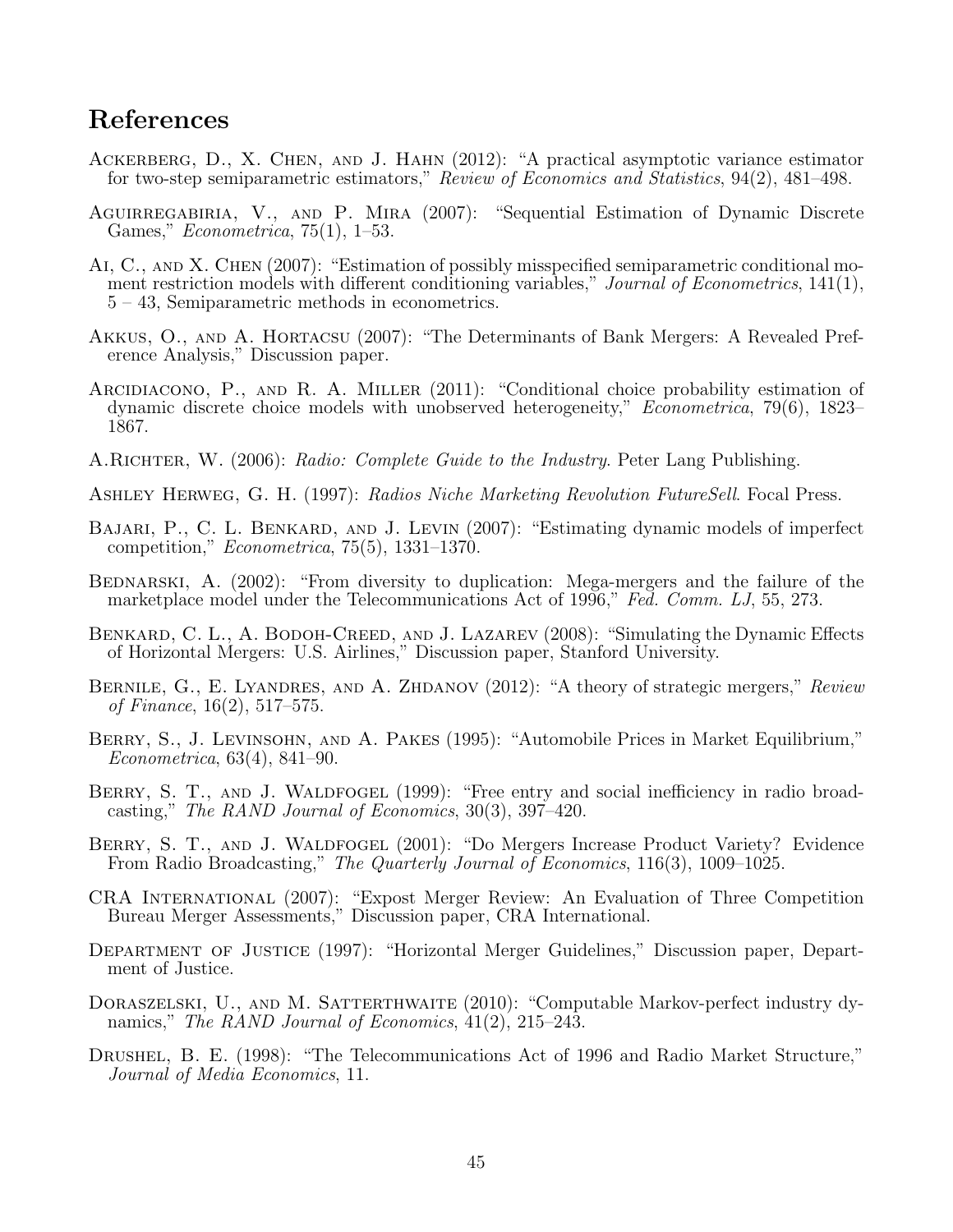- DUBÉ, J.-P., J. T. FOX, AND C.-L. SU  $(2012)$ : "Improving the Numerical Performance of Static and Dynamic Aggregate Discrete Choice Random Coefficients Demand Estimation," Economet $rica, 80(5), 2231-2267.$
- Ellickson, P., and A. Beresteanu (2005): "The Dynamics of Retail Oligopolies," 2005 Meeting Papers 829, Society for Economic Dynamics.
- Ericson, R., and A. Pakes (1995): "Markov-Perfect Industry Dynamics: A Framework for Empirical Work," Review of Economic Studies, 62(1), 53–82.
- Federal Communications Commision (2008): "FCC's Review of the Broadcast Ownership Rules," http://www.fcc.gov/cgb/consumerfacts/reviewrules.html (accessed May 7, 2008).
- GAL-OR, E., AND A. DUKES (2006): "On the Profitability of Media Mergers," *Journal of Busi*ness, 79(2), 489–526.
- GANDHI, A., L. FROEB, S. TSCHANTZ, AND G. J. WERDEN (2008): "Post-Merger Product Repositioning," The Journal of Industrial Economics, 56(1), 49–67.
- Gowrisankaran, G. (1999): "A Dynamic Model of Endogenous Horizonal Mergers," RAND Journal of Economics, 30(1), 56–83.
- HECKMAN, J. J. (1979): "Sample Selection Bias as a Specification Error," *Econometrica*, 47(1), 153–161.
- Hotz, V. J., R. A. Miller, S. Sanders, and J. Smith (1994): "A Simulation Estimator for Dynamic Models of Discrete Choice," The Review of Economic Studies, 61(2), 265–289.
- IVALDI, M., AND F. VERBOVEN (2005): "Quantifying the effects from horizontal mergers in European competition policy," *International Journal of Industrial Organization*, 23(9-10), 669– 691.
- Jeziorski, P. (2013): "Effects of mergers in two-sided markets: Examination of the U.S. radio industry," Discussion paper, UC Berkeley.
- Klein, J. I. (1997): "DOJ Analysis of Radio Mergers," speech delivered in Washington DC, http://www.usdoj.gov/atr/public/speeches/1055.pdf.
- KRATTENMAKER, T. G. (1996): "The Telecommunications Act of 1996," Connecticut Law Review, 29, 123–174.
- Leeper, S. E. (1999): "Game of Radiopoly: An Antitrust Perspective of Consolidation in the Radio Industry," Fed. Comm. L.J., 52(473).
- Menard, S. W. (2002): Applied logistic regression analysis. SAGE.
- Nevo, A. (2000): "Mergers with Differentiated Products: The Case of the Ready-to-Eat Cereal Industry," RAND Journal of Economics, 31(3), 395–421.
- Newey, W. K. (1994): "The Asymptotic Variance of Semiparametric Estimators," Econometrica, 62(6), 1349–82.
- Nocke, V. (2008): "mergers, endogenous," in The New Palgrave Dictionary of Economics, ed. by S. N. Durlauf, and L. E. Blume. Palgrave Macmillan, Basingstoke.
- O'Gorman, C., and H. Smith (2008): "Efficiency Gain from Ownership Deregulation: Estimates for the Radio Industry," CEPR Discussion Papers 6699, C.E.P.R. Discussion Papers.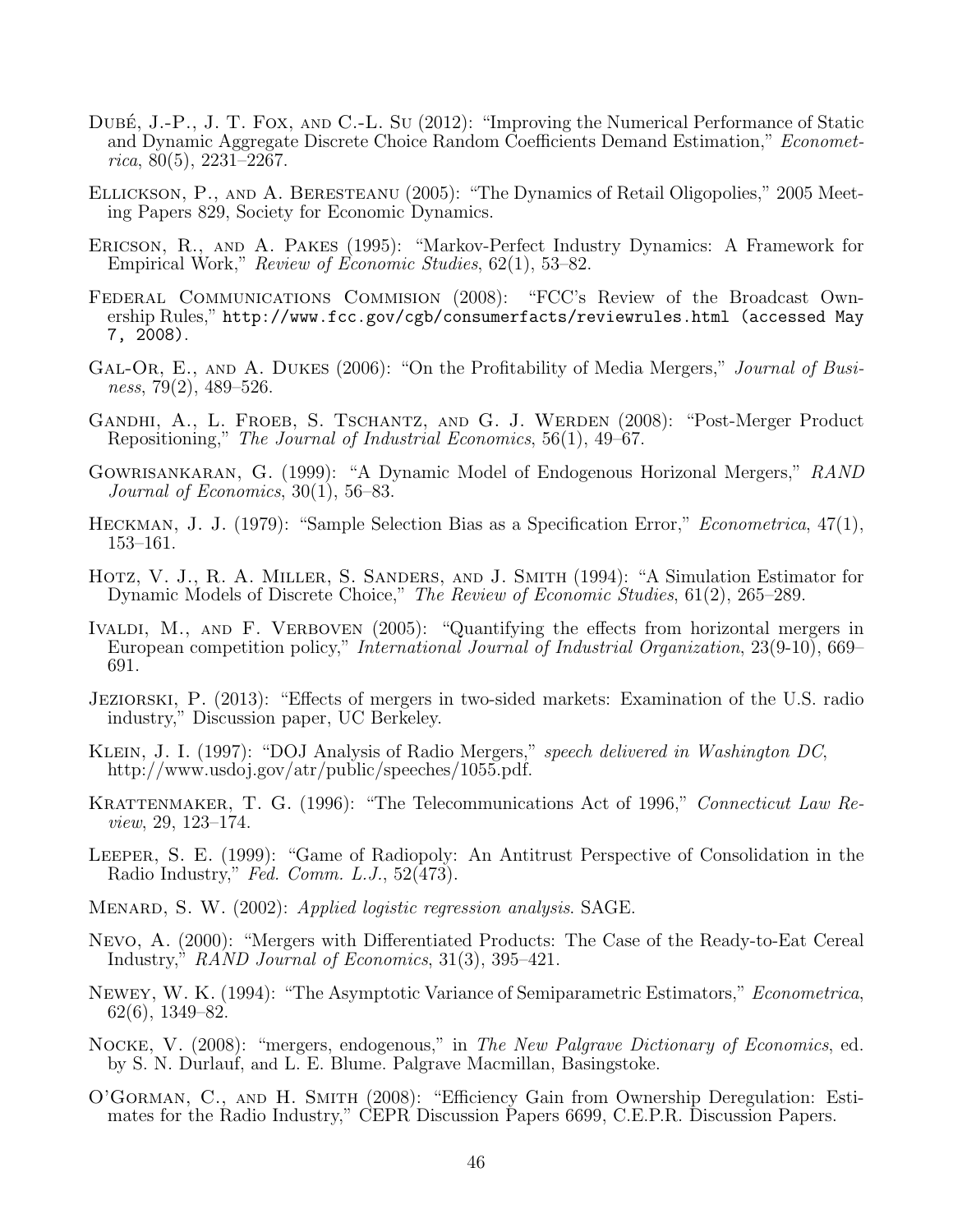- PAKES, A., M. OSTROVSKY, AND S. BERRY (2007): "Simple Estimators for the Parameters of Discrete Dynamic Games (With Entry/Exit Examples)," The RAND Journal of Economics, 38(2), pp. 373–399.
- Park, M. (2011): "Understanding Merger Incentives and Outcomes in the US Mutual Fund Industry," .
- PESENDORFER, M. (2005): "Mergers Under Entry," RAND Journal of Economics, 36(3), 661–679.
- PINKSE, J., AND M. E. SLADE (2004): "Mergers, brand competition, and the price of a pint," European Economic Review,  $48(3)$ ,  $617 - 643$ .
- RODRIGUES, V. (2001): "Endogenous mergers and market structure," International Journal of Industrial Organization, 19(8), 1245–1261.
- Rosse, J. N. (1967): "Daily Newspapers, Monopolistic Competition, and Economies of Scale," The American Economic Review, 57(2), 522–533.

(1970): "Estimating Cost Function Parameters without Using Cost Data: Illustrated Methodology," Econometrica, 38(2), 256–75.

- Rubinstein, A. (1982): "Perfect Equilibrium in a Bargaining Model," Econometrica, 50(1), pp. 97–109.
- RYAN, S. P. (2012): "The costs of environmental regulation in a concentrated industry," *Econo*metrica,  $80(3)$ , 1019–1061.
- RYAN, S. P., AND C. TUCKER (2011): "Heterogeneity and the dynamics of technology adoption," Discussion paper, National Bureau of Economic Research.
- Rysman, M. (2004): "Competition between Networks: A Study of the Market for Yellow Pages," The Review of Economic Studies, 71(2), 483–512.
- SALANT, S. W., S. SWITZER, AND R. J. REYNOLDS (1983): "Losses from Horizontal Merger: The Effects of an Exogenous Change in Industry Structure on Cournot-Nash Equilibrium," The Quarterly Journal of Economics, 98(2), 185–199.
- Severini, T. A., and J. G. Staniswalis (1994): "Quasi-likelihood Estimation in Semiparametric Models," *Journal of the American Statistical Association*, 89(426), pp. 501–511.
- Stahl, J. (2010): "A dynamic analysis of consolidation in the broadcast television industry," Working paper, Federal Reserve Board.
- SWEETING, A. (2009): "The strategic timing of radio commercials: An empirical analysis using multiple equilibria," RAND Journal of Economics, 42(2).

(2010): "The Effects of Horizontal Mergers on Product Positioning: Evidence from the Music Radio Industry," RAND Journal of Economics, 40(4).

(2011): "Dynamic Product Positioning in Differentiated Product Industries: The Effect of Fees for Musical Performance Rights on the Commercial Radio Industry," Discussion paper, Duke University.

- WILLIAMSON, O. (1968): "Economies as an antitrust defense: The welfare tradeoffs," The American Economic Review, 58(1), 18–36.
- YI, S.-S. (1997): "Stable Coalition Structures with Externalities,," Games and Economic Behavior,  $20(2)$ ,  $201 - 237$ .